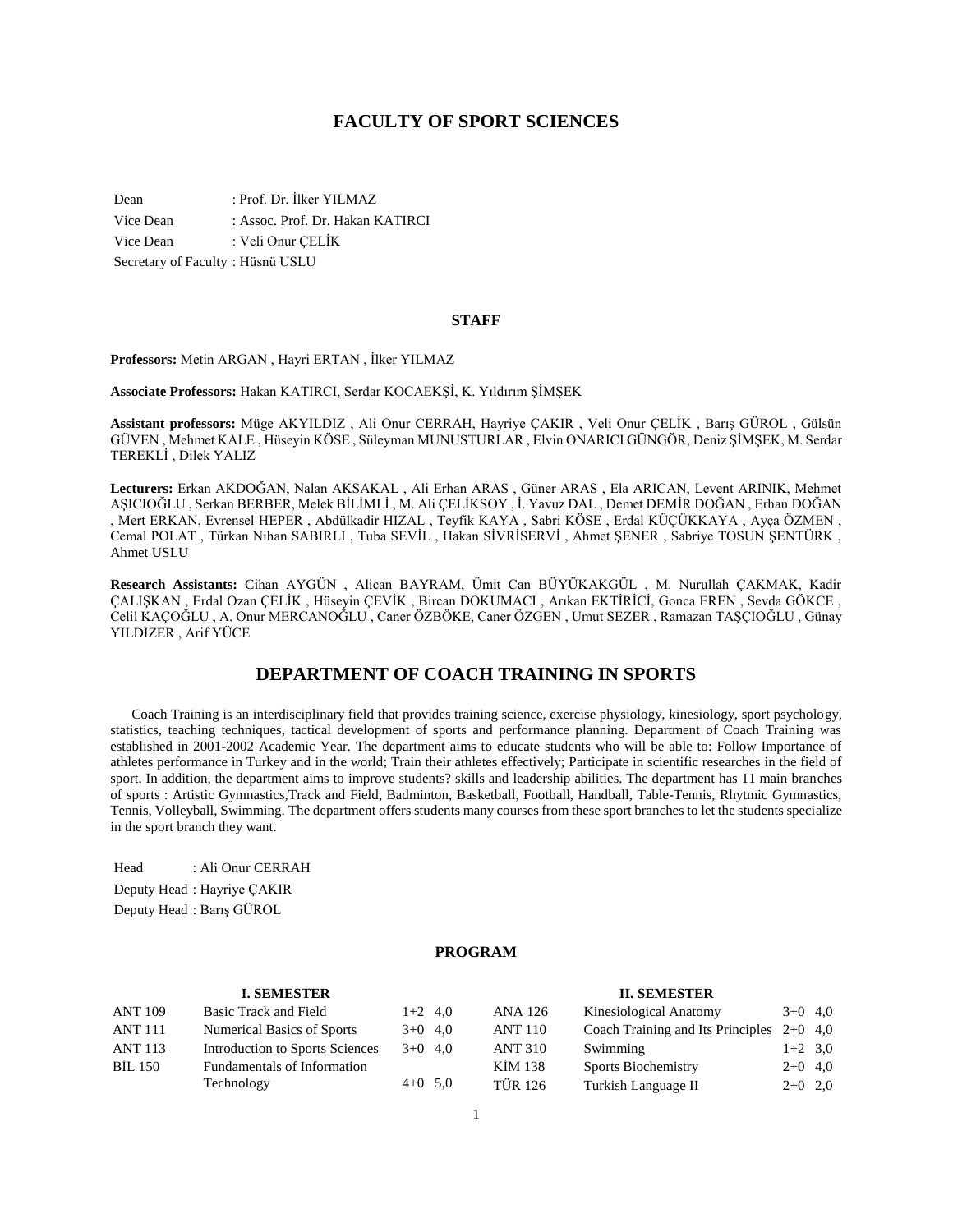| <b>BİY 133</b> | <b>Sports Biology</b>     | $2+0$ 4,0 |     |
|----------------|---------------------------|-----------|-----|
| <b>TÜR 125</b> | Turkish Language I        | $2+0$ 2,0 |     |
|                | $ING 187$ (Eng) English I | $3+0$ 3.0 |     |
|                | Elective Courses (2)      |           | 4.0 |
|                |                           |           |     |

# **III. SEMESTER**

|                | ANA 106 Physiology                   | $3+0$ 5.0 |     |
|----------------|--------------------------------------|-----------|-----|
|                | ANT 102 Introduction to Biomechanics | $2+0$     | 3,0 |
| <b>ANT 115</b> | <b>Basic Gymnastics</b>              | $1+2$ 3.0 |     |
| <b>ANT 204</b> | <b>Sport Pedagogy</b>                | $2+0$ 3.0 |     |
| PSI 229        | Introduction to Sport Psychology     | $2+0$     | 3,0 |
| SAĞ 301        | Psycho-Motor Development             | $3+0$     | 4,0 |
| <b>TAR 165</b> | Atatürk's Principles and History of  |           |     |
|                | <b>Turkish Revolution I</b>          | $2+0$     | 2.0 |
|                | Coaching Education Courses (1)       |           | 4.0 |
|                | Elective Course (1)                  |           | 3,0 |
|                |                                      |           |     |

# **V. SEMESTER**

|                | ANT 206 Kinoanthropometry        | $2+0$ 3.5 |     |
|----------------|----------------------------------|-----------|-----|
| <b>BEÖ 202</b> | Knowledge About Training         | $3+0$ 4,0 |     |
| <b>BEÖ</b> 321 | <b>Sport Psychology</b>          | $3+0$ 5.0 |     |
| ILT 101        | Communication I                  | $3+0$ 4.5 |     |
| <b>IST 317</b> | <b>Statistics</b>                | $2+0$ 2.5 |     |
| <b>TÜR 407</b> | <b>Academic Writing Skills</b>   | $2+2$ 4,0 |     |
|                | Coaching Education Courses (1)   |           | 4,0 |
|                | Departmental Elective Course (1) |           | 2.5 |
|                |                                  |           |     |

# **VII. SEMESTER**

| ANT 316 Research Project II               | $1+3$ 5,0 |     |
|-------------------------------------------|-----------|-----|
| ANT 475 Testing and Evaluating the Sports |           |     |
| Performance                               | $2+2$ 3.0 |     |
| SOS 415 Sport Sociology                   | $2+0$     | 4.0 |
| Field Application Courses $I(1)$          |           | 4.0 |
| Departmental Elective Courses (2)         |           | 8,0 |
| Elective Courses (2)                      |           | 6.0 |
|                                           |           |     |

30,0

30,0

30,0

30,0

# **FIELD APPLICATION COURSES I**

| <b>ANT 401</b> | Artistic Gymnastics I        | $1+4$ 4,0 |  |
|----------------|------------------------------|-----------|--|
| ANT 403        | Track and Field I            | $1+4$ 4,0 |  |
| <b>ANT 405</b> | <b>Badminton I</b>           | $1+4$ 4.0 |  |
| <b>ANT 407</b> | <b>Basketball I</b>          | $1+4$ 4.0 |  |
| ANT 409        | Football I                   | $1+4$ 4,0 |  |
| <b>ANT 411</b> | Handball I                   | $1+4$ 4.0 |  |
| <b>ANT 413</b> | Table Tennis I               | $1+4$ 4,0 |  |
| <b>ANT 415</b> | <b>Rhythmic Gymnastics I</b> | $1+4$ 4.0 |  |
| <b>ANT 417</b> | Tennis I                     | $1+4$ 4.0 |  |
| <b>ANT 419</b> | Volleyball I                 | $1+4$ 4.0 |  |

| $ING 188$ (Eng) English II           | $3+0$ 3.0 |     |
|--------------------------------------|-----------|-----|
| Departmental Elective Course $(1)$ - |           | 4.0 |
| Elective Courses (2)                 |           | 6.0 |
|                                      |           |     |

 $\frac{1}{30,0}$ 

## **IV. SEMESTER**

| <b>ANA 213</b> | <b>Exercise Physiology</b>            | $2+2$ 5.0 |     |
|----------------|---------------------------------------|-----------|-----|
| <b>ANT 201</b> | <b>Sports Biomechanics</b>            | $2+0$ 3.0 |     |
| <b>ANT 222</b> | Talent Identification and Children in |           |     |
|                | Sport                                 | $3+0$ 5,0 |     |
| <b>BEÖ 205</b> | Nutrition                             | $3+0$ 4.5 |     |
| <b>BEÖ</b> 304 | Learning Skill in Sports              | $3+0$ 4,0 |     |
| TAR 166        | Atatürk's Principles and History of   |           |     |
|                | Turkish Revolution II                 | $2+0$     | 2,0 |
|                | Coaching Education Courses (1)        |           | 4,0 |
|                | Elective Course (1)                   |           | 2.5 |
|                |                                       |           |     |

30,0

## **VI. SEMESTER**

| ANT 302 Teaching Methods in Sports | $2+2$ 4.0 |      |
|------------------------------------|-----------|------|
| <b>ANT 315 Research Project I</b>  | $3+0$     | 4.0  |
| ARY 403 Research Methods           | $2+0$     | 4.0  |
| Coaching Experience Courses (1)    |           | 5.0  |
| Coaching Education Courses (1)     |           | 4.0  |
| Elective Courses (3)               |           | 9.0  |
|                                    |           |      |
|                                    |           | 30.0 |

# **VIII. SEMESTER**

| <b>ANT 314 Training Periodization</b>  | $3+0$ 5.0 |     |
|----------------------------------------|-----------|-----|
| <b>ANT 478</b> Modular Sport Education | $3+0$ 3.0 |     |
| SPY 301 Planning Organization in Sport | $3+0$ 5.0 |     |
| Field Application Courses II (1)       |           | 4.0 |
| Departmental Elective Courses (2)      |           | 9.0 |
| Elective Course (1)                    |           | 4.0 |
|                                        |           |     |

30,0

# ANT 421 Swimming I 1+4 4,0 ANT 479 Archery I  $1+4$  4,0

# **FIELD APPLICATION COURSES II**

| ANT 402 Artistic Gymnastics II | $1+4$ 4.0 |  |
|--------------------------------|-----------|--|
| ANT 404 Track and Field II     | $1+4$ 4.0 |  |
| ANT 406 Badminton II           | $1+4$ 4.0 |  |
| ANT 408 Basketball II          | $1+4$ 4.0 |  |
| ANT 410 Football II            | $1+4$ 4.0 |  |
| ANT 412 Handball II            | $1+4$ 4.0 |  |
| ANT 414 Table Tennis II        | $1+4$ 4.0 |  |
|                                |           |  |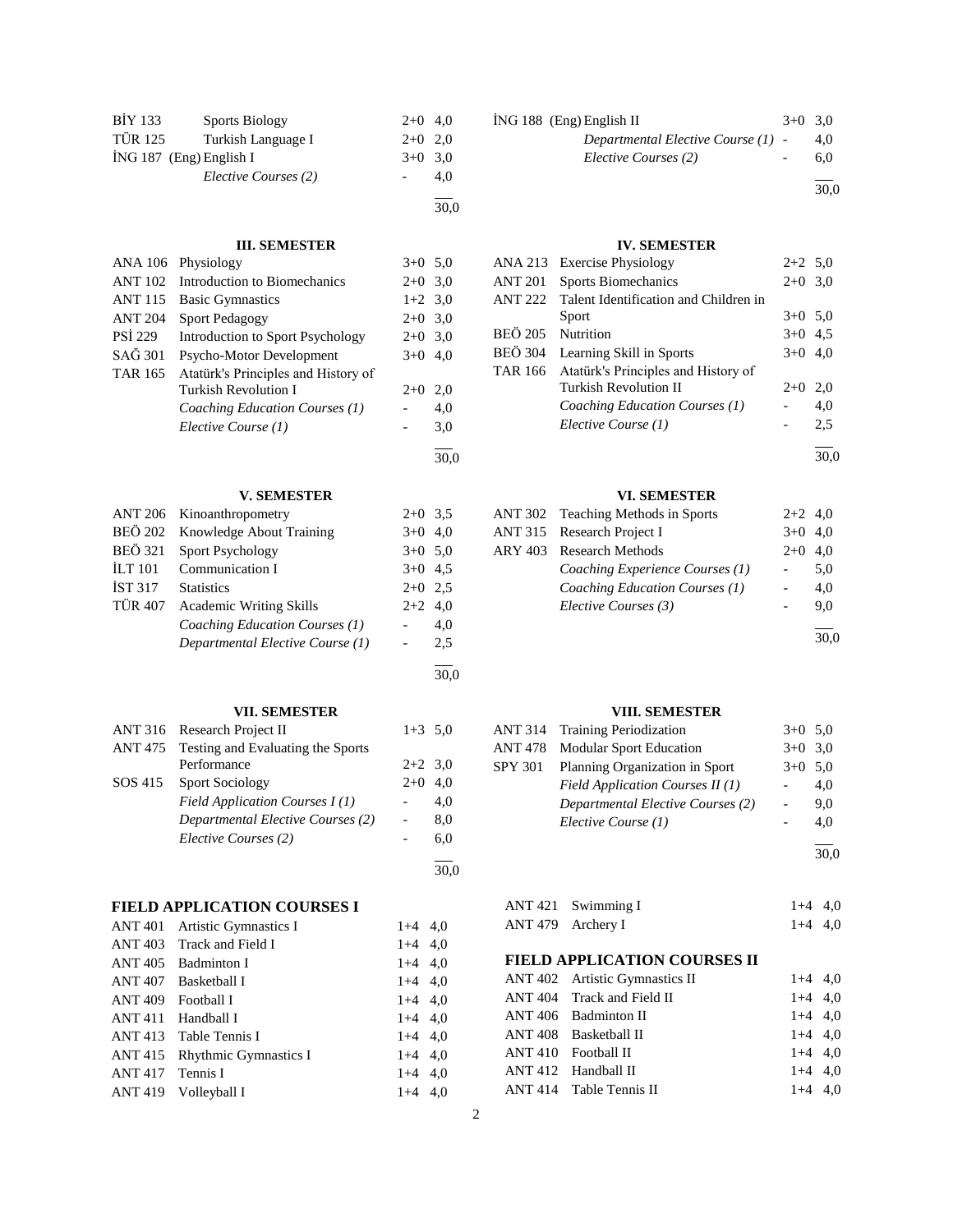|                     | ANT 416 Rhythmic Gymnastics II | $1+4$ 4.0 |  |
|---------------------|--------------------------------|-----------|--|
| $ANT 418$ Tennis II |                                | $1+4$ 4.0 |  |
|                     | ANT 420 Volleyball II          | $1+4$ 4.0 |  |
|                     | ANT 422 Swimming II            | $1+4$ 4.0 |  |
|                     | ANT 480 Archery II             | $1+4$ 4.0 |  |

# **COACHING EXPERIENCE COURSES**

| ANT 343         | <b>Artistic Gymnastics</b> | $2+4$ 5,0 |  |
|-----------------|----------------------------|-----------|--|
|                 | ANT 344 Track and Field    | $2+4$ 5,0 |  |
| ANT 345         | Badminton                  | $2+4$ 5.0 |  |
| ANT 346         | Basketball                 | $2+4$ 5,0 |  |
| ANT 347         | Football                   | $2+4$ 5,0 |  |
| ANT 348         | Handball                   | $2+4$ 5,0 |  |
|                 | ANT 349 Table Tennis       | $2+4$ 5.0 |  |
| ANT 350         | <b>Rhythmic Gymnastics</b> | $2+4$ 5.0 |  |
| <b>ANT 351</b>  | <b>Tennis</b>              | $2+4$ 5.0 |  |
| ANT 352         | Volleyball                 | $2+4$ 5.0 |  |
|                 | ANT 353 Swimming           | $2+4$ 5,0 |  |
| ANT 354 Archery |                            | $2+4$ 5.0 |  |

# **COACHING EDUCATION COURSES**

| <b>ANT 273</b> | Artistic Gymnastics I   | $2 + 2$   | 4,0 |
|----------------|-------------------------|-----------|-----|
| ANT 274        | Artistic Gymnastics II  | $2+2$     | 4,0 |
| ANT 275        | Track and Field I       | $2+2$     | 4,0 |
| <b>ANT 276</b> | Track and Field II      | $2+2$ 4,0 |     |
| ANT 277        | <b>Badminton I</b>      | $2+2$ 4,0 |     |
| ANT 278        | <b>Badminton II</b>     | $2 + 2$   | 4,0 |
| ANT 279        | <b>Basketball I</b>     | $2+2$     | 4,0 |
| ANT 280        | <b>Basketball II</b>    | $2+2$ 4,0 |     |
| ANT 281        | Football I              | $2+2$     | 4,0 |
| ANT 282        | Football II             | $2+2$     | 4,0 |
| ANT 283        | Handball I              | $2+2$ 4,0 |     |
| ANT 284        | Handball II             | $2+2$ 4,0 |     |
| ANT 285        | Table Tennis I          | $2+2$     | 4,0 |
| ANT 286        | Table Tennis II         | $2+2$     | 4,0 |
| <b>ANT 287</b> | Rhythmic Gymnastics I   | $2+2$ 4,0 |     |
| <b>ANT 288</b> | Rhythmic Gymnastics II  | $2+2$     | 4,0 |
| ANT 289        | Tennis I                | $2 + 2$   | 4,0 |
| <b>ANT 290</b> | Tennis II               | $2 + 2$   | 4,0 |
| ANT 291        | Volleyball I            | $2+2$ 4,0 |     |
| <b>ANT 292</b> | Volleyball II           | $2+2$     | 4,0 |
| ANT 293        | Swimming I              | $2+2$     | 4,0 |
| ANT 294        | Swimming II             | $2+2$ 4,0 |     |
| ANT 295        | Archery I               | $2+2$     | 4,0 |
| <b>ANT 296</b> | Archery II              | $2+2$     | 4,0 |
| <b>ANT 373</b> | Artistic Gymnastics III | $2 + 2$   | 4,0 |
| <b>ANT 374</b> | Artistic Gymnastics IV  | $2+2$ 4,0 |     |
| <b>ANT 375</b> | Track and Field III     | $2 + 2$   | 4,0 |
| ANT 376        | Track and Field IV      | $2+2$     | 4,0 |
| ANT 377        | <b>Badminton III</b>    | $2 + 2$   | 4,0 |
| ANT 378        | <b>Badminton IV</b>     | $2+2$     | 4,0 |
| ANT 379        | <b>Basketball III</b>   | $2+2$     | 4,0 |
| ANT 380        | <b>Basketball IV</b>    | $2+2$     | 4,0 |
| ANT 381        | Football III            | $2+2$     | 4,0 |
|                |                         |           |     |

| <b>ANT 382</b> | <b>Football IV</b>             | $2+2$     | 4,0 |
|----------------|--------------------------------|-----------|-----|
| ANT 383        | Handball III                   | $2+2$ 4.0 |     |
| <b>ANT 384</b> | Handball IV                    | $2+2$ 4,0 |     |
| ANT 385        | Table Tennis III               | $2+2$ 4,0 |     |
| <b>ANT 386</b> | Table Tennis IV                | $2+2$ 4,0 |     |
| <b>ANT 387</b> | <b>Rhythmic Gymnastics III</b> | $2+2$ 4,0 |     |
| <b>ANT 388</b> | <b>Rhythmic Gymnastics IV</b>  | $2+2$ 4,0 |     |
| <b>ANT 389</b> | Tennis III                     | $2+2$ 4,0 |     |
| <b>ANT 390</b> | Tennis IV                      | $2+2$ 4,0 |     |
| <b>ANT 391</b> | Volleyball III                 | $2+2$ 4,0 |     |
| <b>ANT 392</b> | Volleyball IV                  | $2+2$ 4,0 |     |
| <b>ANT 393</b> | Swimming III                   | $2+2$     | 4,0 |
| <b>ANT 394</b> | Swimming IV                    | $2+2$ 4,0 |     |
| <b>ANT 395</b> | Archery III                    | $2+2$     | 4,0 |
| <b>ANT 396</b> | Archery IV                     | $2+2$ 4,0 |     |

# **DEPARTMENTAL ELECTIVE COURSES**

| <b>ANT 112</b> | Use of Technology in Sports           | $3+0$   | 4,5 |
|----------------|---------------------------------------|---------|-----|
| <b>ANT 311</b> | Psychology of Competition             | $3 + 0$ | 5,0 |
| <b>ANT 448</b> | Observation, Measurement and          |         |     |
|                | Assessment in Sport                   | $3+0$   | 3,0 |
| <b>ANT 449</b> | Ergogenic Aids and Drugs in Sport     | $3+0$   | 5,0 |
| ANT 451        | <b>Match Analysis</b>                 | $1+2$   | 2,5 |
| <b>ANT 453</b> | <b>Competition Analysis Methods</b>   | $1+2$   | 2,5 |
| <b>ANT 454</b> | Water Exercises for the Disabled      | $1+2$   | 4,0 |
| <b>ANT 455</b> | Basic Strength Training and           |         |     |
|                | Conditioning                          | $1+2$   | 2,5 |
| <b>ANT 456</b> | Life Coaching                         | $2+0$   | 4,0 |
| <b>ANT 476</b> | New Trends in Physical Fitness        | $1+2$   | 4,0 |
| <b>ANT 477</b> | <b>Motion Analysis</b>                | $2 + 2$ | 4,0 |
| <b>ANT 482</b> | Cardiopulmonary Exercise Tests and    |         |     |
|                | Evaluation                            | $1+2$   | 5,0 |
| <b>BEÖ</b> 414 | Motivation in Sports                  | $3+0$   | 4,0 |
| <b>BEÖ 459</b> | Physical Education and Sports for     |         |     |
|                | <b>Disabled</b>                       | $1+2$   | 4,0 |
| SAĞ 204        | Avoiding Sports Injuries and          |         |     |
|                | Rehabilitation                        | $3+0$   | 4,0 |
| SAĞ 212        | Athlete Health                        | $2+0$   | 4,0 |
|                | <b>ELECTIVE COURSES</b>               |         |     |
| <b>ANT 114</b> | Ethics of Sports                      | $2+0$   | 3,0 |
| <b>ANT 212</b> | Mountaineering                        | $1+2$   | 2,5 |
| <b>ANT 214</b> | Fencing                               | $1+2$   | 2,5 |
| <b>ANT 216</b> | Archery                               | $1+2$   | 2,5 |
| <b>ANT 243</b> | <b>Functional Movement Systems</b>    | $1+2$   | 3,0 |
| <b>ANT452</b>  | <b>First Aid</b>                      | $1+2$   | 4,0 |
| <b>BEÖ 170</b> | Scouting and Camping                  | $1+2$   | 4,0 |
| <b>BEÖ 176</b> | Trekking                              | $1+2$   | 4,0 |
| <b>BEÖ 302</b> | <b>Educational Games</b>              | $2+2$   | 5,0 |
| <b>BEÖ 382</b> | <b>Effective Communication Skills</b> | $3+0$   | 3,0 |
| <b>HUK 421</b> | Sport Law                             | $2+0$   | 2,0 |
| <b>İLT 354</b> | Children and Communication            | $3+0$   | 4,5 |
| <b>İLT 362</b> | Social Gender Differences in          |         |     |
|                | Communication                         | $3 + 0$ | 4,5 |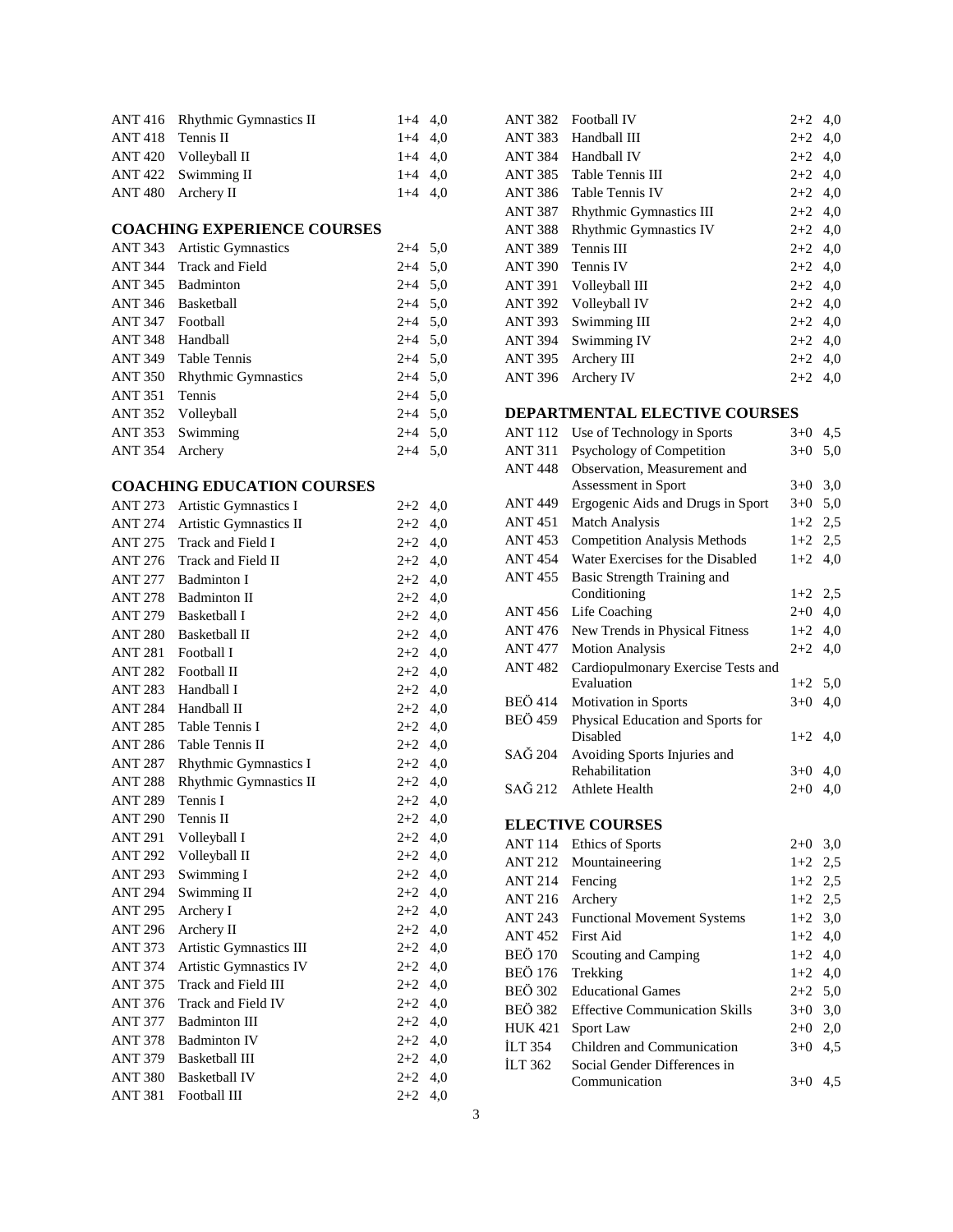| ILT 419        | Body Language and Diction    | $2+0$ 5,0 |           | SPY 164        | Basketball                    | $1+2$ 2,0 |  |
|----------------|------------------------------|-----------|-----------|----------------|-------------------------------|-----------|--|
| İSL 421        | Entrepreneurship             | $2+0$ 3,0 |           | SPY 166        | Volleyball                    | $1+2$ 2,0 |  |
| KÜL 199        | <b>Cultural Activities</b>   | $0+2$ 2,0 |           | <b>SPY 251</b> | Badminton                     | $1+2$ 3,0 |  |
|                | PSİ 412 Psychology of Gender | $3+0$ 4.5 |           | <b>SPY 253</b> | Tennis                        | $1+2$ 3.0 |  |
| SAN 155        | <b>Hall Dances</b>           | $0+2$ 2,0 |           | SPY 255        | Table Tennis                  | $1+2$ 3,0 |  |
| SAT 101        | Chess                        | $1+2$ 3.5 |           | <b>SPY 257</b> | Squash                        | $1+2$ 3.0 |  |
|                | SNT 155 History of Art       | $2+0$ 2,0 |           | SPY 261        | Massage                       | $3+0$ 4,0 |  |
| SOS 155        | Folkdance                    | $2+0$ 2,0 |           | SPY 403        | Sport and the Media           | $2+0$ 2,5 |  |
| <b>SPY 158</b> | Handball                     |           | $1+2$ 2,0 |                | THU 203 Community Services    | $0+2$ 3.0 |  |
| SPY 162        | Football                     |           | $1+2$ 2,0 |                | TÜR 120 Turkish Sign Language | $3+0$ 3,0 |  |
|                |                              |           |           |                |                               |           |  |

# **DEPARTMENT OF PHYSICAL EDUCATION AND SPORTS TEACHING**

 Physical Education Teacher Training is an interdisciplinary field that provides educational science, sport physiology, kinesiology, biomechanic, sport psychology, motor-learning, motor skill and training science. The department ensures that teacher candidates will be well-qualified, researcher, modern, prolific, intellectual and will be able to find right solutions to the problems, follow professional developments besides their professional knowledge when they graduate.

Head : Assoc. Prof. Dr. Serdar KOCAEKŞİ

Deputy Head : Lecturer Nalan AKSAKAL

Deputy Head : Lecturer Demet DEMİR DOĞAN

# **PROGRAM**

## **I. SEMESTER**

| <b>ANA 121</b> | Human Anatomy and Kinesiology        | $4+0$ 5,0 |  |
|----------------|--------------------------------------|-----------|--|
| <b>BEÖ</b> 123 | The Basics of Physical Education and |           |  |
|                | Sport                                | $2+0$ 4,0 |  |
| <b>BEÖ 125</b> | <b>General Gymnastics</b>            | $1+2$ 4,0 |  |
| <b>BEÖ 127</b> | Basketball                           | $2+2$ 5.0 |  |
| <b>BEÖ 129</b> | Swimming                             | $2+2$ 3.0 |  |
| ÖMB 103        | Introduction to Education            | $3+0$ 4,0 |  |
| TAR 165        | Atatürk's Principles and History of  |           |  |
|                | <b>Turkish Revolution I</b>          | $2+0$ 2,0 |  |
|                | TÜR 101 Turkish I: Writing Skills    | $2+0$ 3.0 |  |
|                |                                      |           |  |

## **III. SEMESTER**

| <b>ANA 213</b>            | <b>Exercise Physiology</b>                | $2+2$ 5,0 |     |
|---------------------------|-------------------------------------------|-----------|-----|
| <b>BEÖ 227</b>            | Handball                                  | $2+2$ 4,0 |     |
| <b>BEÖ 229</b>            | <b>Rhythm Education and Dance</b>         | $1+2$ 5,0 |     |
| BIL 169                   | Computer I                                | $2+2$ 4,0 |     |
| ÖMB 207                   | Teaching Principles and Methods $3+0$ 4,0 |           |     |
| $ING 187$ (Eng) English I |                                           | $3+0$     | 3,0 |
|                           | Departmental Elective Course (1) -        |           | 3,0 |
|                           | Elective Course (1)                       |           | 2,0 |
|                           |                                           |           |     |

## **II. SEMESTER**

| BEÖ 124 Artistic Gymnastic                           | $1+2$ 4,0 |     |
|------------------------------------------------------|-----------|-----|
| BEÖ 126 Track and Field                              | $2+2$ 5.0 |     |
| MÜZ 138 Fundamentals of Music Education              | $1+2$ 3,0 |     |
| ÖMB 106 Educational Psychology                       | $3+0$ 4.0 |     |
| SAĞ 104 Knowledge About Health and First Aid 1+2 5,0 |           |     |
| TAR 166 Atatürk's Principles and History of          |           |     |
| <b>Turkish Revolution II</b>                         | $2+0$ 2.0 |     |
| TÜR 102 Turkish II: Speaking Skills                  | $2+0$ 3,0 |     |
| Nature Sports Course (1)                             |           | 4,0 |
|                                                      |           |     |

 $\frac{1}{30,0}$ 

## **IV. SEMESTER**

| BEÖ 236                    | <b>Training Theory</b>             | $2+2$ 4,0 |     |
|----------------------------|------------------------------------|-----------|-----|
| <b>BEÖ 238</b>             | Football                           | $2+2$ 4,0 |     |
| BİL 170                    | Computer II                        | $2+2$ 4,0 |     |
| ÖMB 204                    | <b>Special Education</b>           | $2+0$ 4,0 |     |
| ÖMB 217                    | Measurement and Assessment in      |           |     |
|                            | Education                          | $3+0$ 4,0 |     |
| SOS 218                    | <b>Folk Dancing</b>                | $2+2$ 4,0 |     |
| $ING 188$ (Eng) English II |                                    | $3+0$     | 3,0 |
|                            | Departmental Elective Course (1) - |           | 3,0 |
|                            |                                    |           |     |

 $\overline{30,0}$ 

30,0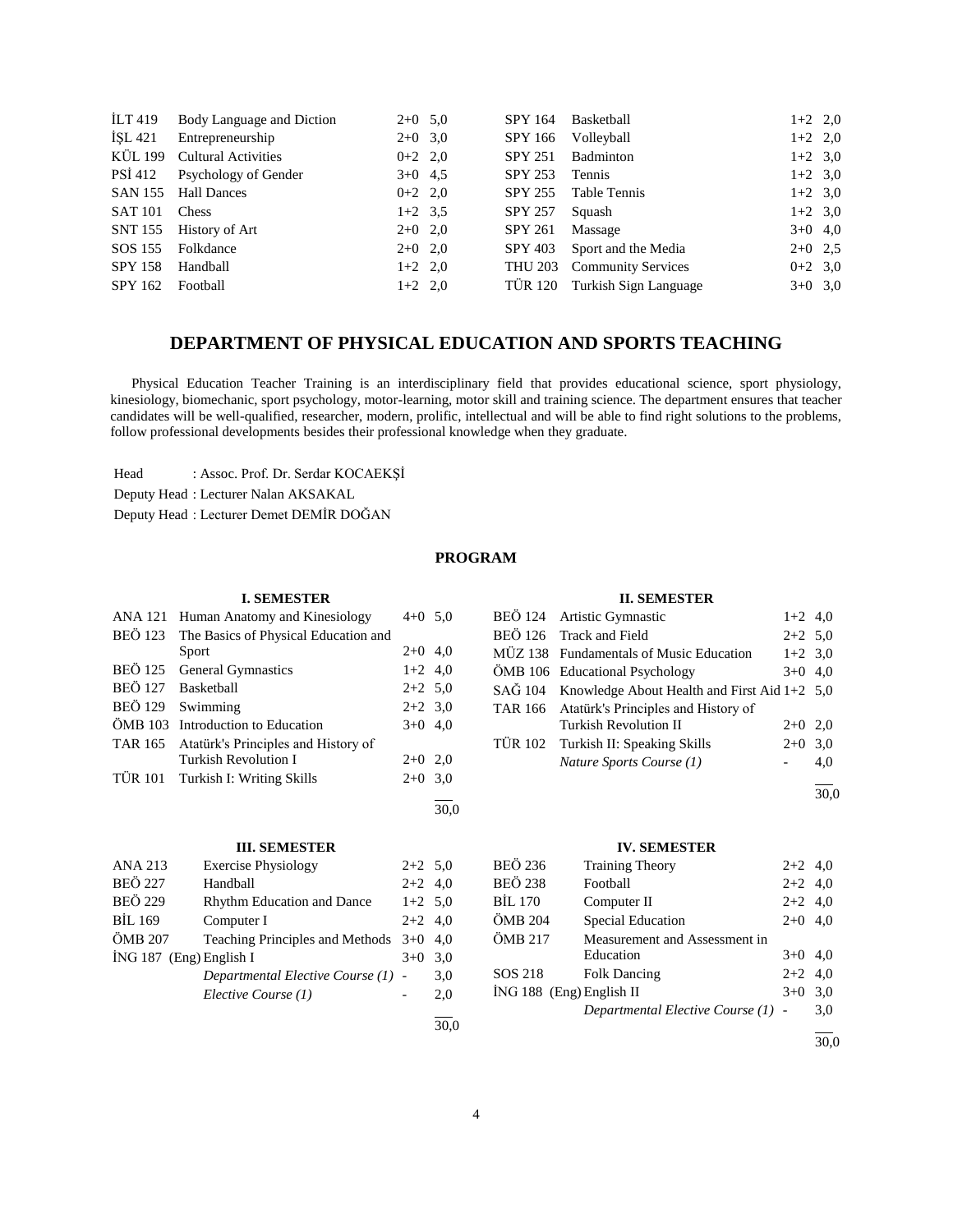# **V. SEMESTER**

| <b>ANA 301</b> | <b>Fitness</b>                             | $2+2$ 5,0 |     |
|----------------|--------------------------------------------|-----------|-----|
| <b>BEÖ</b> 323 | Volleyball                                 | $2+2$ 4,0 |     |
| <b>BEÖ</b> 325 | Physical Education and the History of      |           |     |
|                | Sport                                      | $2+0$ 2,0 |     |
| BEÖ 327        | Recreation Programes in Schools            | $2+0$ 2,0 |     |
|                | ÖMB 212 Teaching Technologies and Material |           |     |
|                | Design                                     | $2+2$ 4,0 |     |
| ÖMB 301        | Methodology in the Area of                 |           |     |
|                | Specialization I                           | $2+2$ 6.0 |     |
| SAĞ 301        | Psycho-Motor Development                   | $3+0$     | 4.0 |
|                | Departmental Elective Course (1)           |           | 3,0 |
|                |                                            |           |     |

30,0

## **VII. SEMESTER**

|                  | BEÖ 459 Physical Education and Sports for   |           |     |
|------------------|---------------------------------------------|-----------|-----|
|                  | Disabled                                    | $1+2$ 4,0 |     |
| OKÖ 212 Drama    |                                             | $2+2$ 5.0 |     |
|                  | ÖMB 210 Turkish Education System and School |           |     |
|                  | Management                                  | $2+0$ 4,0 |     |
| ÖMB 402 Guidance |                                             | $3+0$ 5.0 |     |
|                  | THU 205 Community Services                  | $0+2$ 4,0 |     |
|                  | Departmental Elective Courses (2)           |           | 8.0 |
|                  |                                             |           |     |
|                  |                                             |           |     |

# **NATURE SPORTS COURSE**

|                  | BEÖ 168 Mountaineering       | $1+2$ 4,0 |  |
|------------------|------------------------------|-----------|--|
|                  | BEÖ 170 Scouting and Camping | $1+2$ 4.0 |  |
| BEÖ 172 Canoe    |                              | $1+2$ 4.0 |  |
|                  | BEÖ 174 Orienteering         | $1+2$ 4.0 |  |
| BEÖ 176 Trekking |                              | $1+2$ 4,0 |  |
| BEÖ 178 Sailing  |                              | $1+2$ 4.0 |  |

# **DEPARTMENTAL ELECTIVE COURSES**

| <b>BEÖ 228</b> | <b>Badminton Education</b>    | $2+2$ 3.0 |     |
|----------------|-------------------------------|-----------|-----|
| <b>BEÖ 230</b> | <b>Table Tennis Education</b> | $2+2$ 3.0 |     |
| <b>BEÖ 232</b> | <b>Squash Education</b>       | $2+2$ 3.0 |     |
| <b>BEÖ 234</b> | Tennis Education              | $2+2$ 3.0 |     |
| <b>BEÖ 329</b> | <b>Baseball Education</b>     | $2+2$ 3.0 |     |
| <b>BEÖ</b> 331 | <b>Fencing Education</b>      | $2+2$ 3.0 |     |
| <b>BEÖ</b> 355 | <b>Modern Dance Education</b> | $2+2$ 3.0 |     |
| <b>BEÖ 357</b> | <b>Teaching Archery</b>       | $2+2$ 3,0 |     |
| <b>BEÖ 410</b> | Motor Tests in Sports         | $3+0$ 4,0 |     |
| <b>BEÖ</b> 412 | Women and Sport               | $3+0$     | 4.0 |
| <b>BEÖ</b> 421 | Groups Dynamics in Sport and  |           |     |
|                | Leadership                    | $3+0$     | 4,0 |
| <b>BEÖ</b> 423 | Children and Sports           | $3+0$     | 4.0 |
|                |                               |           |     |

# **VI. SEMESTER**

| ARY 204 | Scientific Research Methods            | $2+0$ 3.0 |  |
|---------|----------------------------------------|-----------|--|
| BEÖ 376 | Skill Learning in Sports               | $3+0$ 3.0 |  |
|         | BEÖ 378 Exercise and Nutrition         | $2+0$ 2,0 |  |
|         | BEÖ 380 Educational Games              | $1+2$ 3,0 |  |
|         | BEÖ 382 Effective Communication Skills | $3+0$ 3.0 |  |
|         | ÖMB 302 Methodology in the Area of     |           |  |
|         | Specialization II                      | $2+2$ 6,0 |  |
|         | ÖMB 308 Classroom Management           | $2+0$ 4,0 |  |
|         | ÖMB 401 School Experience II           | $1+4$ 6,0 |  |
|         |                                        |           |  |

30,0

# **VIII. SEMESTER**

| ARY 406 Research Project              | $2+2$ 5.0 |            |
|---------------------------------------|-----------|------------|
| BEÖ 406 Teaching Experience           |           | $2+6$ 10.0 |
| BEÖ 458 Physical Education and Sports |           |            |
| Management                            | $3+0$ 4.0 |            |
| Departmental Elective Courses (2)     |           | 8,0        |
| Elective Course (1)                   |           | 3,0        |
|                                       |           |            |
|                                       |           | 30.0       |

| <b>BEÖ</b> 460 | Psychology in Physical Education and |           |     |
|----------------|--------------------------------------|-----------|-----|
|                | Sport                                | $3+0$     | 4,0 |
| <b>FOT 402</b> | <b>Sports Photograhpy</b>            | $3+0$     | 4,0 |
| İSÖ 408        | Education and Social Life            | $2+0$     | 3,0 |
| OKÖ 104        | The Development of Movement and      |           |     |
|                | Training for Children                | $3+0$     | 4,0 |
| <b>PSI 113</b> | Social Psychology                    | $2+0$     | 4,0 |
| <b>RPD 353</b> | Play Therapy                         | $3+0$     | 4,0 |
| SAĞ 212        | Athlete Health                       | $2+0$     | 4,0 |
| SOS 415        | <b>Sport Sociology</b>               | $2+0$     | 4,0 |
| SPY 261        | Massage                              | $3+0$     | 4,0 |
| SPY 309        | <b>Sport Event Management</b>        | $3+0$     | 4,0 |
|                | <b>ELECTIVE COURSES</b>              |           |     |
| İŞL 421        | Entrepreneurship                     | $2+0$ 3,0 |     |
|                | MÜZ 155 Turkish Folk Music           | $2+0$     | 2.0 |

|               | MÜZ 155 Turkish Folk Music    | $2+0$ 2,0 |  |
|---------------|-------------------------------|-----------|--|
|               | REK 102 Recreation Management | $2+0$ 3,0 |  |
|               | SAN 155 Hall Dances           | $0+2$ 2.0 |  |
| SAT 101 Chess |                               | $1+2$ 3.5 |  |
|               | SNT 155 History of Art        | $2+0$ 2.0 |  |
|               | TÜR 120 Turkish Sign Language | $3+0$ 3,0 |  |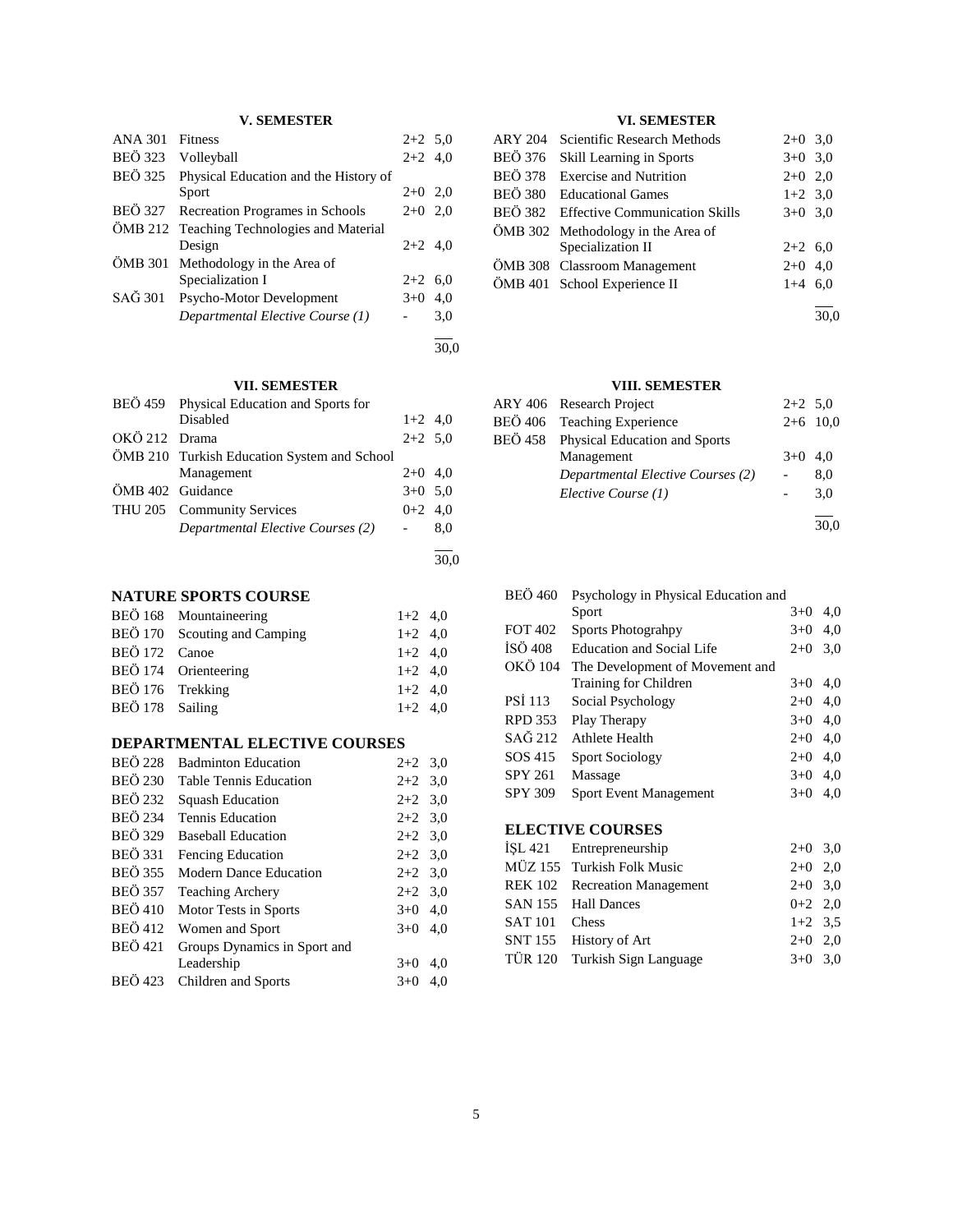# **DEPARTMENT OF RECREATION AND SPORTS**

 Recreation is an interdisciplinary field that provides recreational sport branches, sport physiology, sport management, communication, motor-learning, motor skill, tourism, kinesiology, sport for health, sport psychology and programme development. Department of Recreation courses are taught not only in departments of the school but also in some faculties of the university. Department of Recreation was established in the 2001-2002 Academic Year. It aims to plan recreation programs and leisure time activities,and also it aims to educate creative and well-qualified students who will be able to speak foreign languages. In the department students also have business, economy, communication and tourism subjects. The department of recreation offers courses which enable students to acquire theoretical and practical knowledge. Pupils have to attend REK 219 Winter Sports Camp Appliance and REK 220 Summer and pay the expenses of the camps.

Head : Assoc. Prof. Dr. K. Yıldırım ŞİMŞEK

Deputy Head : Müge AKYILDIZ

Deputy Head : Süleyman MUNUSTURLAR

# **PROGRAM**

30,0

## **I. SEMESTER**

| <b>BİL 150</b>            | <b>Fundamentals of Information</b> |           |     |
|---------------------------|------------------------------------|-----------|-----|
|                           | Technology                         | $4+0$ 5.0 |     |
| <b>REK 107</b>            | Introduction to Recreation and     |           |     |
|                           | <b>Sport Science</b>               | $2+0$ 3.0 |     |
| <b>REK 109</b>            | Gymnastic                          | $1+2$ 2,0 |     |
| <b>REK 111</b>            | <b>Sport Recreation</b>            | $3+0$ 3.5 |     |
| <b>REK 115</b>            | <b>Tourism Recreation</b>          | $3+0$ 3.5 |     |
| SOS 135                   | Sociology of Leisure               | $3+0$     | 4,0 |
| <b>TÜR 125</b>            | Turkish Language I                 | $2+0$     | 2,0 |
| $ING 187$ (Eng) English I |                                    | $3+0$     | 3,0 |
|                           | Field Application Courses (1)      |           | 2,0 |
|                           | Elective Course (1)                |           | 2,0 |
|                           |                                    |           |     |

#### **III. SEMESTER**

| <b>REK 105</b>    | Rhythm and Dance in Recreation $1+2$          |           | 3.0  |
|-------------------|-----------------------------------------------|-----------|------|
| <b>REK 201</b>    | <b>Commercial Recreation</b>                  | $3+0$     | 3.5  |
| <b>REK 215</b>    | Public Administration and Local               |           |      |
|                   | Recreation                                    | $3+0$     | 3.5  |
| <b>REK 217</b>    | <b>Workplace Recreation</b>                   | $3+0$     | 3.5  |
| <b>REK 221</b>    | Swimming                                      | $1+2$ 2,0 |      |
| $SA\tilde{G}$ 211 | <b>Movement-Motor Progress</b>                | $2+0$     | 2.5  |
| <b>TAR 165</b>    | Atatürk's Principles and History              |           |      |
|                   | of Turkish Revolution I                       | $2+0$     | 2,0  |
|                   | REK 205 (Eng) English for Specific Purposes I | $2+0$     | 2,0  |
|                   | Field Application Courses (1)                 |           | 2,0  |
|                   | Elective Courses (2)                          |           | 6,0  |
|                   |                                               |           | 30.0 |

#### **V. SEMESTER**

| <b>BEÖ</b> 102 | Life Fit                  | $2+2$ 3.0 |  |
|----------------|---------------------------|-----------|--|
| <b>PZL 307</b> | <b>Services Marketing</b> | $2+0$ 3,0 |  |
| <b>REK 218</b> | Recreation Leadership     | $2+0$ 3,0 |  |

## **II. SEMESTER**

| <b>BIL 178</b>             | Computer-Aided Design and            |           |     |
|----------------------------|--------------------------------------|-----------|-----|
|                            | <b>Presentation Techniques</b>       | $2+0$ 3.0 |     |
| <b>FEL 114</b>             | Leisure Philosophy                   | $3+0$ 3.0 |     |
| <b>REK 110</b>             | Track and Field                      | $1+2$ 2,0 |     |
| <b>REK 120</b>             | Leisure and Recreation               |           |     |
|                            | Management                           | $3+0$ 3.0 |     |
| <b>REK 122</b>             | Introduction to Therapeutic          |           |     |
|                            | Recreation                           | $3+0$ 3.5 |     |
| <b>REK 420</b>             | Recreation in Campuses               | $3+0$ 3.5 |     |
| <b>TÜR 126</b>             | Turkish Language II                  | $2+0$     | 2,0 |
| $ING 188$ (Eng) English II |                                      | $3+0$     | 3,0 |
|                            | <b>Field Application Courses (2)</b> |           | 4,0 |
|                            | Elective Course (1)                  |           | 3,0 |
|                            |                                      |           |     |

 $\frac{1}{30.0}$ 

## **IV. SEMESTER**

| <b>ANA 214</b> | <b>Functional Anatomy</b>                      | $2+0$     | 3,0 |
|----------------|------------------------------------------------|-----------|-----|
| <b>REK 226</b> | Event Management in Recreation $2+0$           |           | 3.5 |
| <b>REK 230</b> | Sport For All                                  | $2 + 1$   | 2.5 |
| <b>REK 232</b> | Leisure Education                              | $3+0$     | 3.5 |
| <b>REK 234</b> | Business Administration of                     |           |     |
|                | Recreation                                     | $3+0$ 3.5 |     |
| <b>TAR 166</b> | Atatürk's Principles and History               |           |     |
|                | of Turkish Revolution II                       | $2+0$     | 2.0 |
|                | REK 206 (Eng) English for Specific Purposes II | $2+0$     | 2,0 |
|                | Field Application Courses (3)                  |           | 6,0 |
|                | Departmental Elective Course (1) -             |           | 4,0 |
|                |                                                |           |     |

 $\frac{1}{30.0}$ 

#### **VI. SEMESTER**

| ANİ 304 | Animation                | $1+2$ 2.0 |  |
|---------|--------------------------|-----------|--|
| BEÖ 380 | <b>Educational Games</b> | $1+2$ 3.0 |  |
| REK 310 | Recreation Education     | $3+0$ 6.0 |  |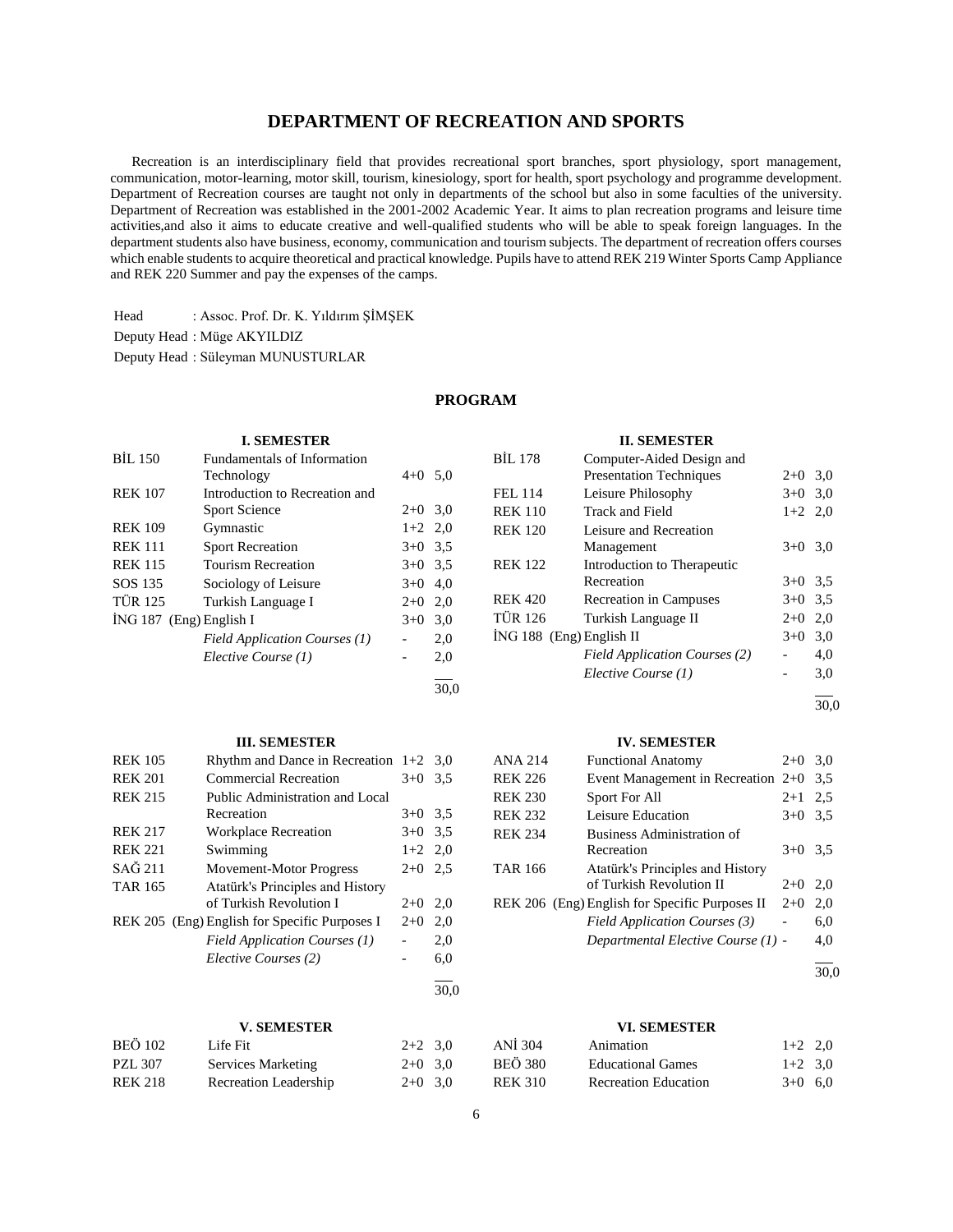| <b>REK 219</b> | Winter Sports Camp Appliance | $0+4$ 2.5 |     |
|----------------|------------------------------|-----------|-----|
| <b>REK 321</b> | Developing Recreation        |           |     |
|                | Programmes and Planning      | $2+2$ 3.0 |     |
| <b>REK 323</b> | <b>Exercise Psychology</b>   | $3+0$ 2.5 |     |
| <b>REK 325</b> | Psychosocial Rehabilitation  | $2+0$     | 2.5 |
|                | ALM 255 (Ger) German I       | $3+0$     | 4.0 |
|                | Elective Courses (2)         |           | 6.5 |
|                |                              |           |     |

# **VII. SEMESTER**

30,0

30,0

| <b>ARY 403</b> | <b>Research Methods</b>        | $2+0$ 4,0 |     |
|----------------|--------------------------------|-----------|-----|
| <b>ILT 366</b> | <b>Presentation Techniques</b> | $3+0$ 5.0 |     |
| <b>ISN 315</b> | <b>Public Relations</b>        | $2+0$ 3.0 |     |
| <b>REK 423</b> | Recration in Disabled Group    | $3+0$ 3.0 |     |
| <b>SPY 261</b> | Massage                        | $3+0$ 4,0 |     |
|                | ALM 357 (Ger) German III       | $3+0$     | 4.0 |
|                | Elective Courses (2)           |           | 7.0 |
|                |                                |           |     |

# **FIELD APPLICATION COURSES**

| <b>REK 211</b> | Stretching           | $1+2$ 2,0 |
|----------------|----------------------|-----------|
| REK 223        | <b>Bicycle</b>       | $1+2$ 2,0 |
| <b>REK 236</b> | Badminton            | $1+2$ 2,0 |
| REK 238        | Mountaineering       | $1+2$ 2,0 |
| <b>REK 240</b> | Squash               | $1+2$ 2,0 |
| <b>REK 251</b> | Kids Gymnastic       | $1+2$ 2,0 |
| <b>REK 316</b> | Pilates              | $1+2$ 2,0 |
| REK 417        | Baseball             | $1+2$ 2,0 |
| REK 419        | <b>Billiards</b>     | $1+2$ 2,0 |
| SAT 201        | Chess                | $2+0$ 2,0 |
| SOS 139        | <b>Social Dances</b> | $0+2$ 2.0 |
| SOS 227        | <b>Folk Dancing</b>  | $1+2$ 2,0 |
| SPY 158        | Handball             | $1+2$ 2,0 |
| SPY 162        | Football             | $1+2$ 2,0 |
| SPY 164        | Basketball           | $1+2$ 2,0 |
| SPY 166        | Volleyball           | $1+2$ 2,0 |

# **DEPARTMENTAL ELECTIVE COURSES**

| BEÖ 425 Sports Tourism                  | $3+0$ 4.0 |  |
|-----------------------------------------|-----------|--|
| REK 224 Theatrical Events in Recreation | $1+2$ 4.0 |  |
| REK 228 Wellness and Life Coaching      | $1+2$ 4.0 |  |
| REK 425 Yoga and Meditation             | $1+2$ 4.0 |  |

# **ELECTIVE COURSES**

| <b>ANT 214</b> | Fencing                            | $1+2$ 2.5 |
|----------------|------------------------------------|-----------|
| <b>ANT 216</b> | Archery                            | $1+2$ 2.5 |
| <b>FOT 402</b> | Sports Photograhpy                 | $3+0$ 4,0 |
|                | İNG 225 (Eng) Academic English I   | $3+0$ 3.0 |
|                | ING 226 (Eng) Academic English II  | $3+0$ 3.0 |
|                | ING 325 (Eng) Academic English III | $3+0$ 3,0 |

| <b>REK 312</b> | Introduction to Therapeutic   |           |     |
|----------------|-------------------------------|-----------|-----|
|                | Recreation                    | $3+0$ 3.0 |     |
| SOS 155        | Folkdance                     | $2+0$ 2.0 |     |
| <b>SPY 309</b> | <b>Sport Event Management</b> | $3+0$ 4,0 |     |
|                | ALM 256 (Ger) German II       | $3+0$     | 4.0 |
|                | Elective Courses (2)          |           | 6.0 |
|                |                               |           |     |

30,0

# **VIII. SEMESTER**

| REK 306 | Aerobics and Step           | $1+2$ 4,0 |     |
|---------|-----------------------------|-----------|-----|
| REK 414 | Recreation and Urbanization | $3+0$ 4.0 |     |
| REK 416 | Research and Project in     |           |     |
|         | Recreation                  | $0+4$ 3.0 |     |
| SAĞ 202 | Life-saving, First Aid and  |           |     |
|         | Rehabilitation              | $2+2$ 5.0 |     |
|         | ALM 358 (Ger) German IV     | $3+0$ 4.5 |     |
|         | Elective Courses (3)        |           | 9.5 |
|         |                             |           |     |

30,0

l

|                | İNG 326 (Eng) Academic English IV   | $3+0$     | 3,0 |
|----------------|-------------------------------------|-----------|-----|
|                | ING 425 (Eng) Academic English V    | $3+0$     | 3,0 |
|                | ING 426 (Eng) Academic English VI   | $3+0$     | 3,0 |
| İŞL 421        | Entrepreneurship                    | $2 + 0$   | 3,0 |
| <b>KÜL 199</b> | <b>Cultural Activities</b>          | $0+2$     | 2,0 |
| <b>MÜZ 138</b> | Fundamentals of Music Education 1+2 |           | 3,0 |
| <b>REK 124</b> | <b>Sports Movies</b>                | $2+0$     | 3,0 |
| <b>REK 213</b> | Time Management                     | $2+0$     | 3,0 |
| <b>REK 254</b> | Golf                                | $1+2$ 3,0 |     |
| <b>REK 314</b> | <b>Recreational Gymnastics</b>      | $1+2$ 3,0 |     |
| <b>REK 318</b> | Recreation in Different Groups      | $2+0$     | 3,0 |
| <b>REK 319</b> | Scouting and Camping                | $1+2$     | 3,0 |
| <b>REK 329</b> | <b>Tourism Recreation</b>           | $1+2$ 3,0 |     |
| <b>REK 410</b> | <b>Entertainment Marketing</b>      | $3+0$     | 3.5 |
| <b>REK 418</b> | <b>Local Government Recreation</b>  | $3+0$     | 4,0 |
| <b>REK 421</b> | Orienteering                        | $1+2$ 3,5 |     |
| <b>REK 422</b> | Recreational Therapy Techniques     | $3+0$     | 2,5 |
| <b>REK 427</b> | <b>Alternative Sports</b>           | $3+0$     | 3,0 |
| <b>REK 429</b> | <b>Adventure Recreation</b>         | $3+0$     | 4,0 |
| <b>REK 431</b> | Human Resources Management in       |           |     |
|                | Recreation                          | $2+0$     | 3,0 |
| SAĞ 208        | Physical Activity and Nutrition     | $2+0$     | 3,0 |
| <b>SAN 325</b> | Zumba                               | $1+2$     | 3.5 |
| <b>SNT 155</b> | History of Art                      | $2+0$ 2,0 |     |
| SPY 253        | Tennis                              | $1+2$     | 3,0 |
| <b>SPY 255</b> | <b>Table Tennis</b>                 | $1+2$     | 3,0 |
| <b>SPY 401</b> | Sponsorship in Sports               |           |     |
|                | Administration                      | $3+0$     | 4,0 |
| <b>THU 203</b> | <b>Community Services</b>           | $0 + 2$   | 3,0 |
| <b>TÜR 120</b> | Turkish Sign Language               | $3+0$     | 3,0 |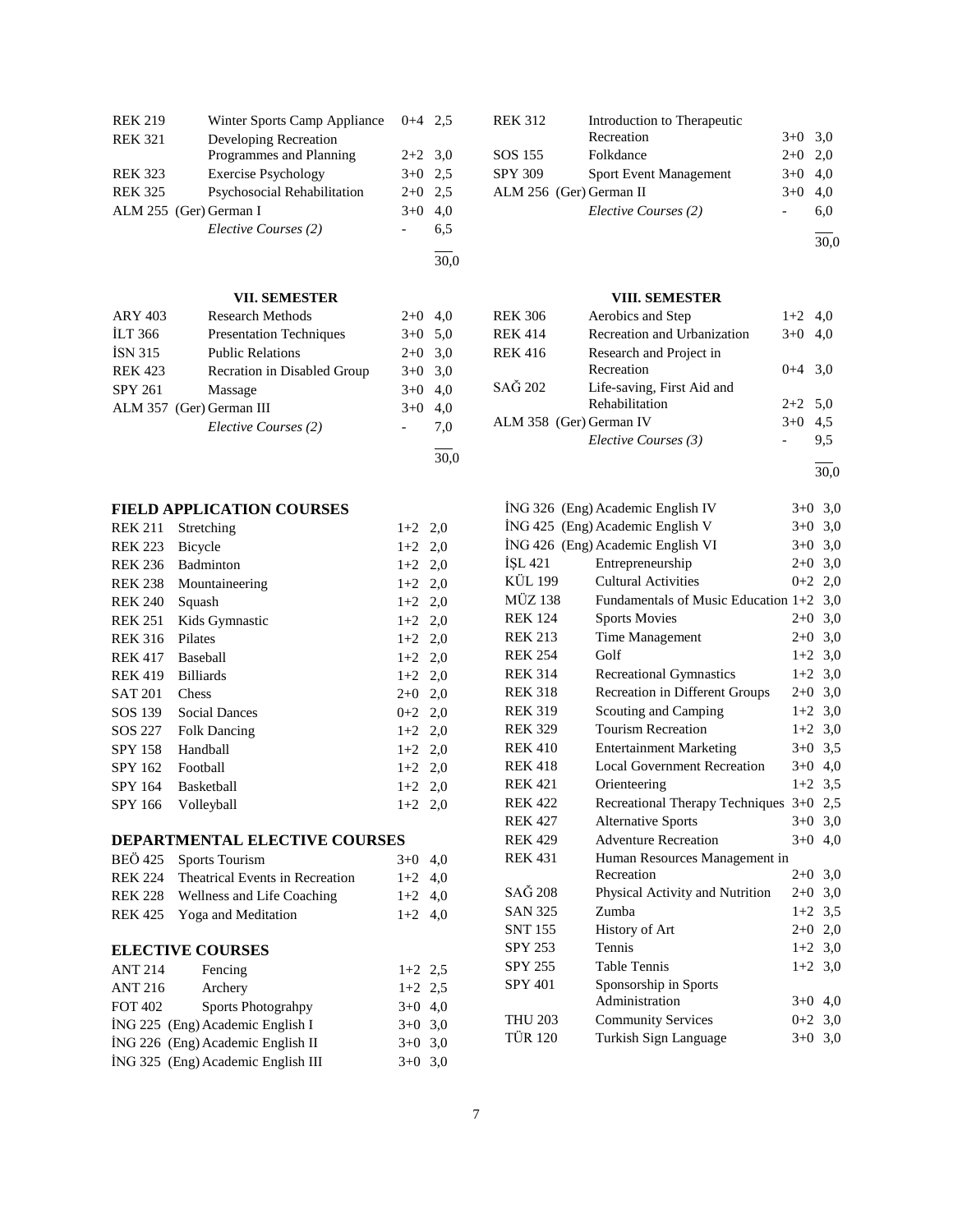# **DEPARTMENT OF SPORTS MANAGEMENT**

 Department of Sports management is an interdisciplinary field that provides concepts and approaches of business administration and also it includes sports management, sports Law and Sports Economy. The aim of the department is to train Sports Managers and to present theoretical and practical subjects in a wide perspective to cause pupils to gain competence in organizations.

Head : Prof. Dr. Metin ARGAN

Deputy Head : Hüseyin KÖSE

# **PROGRAM**

#### **II. SEMESTER**

BEÖ 101 Introduction to Physical Education

| HUK 151                 | Fundamental Concepts of Law         | $3+0$ 4.5 |      |
|-------------------------|-------------------------------------|-----------|------|
| İKT 101                 | Introduction to Economics I         | $3+0$ 5.0 |      |
| İSL 101                 | Introduction to Business            | $3+0$ 4.5 |      |
| MAT 157                 | <b>Basic Mathematics I</b>          | $2+0$ 3.0 |      |
| SOS 107                 | <b>Behavioral Sciences</b>          | $2+0$ 3.0 |      |
| TÜR 125                 | Turkish Language I                  | $2+0$ 2,0 |      |
| İNG 187 (Eng) English I |                                     | $3+0$     | 3,0  |
|                         | Departmental Elective Courses (2) - |           | 5,0  |
|                         |                                     |           | 30.0 |

**I. SEMESTER**

# **III. SEMESTER**

| <b>IKT 421</b> | <b>Economy of Turkey</b>                     | $2+0$ 3.0 |     |
|----------------|----------------------------------------------|-----------|-----|
| ISL 102        | Management and Organization                  | $3+0$ 4.0 |     |
| <b>İSL 307</b> | <b>Management Information Systems</b>        | $2+0$ 3.0 |     |
|                | MUH 105 Introduction to Accounting           | $2+2$ 4.5 |     |
| <b>SPY 201</b> | Basic Principles of Sport Management 3+0 4,5 |           |     |
| <b>TAR 165</b> | Atatürk's Principles and History of          |           |     |
|                | <b>Turkish Revolution I</b>                  | $2+0$     | 2.0 |
|                | Departmental Elective Courses (3)            |           | 9,0 |
|                |                                              |           |     |

# **V. SEMESTER**

| BEÖ 459        | Physical Education and Sports for |           |     |
|----------------|-----------------------------------|-----------|-----|
|                | Disabled                          | $1+2$ 4,0 |     |
| <b>REK 102</b> | <b>Recreation Management</b>      | $2+0$ 3,0 |     |
| <b>SPY 301</b> | Planning Organization in Sport    | $3+0$ 5.0 |     |
| <b>SPY 305</b> | Sport Economy                     | $3+0$ 5.0 |     |
| <b>SPY 307</b> | Corporate Behavior in Sport       | $3+0$ 5.0 |     |
| <b>SPY 309</b> | <b>Sport Event Management</b>     | $3+0$     | 4,0 |
|                | Departmental Elective Course (1)  |           | 4,0 |
|                |                                   |           |     |

## **VII. SEMESTER**

| FİN 304 Financial Management | $3+0$ 4.5 |  |
|------------------------------|-----------|--|
| HUK 421 Sport Law            | $2+0$ 2,0 |  |

|                          | and Sport Sciences                  | $3+0$     | 4.0 |
|--------------------------|-------------------------------------|-----------|-----|
| BİL 150                  | Fundamentals of Information         |           |     |
|                          | Technology                          | $4+0$ 5,0 |     |
| İKT 102                  | Introduction to Economics II        | $3+0$ 5.0 |     |
| MAT 158                  | <b>Basic Mathematics II</b>         | $2+0$ 4,0 |     |
| TÜR 126                  | Turkish Language II                 | $2+0$     | 2,0 |
| ING 188 (Eng) English II |                                     | $3+0$     | 3,0 |
|                          | Departmental Elective Courses (2) - |           | 5,0 |
|                          | Elective Course (1)                 |           | 2,0 |
|                          |                                     |           |     |

30,0

## **IV. SEMESTER**

| <b>BEÖ 321</b> | <b>Sport Psychology</b>                     | $3+0$ 5.0 |     |
|----------------|---------------------------------------------|-----------|-----|
| <b>ILT 101</b> | Communication I                             | $3+0$ 4,5 |     |
| <b>İSL 203</b> | <b>Business Law</b>                         | $3+0$ 4.0 |     |
| <b>İSL 301</b> | Human Resources Management                  | $3+0$ 4,0 |     |
|                | MUH 302 Analysis of Financial Reports       | $3+0$ 4.5 |     |
| <b>SPY 202</b> | Administrative Organization of              |           |     |
|                | <b>Turkish Sports</b>                       | $3+0$     | 6.0 |
|                | TAR 166 Atatürk's Principles and History of |           |     |
|                | <b>Turkish Revolution II</b>                | $2+0$     | 2.0 |
|                |                                             |           |     |

30,0

# **VI. SEMESTER**

|                | ARY 202 Research Techniques       | $3+0$ 5.0 |     |
|----------------|-----------------------------------|-----------|-----|
| <b>IST 317</b> | <b>Statistics</b>                 | $2+0$ 2.5 |     |
| <b>İSL 204</b> | <b>Business Planning</b>          | $2+0$ 3.0 |     |
| <b>PZL 403</b> | <b>Sports Marketing</b>           | $3+0$ 4.5 |     |
| <b>SPY 353</b> | Performance Evaluation            | $2+2$ 5.0 |     |
|                | Departmental Elective Courses (2) |           | 6,0 |
|                | Elective Course (1)               |           | 4,0 |
|                |                                   |           |     |

 $\frac{1}{30,0}$ 

# **VIII. SEMESTER**

| ILT 366 | <b>Presentation Techniques</b> | $3+0$ 5.0 |  |
|---------|--------------------------------|-----------|--|
|         | ISN 315 Public Relations       | $2+0$ 3.0 |  |

30,0

 $\frac{1}{30,0}$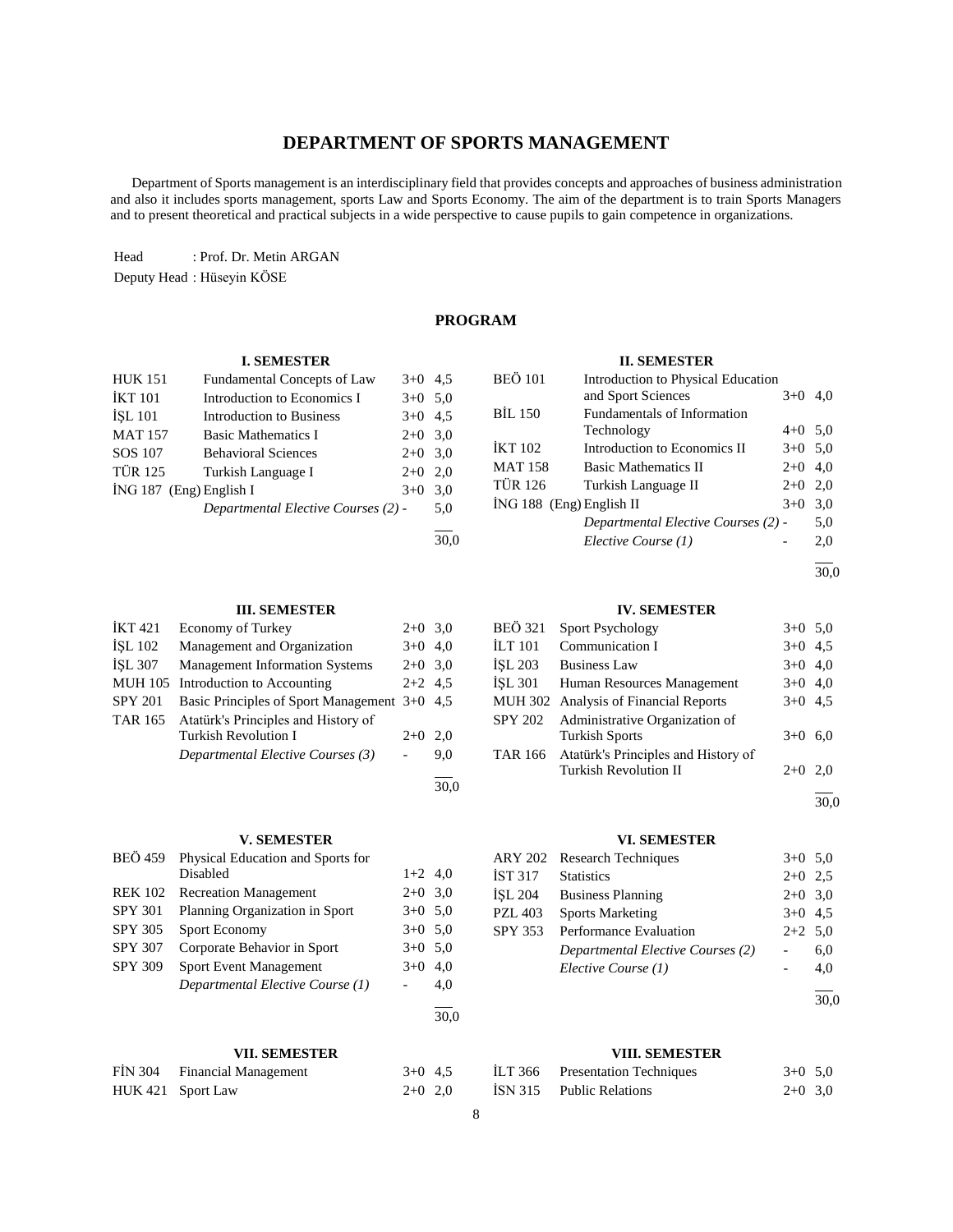| ILT 370        | New Approaches in Management         | $3+0$ 6.5 |     |
|----------------|--------------------------------------|-----------|-----|
| <b>REK 305</b> | Leisure Time Economy                 | $3+0$ 5.0 |     |
| <b>SPY 401</b> | Sponsorship in Sports Administration | $3+0$ 4,0 |     |
| SPY 403        | Sport and the Media                  | $2+0$ 2.5 |     |
| SPY 413        | English for Specific Purposes I      | $2+0$ 2.5 |     |
|                | Departmental Elective Course (1)     |           | 3.0 |
|                |                                      |           |     |

30,0

# **DEPARTMENTAL ELECTIVE COURSES**

| <b>ANT 101</b>     | Sport Philosophy and Olympism         | $2+0$     | 4,0 |
|--------------------|---------------------------------------|-----------|-----|
| <b>ANT 210</b>     | Cycling                               | $1+2$     | 2,5 |
| <b>ANT 212</b>     | Mountaineering                        | $1+2$ 2.5 |     |
| <b>ANT 214</b>     | Fencing                               | $1+2$ 2,5 |     |
| ANT 216            | Archery                               | $1+2$ 2,5 |     |
| <b>ANT 310</b>     | Swimming                              | $1+2$ 3,0 |     |
| <b>BEÖ 102</b>     | Life Fit                              | $2+2$ 3,0 |     |
| <b>BEÖ 176</b>     | Trekking                              | $1+2$     | 4,0 |
| <b>BEÖ</b> 421     | Groups Dynamics in Sport and          |           |     |
|                    | Leadership                            | $3+0$     | 4,0 |
| <b>BIL 215</b>     | Computer-Aided Design I               | $3+0$     | 4,0 |
| <b>BIL 216</b>     | Computer-Aided Design I               | $3+0$     | 4,0 |
| <b>İSL 352</b>     | Organizational Communication          | $2+0$     | 3,0 |
| ISL <sub>421</sub> | Entrepreneurship                      | $2+0$     | 3,0 |
| İŞL 452            | Problem Solving Techniques in         |           |     |
|                    | Management                            | $3+0$     | 4,0 |
| <b>PSI</b> 104     | Social Psychology                     | $3+0$     | 3,0 |
| <b>PSİ 208</b>     | <b>Conflict and Stress Management</b> | $3+0$     | 5,0 |
| <b>PZL 230</b>     | <b>Marketing Management</b>           | $2+0$     | 3,0 |
| <b>REK 319</b>     | Scouting and Camping                  | $1+2$     | 3,0 |
| <b>REK 417</b>     | Baseball                              | $1+2$     | 2,0 |
| <b>REK 419</b>     | <b>Billiards</b>                      | $1+2$ 2,0 |     |
| <b>REK 421</b>     | Orienteering                          | $1+2$ 3,5 |     |
| RHI 452            | Sport Marketing Communication         | $3+0$ 4,5 |     |
| SAĞ 208            | Physical Activity and Nutrition       | $2+0$ 3,0 |     |
| <b>SAT 101</b>     | Chess                                 | $1+2$     | 3,5 |
| SOS 404            | Social Structure of Turkey            | $3+0$     | 4,5 |
| <b>SPY 158</b>     | Handball                              | $1+2$     | 2,0 |

| ISL 406        | Strategic Management                          | $3+0$ 4.5 |  |
|----------------|-----------------------------------------------|-----------|--|
| SOS 415        | <b>Sport Sociology</b>                        | $2+0$ 4.0 |  |
| <b>SPY 404</b> | Sport Politics in Turkey                      | $3+0$ 3.0 |  |
| SPY 406        | Research Project in Sport Management 0+4 3,5  |           |  |
| <b>SPY 410</b> | Management in Sports Administration $3+0$ 4.0 |           |  |
| <b>SPY 414</b> | English for Specific Purposes II              | $2+0$ 3.0 |  |

l 30,0

| <b>SPY 162</b>                    | Football                           | $1+2$     | 2,0       |
|-----------------------------------|------------------------------------|-----------|-----------|
| SPY 164                           | Basketball                         | $1+2$     | 2,0       |
| SPY 166                           | Volleyball                         | $1+2$     | 2,0       |
| SPY 251                           | Badminton                          | $1+2$     | 3,0       |
| SPY 253                           | Tennis                             | $1+2$     | 3,0       |
| SPY 255                           | <b>Table Tennis</b>                | $1+2$     | 3,0       |
| SPY 257                           | Squash                             | $1+2$     | 3,0       |
| SPY 352                           | Local Administrations and Sports   | $3+0$     | 3,0       |
| SPY 356                           | Social Security in Sports          | $3+0$     | 4,0       |
|                                   |                                    |           |           |
|                                   | <b>ELECTIVE COURSES</b>            |           |           |
| <b>BEÖ</b> 425                    | Sports Tourism                     | $3+0$     | 4,0       |
| BRİ 101                           | <b>Bridge</b>                      | $2+0$     | 3,0       |
|                                   | ING 225 (Eng) Academic English I   | $3+0$ 3,0 |           |
| ING 226 (Eng) Academic English II |                                    |           | $3+0$ 3,0 |
|                                   | ING 325 (Eng) Academic English III | $3+0$     | 3,0       |
|                                   | ING 326 (Eng) Academic English IV  | $3+0$     | 3,0       |
| ING 425 (Eng) Academic English V  |                                    |           | $3+0$ 3,0 |
| ING 426 (Eng) Academic English VI |                                    | $3+0$ 3,0 |           |
| İŞL 405                           | <b>Capital Markets</b>             | $3+0$     | 4,5       |
| KÜL 199                           | <b>Cultural Activities</b>         | $0+2$ 2,0 |           |
| <b>RSM 152</b>                    | Painting                           | $2+0$ 4,0 |           |
| SAĞ 103                           | Knowledge About Health             | $3+0$     | 4,5       |
| <b>SAN 155</b>                    | <b>Hall Dances</b>                 | $0+2$ 2,0 |           |
| <b>SNT 155</b>                    | History of Art                     | $2+0$ 2,0 |           |
| SOS 155                           | Folkdance                          | $2 + 0$   | 2,0       |
| <b>THU 203</b>                    | <b>Community Services</b>          | $0+2$ 3,0 |           |
| <b>TİY 152</b>                    | Theatre                            | $2+0$ 2,5 |           |
| <b>TÜR 120</b>                    | Turkish Sign Language              | $3+0$     | 3,0       |

## **COURSE CONTENTS**

## **ALM 255 German I 3+0 4,0**

Greeting Friends; Asking for Someone's Health; Asking for Directions; Asking Where People are From; Making Requests; Asking for Prices; asking for Prices; Asking for Different Kinds of Food and Drink; Formal Sentences Used in Restaurants and Formal Places; Asking For and Telling People about Preferences; Likes and Dislikes; Asking for the Amount of Something and Telling the Amount of Something: Structures Used in Telephone Conversations; Using Appropriate Grammar Forms for the Given Situations.

#### **ALM 256 German II 3+0 4,0**

Modal verbs: Können, Müssen, Wollen, Dürfen, Sollen, Mögen; Tenses: Simple Present Tense, Future Tense; Nouns and Types of Nouns; Articles; Singular and Plural Forms: Words that are used as Singular or Plural only, Plural Form of the Indefinite Article; Cases of a Noun: Uninflected Case, Accusative, Dative, Possessive Cases; Exercises about these Grammar Points.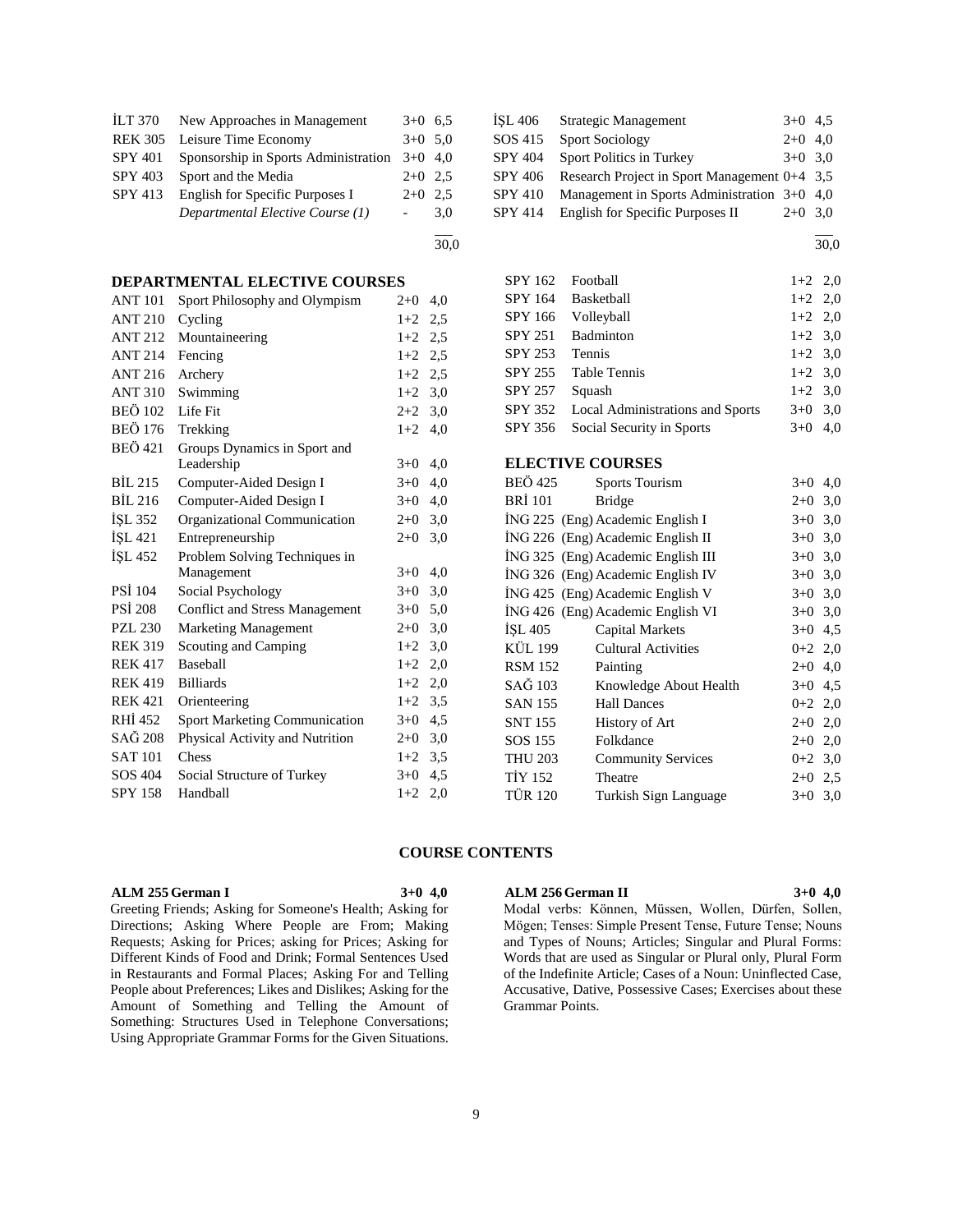## **ALM 357 German III 3+0 4,0**

Expressing a Request; Expressing Regret; Accusing Someone and Apologizing, Describing People, Asking about Someone's Health; Serious Illnesses and Learning about Human Body; Getting Surprised; Responding in Misunderstandings; Explaining Someone Something; Requesting Something from Somebody; Giving Opinions about Furniture; Expressing Opinions about Pictures, Clothes and People; Using Appropriate Grammar Forms for the Given Situations.

## **ALM 358 German IV 3+0 4,5**

General Review of Noun Cases: Strong and Weak inflection, Mixed inflection, inflection Groups, inflection of the Words Which are not German in Origin; Adjectives: Use of Adjectives, Adjective Phrase, Use of Adjectives Depending on the Verb, Adjectives and Cases of a Noun, Types of Adjectives; Comparing Adjectives: Verbs; Groups of Verbs, Verb Forms, Regular Verbs; Tenses: Present Continuous Tense, Past Perfect Tense, Future Tense, Future Perfect Tense.

#### **ANA 106 Physiology 3+0 5,0**

Cell physiology and General Physiology: Cell Functions, Blood Cells, Blood Coagulating; Nerve and Muscle: Membrane and Stock Potential, Contraction in Skeletal Muscle, Nerve Muscle Conduction, Functions of Smooth Muscles, Heart: Heart Muscle, Rhythmic Stimulating of Heart, Normal Electrocardiogram; Circulation: Systemic Circulation; Regulation of Arterial Pressure; Respiration: Pulmonary Ventilation, Regulation of Respiration; Nervous System: Cerebral Control of Motor Functions, Autonomy Nervous System; Endocrinology: Thyroid Gland and Metabolic Hormones, Cortex Hormones.

**ANA 121 Human Anatomy and Kinesiology 4+0 5,0** Anatomical Terms and Concepts: Planes, Axials; Anatomical Structures for Sportive Movements: Muscles, Joints, Bones; The Basic Structures of Human Body: Cell, Tissue, Organs and structures of systems; Functions of Muscles When They Contract and Their Joint Movements; The Muscles Which are Take Part in Movements: Upper extremity muscles, Elbow joint muscles, Lower extremity muscles, Muscles which effect the hip and knee joint.

### **ANA 126 Kinesiological Anatomy 3+0 4,0**

Concepts of Kinesiology and Anatomy: Muscle Activation in Movement Kinematics, Term Related to Movement: Basic anatomical position, Axis, Platform, Range of Motion; Bones and Muscles in Upper and Lower Extremities: Chest, Shoulder, Leg, Forearm, Upper arm, Back, Abdominal, Neck, Hand and Feet Muscles, Humerus, Clavicula, Radius, Ulna, Pelvis, Femur, Tibia, Fibula, Vertebrae, Costae, Hand and Feet Bones, Upper extremities, lower extremities, abdominal and back muscles.

**ANA 213 Exercise Physiology 2+2 5,0** Structure and Function of Cell, Tissue, Organs and Systems that Form Human Body; Energy Resources of Human Organism in Exercise and Their Relations with Sports

Activities; Fatigue and Recovery; Metabolic Adaptations to Training: Acute and chronic adaptations in strength and endurance training; Neuromuscular, Cardiovascular, and Respiratory Systems and Exercise; Hormonal Adaptations to Exercise; Sex Differences in Exercise; Altitude, Exercise in Hot and Cold Environments; Basic Laboratory Applications and Performance Evaluation in Exercise Physiology.

## **ANA 214 Functional Anatomy 2+0 3,0**

Terms of Functional Anatomy: Active muscles during movement kinematics; Term of Movement: Basic anatomical stance, Axis, Platform, Range of motion; Bones and Muscles of Upper and Lower Parts of Body: Chest, Shoulder, Leg, Forearm, Upperarm, Back, Abdominal, Neck, Hand and feet muscles, Humerus, Clavicula, Radius, Ulna, Pelvis, Femur, Tibia, Fibula, Vertebrae, Costae, Hand and feet bones upper extremity, Lower extremity, Abdominal and back muscles.

# **ANA 301 Fitness 2+2 5,0**

Definition of Fitness: Body composition; Methods of Measuring Subcutaneous Layer Fat; Measuring Energy Consumption; Measuring Maximal Anaerobic Power; Dynamism ; Active Life; General Principles of Fitness for Men and Women.

## **ANİ 304 Animation 1+2 2,0**

Concept and Types of Animation: Qualitative classification of animation, Classification by types of activity; Basic Properties of Animation Services; Functions of Animation; Management of Animation Services: Planning, Organizing, Guiding, Control; Management Processes of Animation Services: Coordination, Leadership, Communication; Animation Principles; Review and Assessment of Animation Programs in Public and Private Institutions.

**ANT 101 Sport Philosophy and Olympism 2+0 4,0** Fundamental Principles in Philosophy; Philosophy of Science, philosophy of Ethics, Sport Philosophy; Games; Entertainment and Sports; Olympism; Olympic Games; Modern Olympic Games.

**ANT 102 Introduction to Biomechanics 2+0 3,0** Definition of Biomechanics; Study of Human Movement; Kinematics of Movement and Balance.

## **ANT 109 Basic Track and Field 1+2 4,0**

Basic Knowledge about Track and Field; Concept of Endurance and Classification of Endurance; Aerobic endurance, Anaerobic endurance, Methods and principles of endurance training; Concept of Sprint and Classification of Sprint: Reaction time, Acceleration, Maximal sprint, Sprint endurance; Concept of Strength and Classification of Strength: Training methods and principles of maximal strength, Explosive strength, Reactive strength, Strength endurance.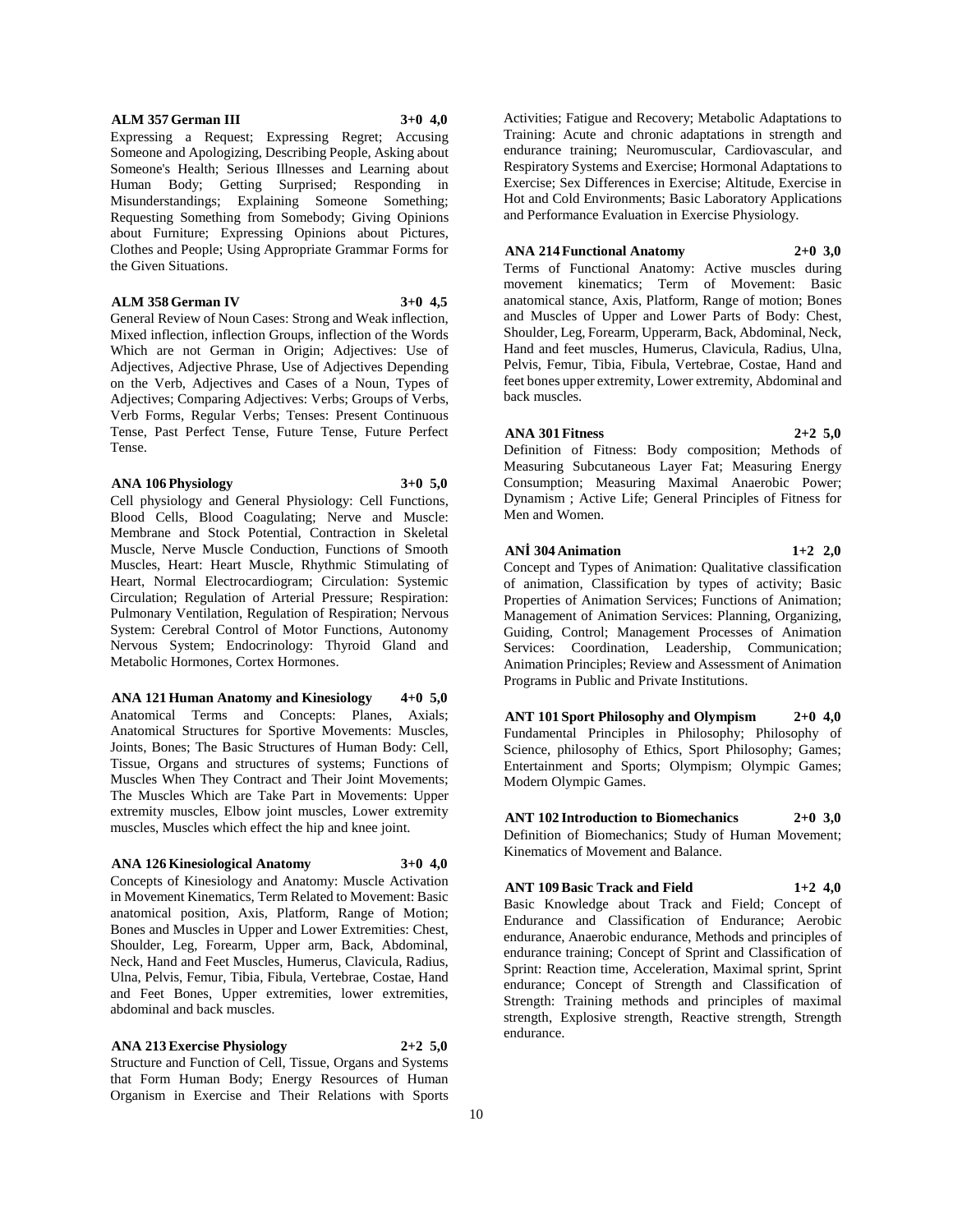**ANT 110 Coach Training and Its Principles 2+0 4,0** Coaching and Its Definition: Personality characteristics of a coach, Knowledge of sports, Level of interest, Understanding of discipline, Honesty, Distinguishing, Rolemodeling, Maturity, Flexibility; Working Methods of a Coach: Before the competition, During the competition, After the competition; Coaching Styles; Coach Training: Basic structure of coach training, Coach training program, Stages of coaching, Requirements of coach training; Models of CoachTraining in Other Countries and Comparison with Turkey.

## **ANT 111 Numerical Basics of Sports 3+0 4,0**

Physical States of Matter: Gas, liquid and solid states; Force, Pressure and Electricity: Scientific principles of force and pressure, Measurements of force and pressure, Joint torques and range of motion, Impulse and momentum; Energy Consumed at Laboratory Tests: Calculation of energy consumed in at cycle and treadmill tests; Data Analysis: Mean, Mode, Median, Data types, Statistical errors.

**ANT 112 Use of Technology in Sports 3+0 4,5** The Importance of Technology Use in Sport: Talent selection, Performance development, Transfer; Technological Devices: Computers, Tablet computers, Smartphones, Telemetric devices; Key Performance Parameters in Sports: Motion profile, Physical parameters, Physiological parameters, Technical and tactical skills; Performance Analysis: Competition and match analysis, Physical and physiological analysis; Technology-Aided Analysis and Presentation: Text-based software, Statistical software, Measurement and assessment software.

#### **ANT 113 Introduction to Sports Sciences 3+0 4,0**

Concept of Sports; Historical Background of Sports; Effects of Sports on Individuals; Effects of Sports in Societies; Sports Philosophy; Scientific Approaches to Sports; Function of Sports: Social, economic, and psychological functions of sports; Concepts Related to Sports Sciences; Basic Movement Skills; Active life; Movement Education; Motor development: Areas of motor development, Stages of motor development, the factors that affect motor development.

## **ANT 114 Ethics of Sports 2+0 3,0**

Ethics and Morality: Morals, Morality in sports, Ethics, Ethics in sports; Fair Play and Olympism: Sense of fair play, Virtue in sports, Understanding of Olympism; Gender and Sports: Women and sports, Gender equality, Sexual discrimination in sports; Doping in Sports: Steroids in sports and drug use, Doping methods used in sports; Sports and Violence: Violence in sports, Aggression, Ethics in supporting sports teams, Ethics in Sports Media: Media ethics, Objectivity in sports media.

#### **ANT 115 Basic Gymnastics 1+2 3,0**

Concept of Basic Gymnastics: Definition, Other types of gymnastics, Exercises in Gymnastics: Stands, Marches, Commands, Sorting and Wheels; Running: Direction changing in running, Rhythmic running, Jumping and hooping; Stretching: Stretching exercises: active and inactive stretching; Coordination Skills: Gym board, Ropes, Balls, Pins Vertical ropes; Exercising with a Partner: Groups exercises with 2, 3, or 4 members; Power Development Exercises: Static and dynamics power exercises; Conditional Properties: Balance, Speed, Power, Endurance, Stretching exercises.

#### **ANT 201 Sports Biomechanics 2+0 3,0**

Basic Physics and Maths in Sports: Time, Biomechanical Characteristics; Linear Characteristics: Length, Velocity, Acceleration, Circular Characteristics: Angle, Body Angle, Directional Angle, Angular Velocity, Angular Acceleration; Biodynamic Characteristics; Circular Characteristics; Mechanical Concepts and Principles Used in Different Sports; Physics and Maths in Sports Performance.

## **ANT 204 Sport Pedagogy 2+0 3,0**

The Trainer; Educational and Behavioral Characteristics; Teaching-Learning Approaches; Learning styles; Teaching Techniques; Learning Process; Training sessions; Use of Technology in Training; Administrative Aspects of Training; Approaches in Sports Education.

## **ANT 206 Kinoanthropometry 2+0 3,5**

Anatomic Positions; Somatic Growth and Development; Techniques of Measurement and Definitions; Length and Width; Circumference; Skinfold; Distribution of Somatotips; Somatagram (Body profile); Evaluation of Body Composition by Anthropometric Method, Body Structure; Structural factors in Ability selection.

#### **ANT 210 Cycling 1+2 2,5**

Historical Development of Cycling; Nutrition of Cyclists, Safety in Cycling; Clothing; Seat Position; Height of Saddle; Height of Handle-Bar; Length of Handle-Bar; Cycling and Development of Cycling; Cycling Competitions.

#### **ANT 212 Mountaineering 1+2 2,5**

Quality of Clothes, Tools and Other Equipments, Walking, Slope, Tents, Camping, Tactics of Camping; Nutrition; Techniques of Using Pickaxe and Wearing Crampon; Climbing on Ice and Snow, Slope and Defense.

#### **ANT 214 Fencing 1+2 2,5**

Definition: Rules, Parry, Action, Self-Confidence, Concentration, Aesthetic, Reflex, Balance, Group Adaptation, Definition of Technical Terms; Parry and action, Riposte, Septime, Disengage, Handle, Priority, Ground, Weapon, Foil, Epee, Sabre; Technical features of Fencing; Feet; Change on ends, Quarte, Sixte, Septime, Octave, Quinte, Guard, Reprise, Bastinado, Balestro.

## **ANT 216 Archery 1+2 2,5**

History of Archery in Turkey and in the World; Teaching Methods; Posture, Clicker, Bowsling, Drawing Hand, Draw, Aim, Point of Aim, Nose Mark, Kisser, Bop-Notch, Bowsling, Tackle, Arrow-Nock, Anchor-Point, Release of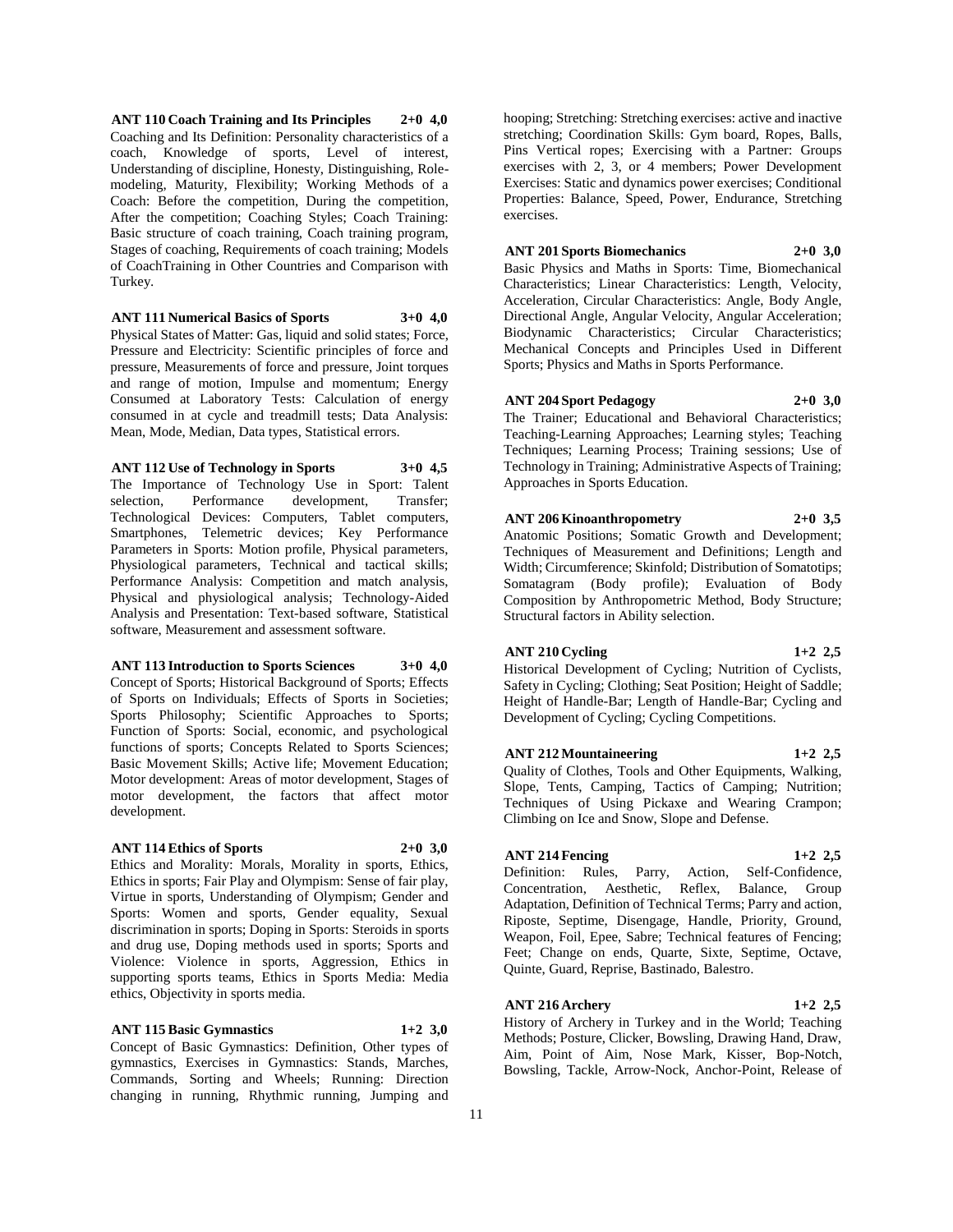the Arrow, Types of Arrow, Competitions, Nutrition, Skill Election, Periodical Training.

#### **ANT 222 Talent Identification and Children in Sport 3+0 5,0**

Theoretical Principles of talent in sport: the definition of talent, talent search and selection process, Talent foresight, approaches related with skill foresight, Talent Search, Selection and Directing Models; Five Steps to Talent Search and Selection; Family, School and Sports Club Co-operation for Talented Kids' Choice and directing; Factor Effects the Success; Sports Ability on Children; Developing Skills; Reasons for Sport; Training Children and Teenagers; Aim of Children Training; Adaptation; Risk of Children Training; Motor Skills Education; Medical Approach.

**ANT 243 Functional Movement Systems 1+2 3,0** Functional Movement Analysis Methods: Functional movement screen (FMS), Types of posture analysis, Functional movement analysis assessment; Mobilization, Flexibility, Stabilization and Balance Concepts; Mobilization Trainings for the Joints: Ankle, Hip and back region; Stabilization Training for the Joints: Ankle, Knee, Hip, Trunk stabilization; Corrective Exercise Methods; All Joints; Special Functional Training Methods; Sport Specific Functional Training Methods.

#### **ANT 273 Artistic Gymnastics I 2+2 4,0**

Equipment in Artistic Gymnastics; Warm Up; Physiology of Warm Up; Basic Stands in Gymnastics; Strength Exercise for Modifications to the Basic Stands; The Improvement of Flexibility-Strength-Coordination-Mobility and Level of Ability; Testing and Assessment of Flexibility; Simple Rolling on the Ground; Front and Back Handspring and Their Variations; Balance and Balance Postures; Small Movements Link; Strength and Ability Training for Basic Techniques; Coordinative Abilities; Improvement of Jumping.

## **ANT 274 Artistic Gymnastics II 2+2 4,0**

Training Periodization in Artistic Gymnastic; Assessment of Training and Control; The Overload Principle; Biomechanical Analysis the Movements in Artistic Gymnastic; The Biomechanics of Twist and Somersault; Methodical Teaching of Movement in Artistic Gymnastic; The Investigation of the Movement's Techniques in Apparatus; Rules of Assessment of Woman and Man in Competition; Difficulty and Special Requirements with Rules of Formation and Bonus; Difficulty Tables; Serial Assessment.

## **ANT 275 Track and Field I 2+2 4,0**

Long Distance Running; Recent Middle and Long Distance Runs; Long distance Running in Children; Exercises for Middle and Long Distance Running; Exercises for Aerobic Endurance; Training Program and Sample Workouts on Mountain; Cross-Country and Road Running; Half Marathon and Marathon Training Programs and Sample Workouts; Teaching Walking Technique and Sample Workouts on Race

Walking; Rules Knowledge; Track and Field Competition Rules.

#### **ANT 276 Track and Field II 2+2 4,0**

Fields in Throwing Sports; Throwing Sectors; Security Precautions and Equipment Throwing Sports; Shot Put: Holding, Take off from hand, Preparation to slip technique; Slipping and Rotation Shot Put Techniques; Discus Throw: Holding, Take off from hand; Teaching Slipping-Return Techniques; Mistakes in Discus Throw and Exercise for Adjust; Investigation of Shot Put, Javelin, Discus and Hammer Throw Tecniques Biomechanically; Javelin Throw: Holding, Take off from hand, Steps Techniques; Javelin Throw with Five Steps Techniques; Hammer Throw: Holding, Take off from hand, Preparation for hammer throw by turning around, Teaching hammer throw techniques.

### **ANT 277 Badminton I 2+2 4,0**

History of Badminton; Development of Badminton in Turkey and the World; Equipment of Badminton and Game Zones (Net, Posts, Ball, Racket Types, Clothes, Shoes And Auxiliary Meterials); Teaching Fundamental Skills in Badminton; Racket Gripping Types: Forehand technique, Backhand technique, Improvement drills, Body and foot positions in forehand and backhand, Ball trajectory in forehand and backhand strokes; Correction of Mistakes Drills; Contact Areas of Ball and Racket; Correction of Mistakes; Main Stance Techniques; Main Standing Position; Serve Standing and Stroking Positions; Serve Stroke; Application of Serve Types: High serve, Short serve, Swip serve, Body and foot positions in serve stroke; Stroke stage; Serve Types and Ball Trajectory; Application of Serve Types According to Match Types; Correction of Mistakes.

#### **ANT 278 Badminton II 2+2 4,0**

Foot Work in Badminton: Stepping analysis, Running directions and tecniques, Side step to backyard, Front cross and back cross foot tecniques, Foot movement to net, Explanation and application of clear, Drop, Lop tecniques; Body and Foot Positions, Ball Trajectory in Clear, Drop, Lop Strokes; Correction of Mistaken Stroke Types; Combination of Running Directions and Foot Movements; Clear-Drop Drills; Drop-Lop Drills; Combination of Clear, Drop, Lop Strokes; Explanation and Application of Drive, Smach, Net Strokes; Body and Foot Positions; Ball Trajectory in Drive, Smach and Net Strokes; Correction of Mistaken Strokes; Drills Including all Stroke Types; Shadow Badminton; Preparation to Match: Game rules, Serve stroke, Serve faults, Repitation of serve, Winning and losing of points, Single game, Double game, Change, Umpire knowledge, Duty and positions of game zone staff; Umpire Hand Sings; Turnament and Organizations.

#### **ANT 279 Basketball I 2+2 4,0**

Definition of Basketball; Historical Development in the World and Turkey; Features of the Game of Basketball; Basketball Refereeing Rules; Knowledge of Game Rules; Knowledge of Basketball Court Measurements; Organizing Competitions in the World and in Turkey; The Importance of Warm Up; Basketball Specific Warm Up and Stretching;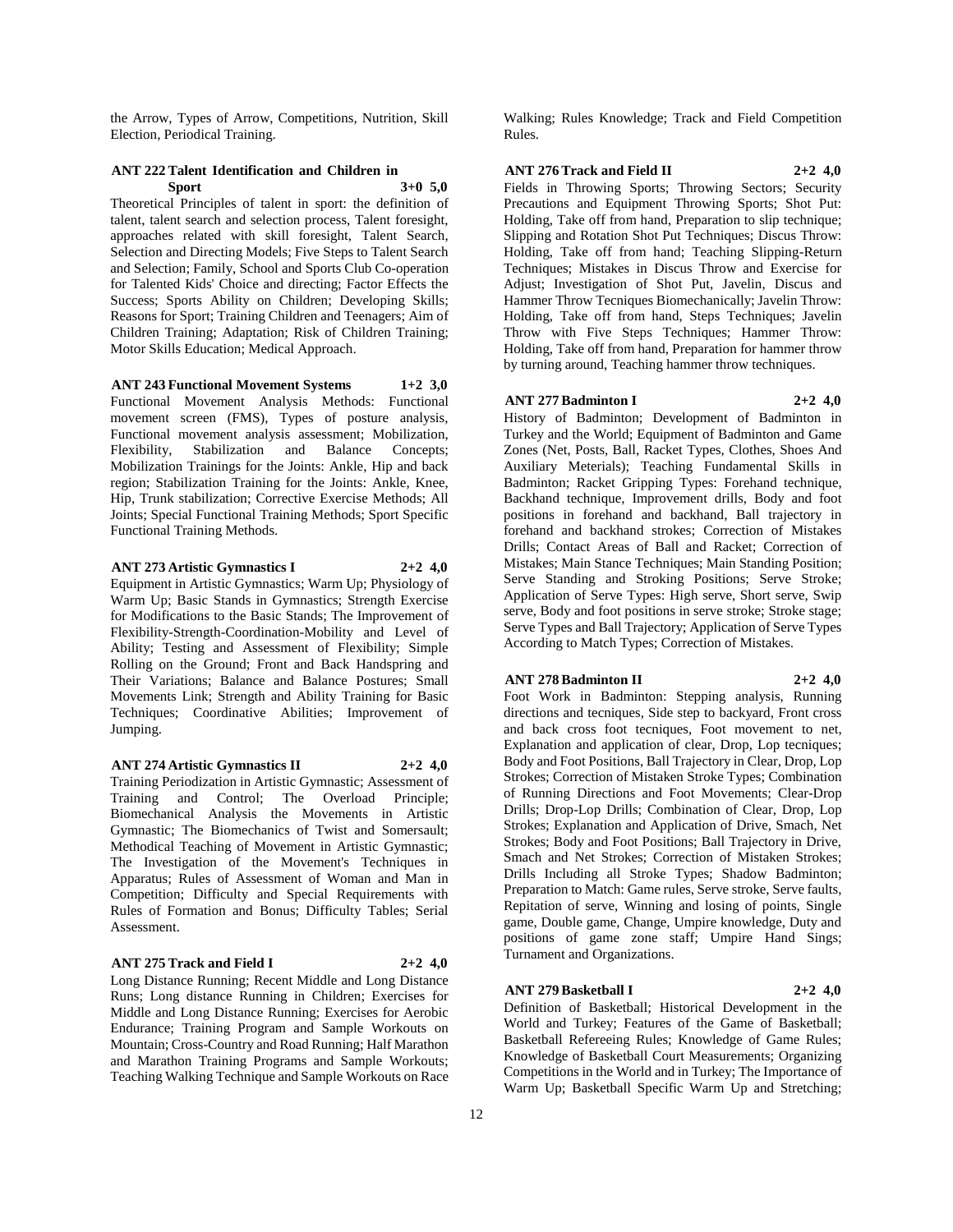Teaching Principles and Methods in Basketball; Position and Characteristics of the Players; Head Coach and Assistant Coach with the Tasks; Ballhanding Exercises; The Definition of Technique; Progressive Teaching of with and without Ball Techniques: Ball handling, Basic stances, Pass and varieties with the ball, Stops, Turns, Dribbling, Without the ball basic position, Gliding step and combined teaching of techniques; Deception and rhythm work.

## **ANT 280 Basketball II 2+2 4,0**

Basketball from a Physiological Perspective; Driving the Ball Low and High; Left-Right Layup and Layup from All Angles; Analysis of Shot, Preparation for and Gradual Instruction of Shot: Changing hand and direction at the front, Taking the ball from between the legs and changing hand and direction with reverse, Layup and shooting techniques; Skill Development Drills; Box-Out; Rebound; Offensive and Defensive Rebound; Floors; Fundamentum of Defense; Fast-Break; Individual Techniques and Tactics of the Player Positions in Basketball; On- and off-the Ball Techqniues in Basketball; Group Dynamics in Basketball; Individual Group Offensive and Defensive Characteristics; 1x1, 2x2, 2x1, 3x3, 3x2, 4x4, 4x3, 5x5, 5x4; Fast-Break Organization; Screen and Screen Defenses; Pick and Roll Defense.

## **ANT 281 Football I 2+2 4,0**

General Principles and Educational Purposes; Football Game Rules and Historical Development; Football Field and Equipment; Football Symbols and Drawings; Technical Skills Training: Ball controls, First touch, Kicks, Ball control related to aim, Dribbling with ball, Ball possession, Ball hiding, Creating space and turning, The feints, Combined movements; Defense Principles: First, second and third zone defense systems and formations.

## **ANT 282 Football II 2+2 4,0**

The Importance of Set Pieces in Football: Direct and indirect free kicks, Penalties, Corners, Throw-in, Goal kick-off, Kick-off, Referee Shot; Defensive and Offensive Principles of Set Pieces; Area and Man to Man Marking; Systems and Formations; Team Building and Player Profiles; Goalkeeper Technique in Football: Location holding, Organizing defense players, Setting up the game in the back passes; The Importance of Second Balls; Counterattack Principles; Pass Types: Back, Side, Vertical, Diagonal, Forward, To the feet and empty area; Principle of Transition from Attack to Defense; Recovery and Distraction; Attacking Principles; Passing, Support, Ball possession; Principle of Transition from Defense to Attack: Width, Depth, Balance, Penetration in attack, Attacking as a result of gaining ball from first, second and third areas, Building up play from low zone to high zone, Mobility, Displacement, Creating space, Pressing on the high zone, Defending Turns; Functional Training; Attack from Width and Center; Action Options of Wing Players Who Force to Inside Area.

#### **ANT 283 Handball I 2+2 4,0**

The Characteristics and Philosophy of Handball; History, Development of Handball in the World and in Turkey; Game Rules And Information about Handball Court and

Equipment; Warm up and Cool-down Exercises; Educational Games in Handball; Individual Technical and Tactical Handball; Attack; Ball Handling-Throwing, Dribbling, Passing; Basic Rust (Endurance-Based Stepless); Wrist Rust (In-Out); Leaping Rust; Floor Passing; Down Passing; Rear Rust; Chest Rust; Neck Rust; Other Rust Varieties; Fake Movements; Fake Movements With and Without Ball; Screening; Goal Kicks; Basic Shot; Basic High-Shot; Basic Shot in the Hip Height; Falling Throws; Forward Falling; Jumping Throws and Other Types of Goal Kicks.

## **ANT 284 Handball II 2+2 4,0**

The Importance of Small-Sided Games in Handball; Variety and Training Purposes in Small-Sided Games; Contribution of Small-Sided Games to Offensive and Defensive Training Organization; Attacking against Opponents Who Use a Deep and High Defensive Line; Features of Modern Handball; Combined Training Variations in Handball; Strength, Speed, Endurance, Agility, Quickness, Balance, Proprioceptive Trainings Combined with Technical and Tactical Training; Training Applications According to Players' position; Technology Usage in Handball; Match Analyses; Scouting, Composing Training Drills, Periodization Software.

## **ANT 285 Table Tennis I 2+2 4,0**

History of Table Tennis; Development of Table Tennis in Turkey and the World; Introduction to Table Tennis; Equipment of Table Tennis; Properties of Clothes, Rubber, Properties and Types of Wood and Ball; Fundamental Skills in Table Tennis; Racket Gripping Types; Improvement of Racket-Ball Coordination Skills; Forehand and Backhand Flat Strokes Drills (Teaching and Development); Ball Work in Flat Balls; Correction of Stroke Mistakes; Foot Work in Game Conditions; Application of These Skills in a Match; Spin Strokes (Fast, Top, Side); Spin Strokes to Parallel and Cross; Block Technique; Block Technique to Parallel and Cross; Combination of Spin and Block Techniques; Assessment of Stroke Mistakes and Correction; Main Serve Types in Table Tennis: Application of body and racket positions in flat, kick, cut, long serve, Correction of mistakes in serve stroke; Receiver Strokes According to Type of Serve.

## **ANT 286 Table Tennis II 2+2 4,0**

Chop, Shooting and Lop Techniques: Combination of chop, Shooting and lop techniques, Correction of mistakes, Cut and kick (long and short) serve strokes, Correction of possible mistakes during serve stroke, Drills including all acquired strokes; Table Tennis Rules (Serve Faults, Winning, Losing, Change, Time Out, Team Game Systems, Turnaments and Organizations); Application of Tecniques in a Match; Competition Categories; Tecnical and Tactical Training; Talent Identification in Table Tennis and Application of Talent Tests; Types of Competition Categories: Single games, Double games, Mixed games; Periodization in table tennis; Tactical Training Drills; Training Types in Different Age Groups; Application of Performance Tests.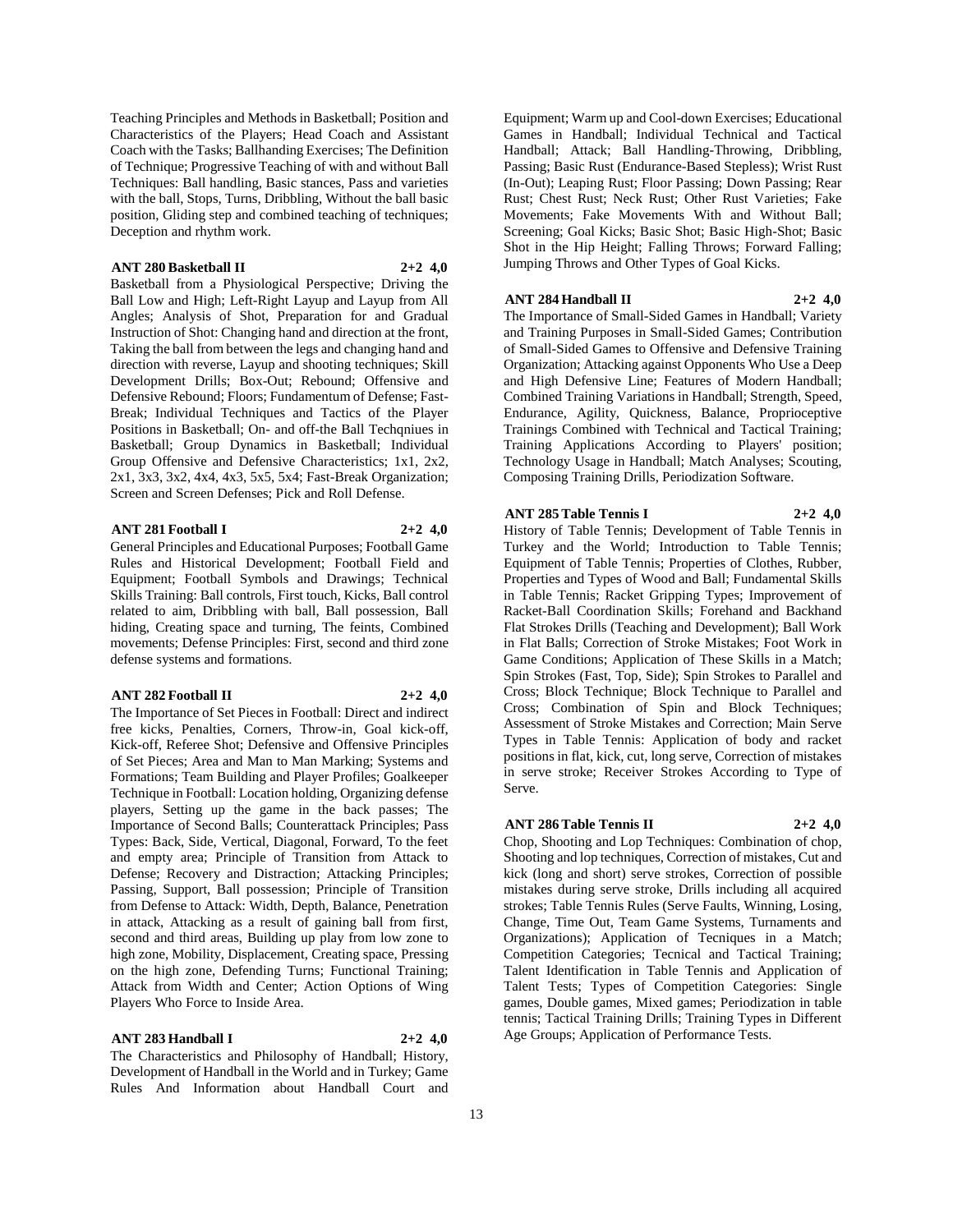## **ANT 287 Rhythmic Gymnastics I 2+2 4,0**

Historical Improvement of Rhythmic Gymnastics; Effects of Rhythmic Gymnastics on Motor Development; Aims in Children, Teen, Young and Adult Categories; Basic Exercise on Rhythmic Gymnastics; Different Step Forms; Walking, Bounce, Running, Changing Step, Jumping, Gallop, Vales step; Turnings, Fluctuates, Swing and Oscillations; Balance, Jumping and Skip; Rollings; Dance Techniques: Classic dance, Basic foot and arm positions, Assessment of posture, Sample workout series on dance and body techniques; Warm Up and Flexibility Workouts.

## **ANT 288 Rhythmic Gymnastics II 2+2 4,0**

Basic Body Elements: Skip and jumping, Balance, Turnings, Flexibility, Fluctuates, other groups; Various Step Forms, Bounce and Jumps, Oscillation and Circle, Turnings, Pre-Acrobatic Movements; Making Composition with Basic Body Elements; Apparatus Techniques; Aims and Specialties of Techniques; Combination Techniques and Items; Basic Properties of Ripe Apparatus; Grip, Hurls, Throwings, Through Inside, Forward and Backward Turning, Winding the Body; The Combination of Basic Body Element and Apparatus; Requirements Composition for Ripe Apparatus; Prepare the Composition with Ripe Apparatus; Hoop Apparatues Features: Grip, Rollings, Rotations, Through inside and the top, Circle and eights, Throwings, Combination of basic body elements and apparatus, Composition requirements for circle apparatus, Preparing the composition with circle apparatus.

## **ANT 289 Tennis I 2+2 4,0**

The History of Tennis; Tennis in the World; Development of Tennis in Turkey; Introduction to Tennis; Playground and Equipment (Racket types, Clothes, Court surfaces types); Tennis Culture (Playing and Watching); Explaining the Nature of the Rules of Tennis Tradition; Teaching of Basic Techniques: Racket holding forms, Development activities for ball-racket coordination; Forehand and Backhand Ground Strokes Working Drills; Correction of Mistakes; Footwork; Stroke Types: Half volley, Volley, Drop volley and lob strokes; Parallel, Cross Volley and Spiking Workouts; Preparation Volley for Volley Points (1st Volley); Body and Foot Position in the Volley, Half-Volley and Spike; Correction of Body Posture and Feet Position; Transition to Serve; Explaining Serve Types: Flat service, Twist service, Body position in the slice serve, Correct movement of the racket towards ball; Correction of Mistakes and Foot Works; Combined Drills in Three Exercises; 1st Serve and 2nd Serve According to the Match Score.

# **ANT 290 Tennis II 2+2 4,0**

Technical Expression and Implementation of Specific Strokes; Development of General Strokes and Footwork Exercises; Match Preparation; Rules of the Game; Competition Field; Ball; Racket; Serve; Foot Fault; Serve Error; Second Serve, Duplication of Serve; Changing Field; Points; Winnig and Loosing of the Point, Set and Tie-Break Scoring System; Refereeing Knowledge; Tennis Tournament Organization and Tournament Types (Amateur and Professional); Instructional Principles in Tennis;

Instructional Methods and Techniques; Personality Characteristic of Tennis Coaches; Personality Characteristics of Tennis Players; Talent Identification: Scouting, Talent identification, Routing of talented players and tests in talent identification.

# **ANT 291 Volleyball I 2+2 4,0**

The Development of Volleyball in Turkey and Around the World; Characteristics of Volleyball; Importance of Warm-Up and Warm-Up Exercises in Volleyball; Anthropometric and Sport Performance Characteristics in Volleyball; Player Types and Characteristics; Basic Positions; Basic Techniques and Teaching; Overhead Passing Training and Types: Featured underhand, Reverse overhead, Leaping overhead; Progressive Teaching Forearm Passing and Types: Featured headlines rust, Rust cuff back; Complex Teaching Underhand and Forearm Passing Techniques; Setter Properties.

#### **ANT 292 Volleyball II 2+2 4,0**

Forearm Pass; Combined Teaching of Service Techniques; Service Receiving Systems: Basic W system, Four step and Cup system; Teaching Spike Step by Step and Spike Types: Spike to high, Low, Short, Bullet, Flat Passes; Combined Teaching of Overhead Pass, Forearms Pass, Service and Spike Techniques; Technical Education of Block and Block Types: Combined teaching of single block, Double block, Triple block; Combined Teaching of Overhead Pass, Forearm Pass, Service and Spike Techniques; Gradual Teaching of Dig Technical and Dig Types; Sequence The Playing Field, Turned and Displacements; Offensive and Defensive Dubbing; Volleyball Strength and Sprint Exercises.

#### **ANT 293 Swimming I 2+2 4,0**

Historical Development of Swimming; Swimming Pools; Examining Swimming Pools for Educational Classes and Competitive Athletics; Field and Equipment of Swimming for Competitive Athletics; Basic Training Phases in Swimming: Adapdation to water, Breathing, Opening eyes, Being able to stay on the water, Information about moving in water, Aquaplaning and grip exercises in water; Freestyle Technique: Examining the body position, The position of head, Breathing-moving, Foot Beat Movement, Analysis and investigation of the hand positions in recovery movement; Backstroke Technique: Analysis of backstroke swimming technique, Body position, The position of head, Breathingmoving, Foot beat movement, Investigation of hand positions and recovery movement, Possible mistakes and their corrections in backstroke; Breaststroke Technique; Butterfly Technique; Fluid Dynamics in Swimming.

## **ANT 294 Swimming II 2+2 4,0**

Starting Techniques in Swimming; Finishings and Returns; Methods of Teaching Swimming Techniques Based on Age Groups: 0-3 years, 3-6 years, 6-10 years, 10-14 and older; Swimming Terminology; Swimming Organizations; Structure and Operating Modes of the Swimming Federation: Boards, Provinces, Provincial organizing committee, Swimming referee committee, Swimming city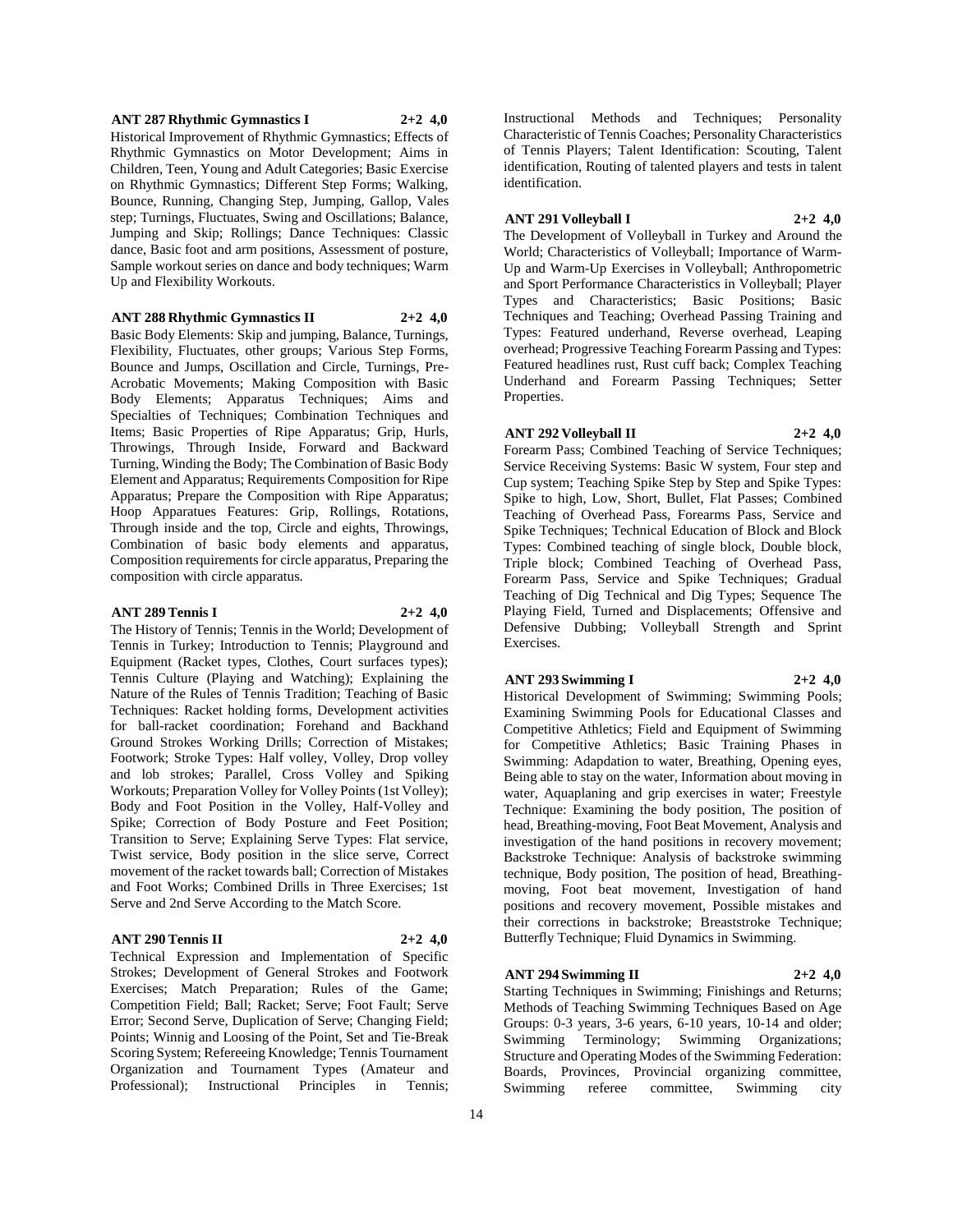representative's duties, powers and responsibilities; Duties of International Swimming Federation  $\Box$ FINA' and European Swimming Association  $\Box$ LEN'; Continental Association  $\Box$  LEN'; Continental Championships; World Championships and the Olympics; Swimming Refereeing and Swimming Rules; Talent Identification in Swimming.

## **ANT 295 Archery I 2+2 4,0**

Introduction to the Structural Organization of "Archery" in the World; Introduction to the Structure of Turkish Archery Federation; Archery Disciplines: Target archery, Para archery, Field and 3D archery, Flight and clout archery, Ski and run archery; Archery Constitution and Procedures; Archery Events; Target Archery Rules I; Target Archery Rules II; Field Archery and 3D Archery Rules; Miscellaneous Archery Rounds and Anti-Doping Rules.

## **ANT 296 Archery II 2+2 4,0**

Safety Precautions; Archery Equipment: Recurve bow, Compound bow, Clout Archery bows; Warm Up and Cooling in Archery; First Aid in Archery; Fundamental Skills in Archery: Using archery equipments like arm tab finger tab, Chest guard, Wrist guard etc.; Preparation to Archery Shooting; Teaching Basic Techniques: Stance, Holding, Drawing and full draw, Aiming and release, Sight adjustment; Shooting in Different Conditions.

**ANT 302 Teaching Methods in Sports 2+2 4,0**

Characteristics of Sports Programs; Transferring Aims to Behavior; Definition of Style; Selection of Styles: Command Style (A), Practice Style (B), the Reciprocal Style (C), the Self-Check Style (D), the Inclusion Style (E), Guided Discovery Style (F), the Divergent Style (G), Individual Program-Learner's Design (H), Learner's Initiated Style (I), Self-Teaching Style (J), Micro Teaching and Practicing; Using Teaching Technology in Sport Education.

#### **ANT 310 Swimming 1+2 3,0**

Teaching Phases in Swimming: Adaptation to Water, Respiration, Adaptation of Eyes, Floating, Advancing in water; Swimming Techniques and Analyses: Freestyle, Backstroke, Butterfly, Breaststroke; Rules of Competitions and officiating; Triathlon; Organization in Swimming; FINA; Dimensions of Swimming Pools; Biomechanics of Swimming.

## **ANT 311 Psychology of Competition 3+0 5,0**

Competition: Concept and content of competition, Historical development of the concept of competition, Meaning of the concept of competition today; Competition Processes;<br>
Competition and Human Interaction: Individual Competition and Human Interaction: Individual competitions, Team competitions, Effects of competition on human, Objective causes of competition, Subjective causes of competition, Reactions to competition, Results of competition, Relationship between competition and anxiety, Relationship between competition and stress, Relationship between competition and self-confidence.

## **ANT 314 Training Periodization 3+0 5,0**

Training Periodization Factors: Planning of short, middle, and long term training, Structures of microcycle and mesocycle training, Period and annual plan; Block Training; Altitude Training; Preparation for Training and Competition: Types and examples of warm-up; Strength Training Periodization: High level strength training for team and individual sports, Hypertrophy, Maximal strength, Explosive strength, Reactive strength, Strength endurance, Strength maintenance; Endurance Training Methods and Periodization; Speed Training Methods and Periodization.

# **ANT 315 Research Project I 3+0 4,0**

Preparation of the Research Project Proposal; At the end of the term, preparing a project proposal for solving a problem in different age groups, gender and groups of athletes with different training status or sedanter on field of science, coaching, fitness and sports performance analysis, Definition of the problem, The purpose of the project, Contribution of the project, Literature, Determination of the materials and methods; Work Schedule: Determination of the working calendar.

## **ANT 316 Research Project II 1+3 5,0**

Research Project Application: At the end of the term, the research project for the solving a problem in different age groups, gender and groups of athletes with different training status or sedanter on field of science, coaching, fitness and sports performance analysis; Work Schedule: Determination of the working calendar; Laboratory Practice; Using Available Machinery and Equipment in accordance with the Objectives of the Research Project and Obtain the Research Data; Data Analysis and Presentation of Results; Analysis and Proper Presentation of Research Data; Research Project Report; Writing the Research Project in accordance with the Principles of Academic Writing; Research Project Presentation; Sharing the Results of Research Projects.

# **ANT 343 Artistic Gymnastics 2+4 5,0**

Fundamental Activities for Getting to Know the Coaching Profession; Observing Trainings, and Materials, Methods and Techniques Used in Trainings; Daily Observation of the Coach in a Sports Club; Observation of Coaches in a Competition Environment; Sports Club Management, Observation of Rules and Administrative Tasks, Observation of the Relationships Among Coaches, and Factors in the Competition Environment; Observation of Training Management of the Coach and the Control of the Athletes; Observation of the Daily Life of Athletes in Training and Competition Environments; Observation of Various Aspects of the Coaching.

## **ANT 344 Track and Field 2+4 5,0**

Fundamental Activities for Getting to Know the Coaching Profession; Observing Trainings, and Materials, Methods and Techniques Used in Trainings; Daily Observation of the Coach in a Sports Club; Observation of Coaches in a Competition Environment; Sports Club Management, Observation of Rules and Administrative Tasks, Observation of the Relationships Among Coaches, and Factors in the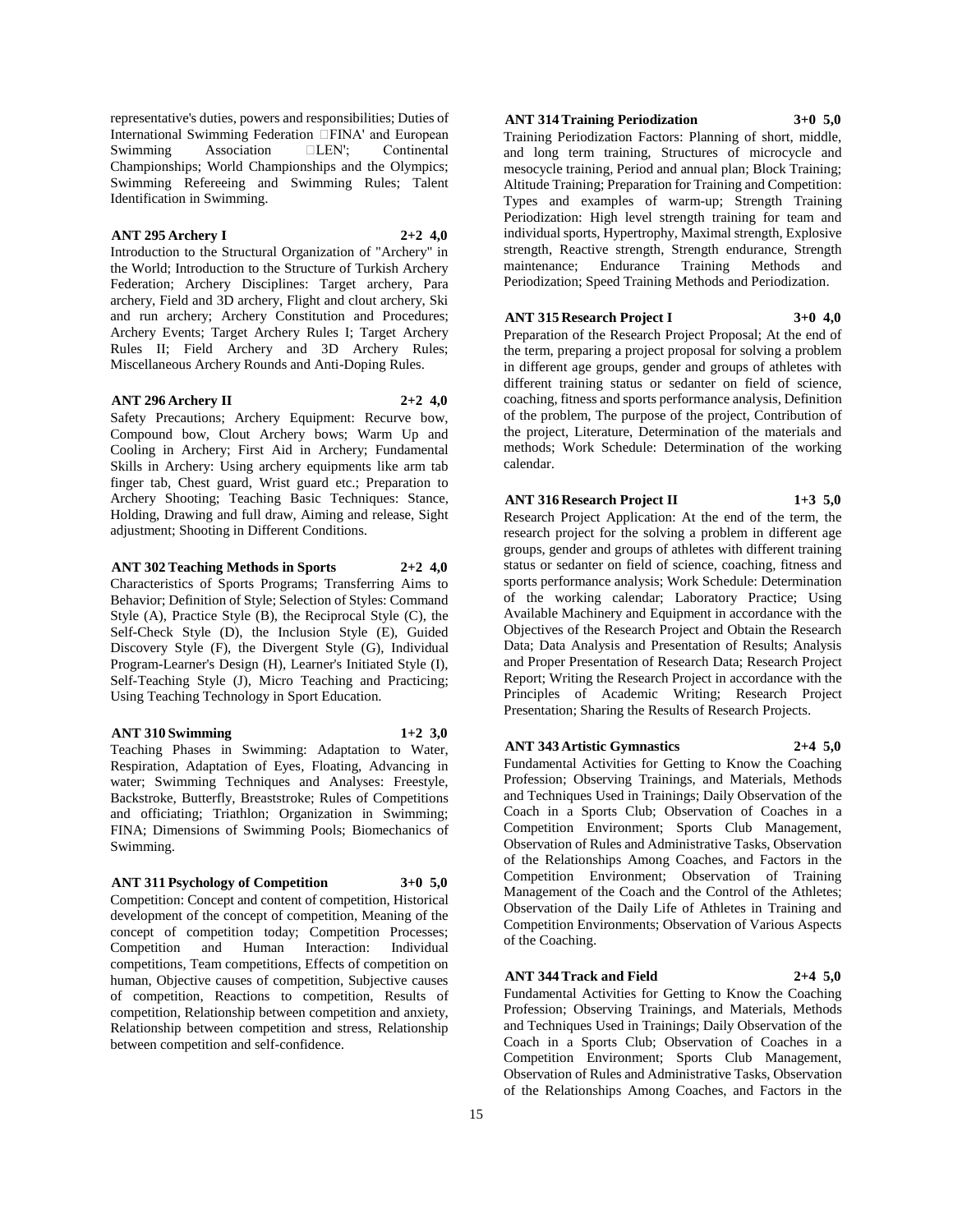Competition Environment; Observation of Training Management of the Coach and the Control of the Athletes; Observation of the Daily Life of Athletes in Training and Competition Environments; Observation of Various Aspects of the Coaching.

## **ANT 345 Badminton 2+4 5,0**

Fundamental Activities for Getting to Know the Coaching Profession; Observing Trainings, and Materials, Methods and Techniques Used in Trainings; Daily Observation of the Coach in a Sports Club; Observation of Coaches in a Competition Environment; Sports Club Management, Observation of Rules and Administrative Tasks, Observation of the Relationships Among Coaches, and Factors in the Competition Environment; Observation of Training Management of the Coach and the Control of the Athletes; Observation of the Daily Life of Athletes in Training and Competition Environments; Observation of Various Aspects of the Coaching.

## **ANT 346 Basketball 2+4 5,0**

Fundamental Activities for Getting to Know the Coaching Profession; Observing Trainings, and Materials, Methods and Techniques Used in Trainings; Daily Observation of the Coach in a Sports Club; Observation of Coaches in a Competition Environment; Sports Club Management, Observation of Rules and Administrative Tasks, Observation of the Relationships Among Coaches, and Factors in the Competition Environment; Observation of Training Management of the Coach and the Control of the Athletes; Observation of the Daily Life of Athletes in Training and Competition Environments; Observation of Various Aspects of the Coaching.

#### **ANT 347 Football 2+4 5,0**

Fundamental Activities for Getting to Know the Coaching Profession; Observing Trainings, and Materials, Methods and Techniques Used in Trainings; Daily Observation of the Coach in a Sports Club; Observation of Coaches in a Competition Environment; Sports Club Management, Observation of Rules and Administrative Tasks, Observation of the Relationships Among Coaches, and Factors in the Competition Environment; Observation of Training Management of the Coach and the Control of the Athletes; Observation of the Daily Life of Athletes in Training and Competition Environments; Observation of Various Aspects of the Coaching.

#### **ANT 348 Handball 2+4 5,0**

Fundamental Activities for Getting to Know the Coaching Profession; Observing Trainings, and Materials, Methods and Techniques Used in Trainings; Daily Observation of the Coach in a Sports Club; Observation of Coaches in a Competition Environment; Sports Club Management, Observation of Rules and Administrative Tasks, Observation of the Relationships Among Coaches, and Factors in the Competition Environment; Observation of Training Management of the Coach and the Control of the Athletes; Observation of the Daily Life of Athletes in Training and Competition Environments; Observation of Various Aspects of the Coaching.

**ANT 349 Table Tennis 2+4 5,0**

Fundamental Activities for Getting to Know the Coaching Profession; Observing Trainings, and Materials, Methods and Techniques Used in Trainings; Daily Observation of the Coach in a Sports Club; Observation of Coaches in a Competition Environment; Sports Club Management, Observation of Rules and Administrative Tasks, Observation of the Relationships Among Coaches, and Factors in the Competition Environment; Observation of Training Management of the Coach and the Control of the Athletes; Observation of the Daily Life of Athletes in Training and Competition Environments; Observation of Various Aspects of the Coaching.

## **ANT 350 Rhythmic Gymnastics 2+4 5,0**

Fundamental Activities for Getting to Know the Coaching Profession; Observing Trainings, and Materials, Methods and Techniques Used in Trainings; Daily Observation of the Coach in a Sports Club; Observation of Coaches in a Competition Environment; Sports Club Management, Observation of Rules and Administrative Tasks, Observation of the Relationships Among Coaches, and Factors in the Competition Environment; Observation of Training Management of the Coach and the Control of the Athletes; Observation of the Daily Life of Athletes in Training and Competition Environments; Observation of Various Aspects of the Coaching.

# **ANT 351 Tennis 2+4 5,0**

Fundamental Activities for Getting to Know the Coaching Profession; Observing Trainings, and Materials, Methods and Techniques Used in Trainings; Daily Observation of the Coach in a Sports Club; Observation of Coaches in a Competition Environment; Sports Club Management, Observation of Rules and Administrative Tasks, Observation of the Relationships Among Coaches, and Factors in the Competition Environment; Observation of Training Management of the Coach and the Control of the Athletes; Observation of the Daily Life of Athletes in Training and Competition Environments; Observation of Various Aspects of the Coaching.

## **ANT 352 Volleyball 2+4 5,0**

Fundamental Activities for Getting to Know the Coaching Profession; Observing Trainings, and Materials, Methods and Techniques Used in Trainings; Daily Observation of the Coach in a Sports Club; Observation of Coaches in a Competition Environment; Sports Club Management, Observation of Rules and Administrative Tasks, Observation of the Relationships Among Coaches, and Factors in the Competition Environment; Observation of Training Management of the Coach and the Control of the Athletes; Observation of the Daily Life of Athletes in Training and Competition Environments; Observation of Various Aspects of the Coaching.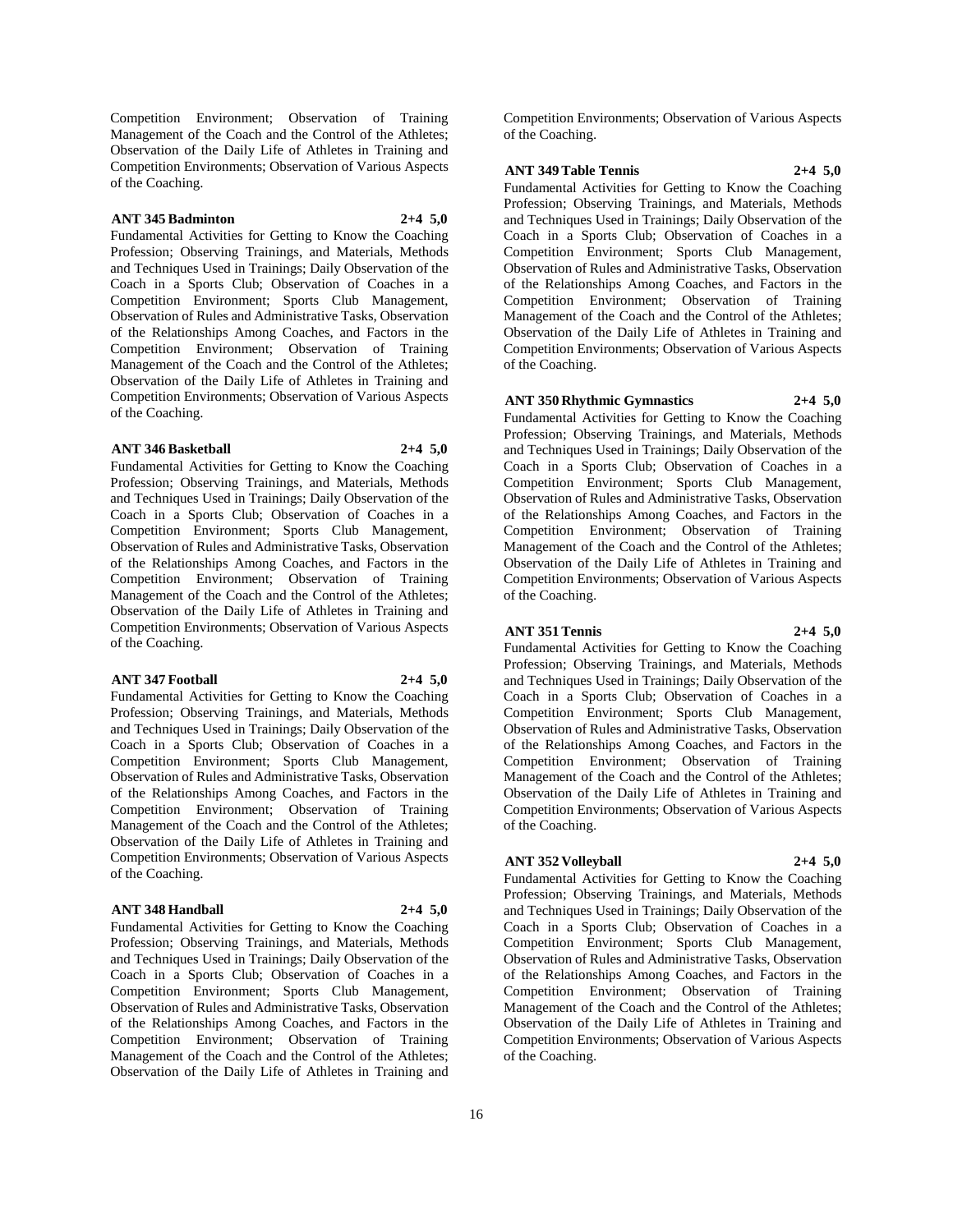## **ANT 353 Swimming 2+4 5,0**

Fundamental Activities for Getting to Know the Coaching Profession; Observing Trainings, and Materials, Methods and Techniques Used in Trainings; Daily Observation of the Coach in a Sports Club; Observation of Coaches in a Competition Environment; Sports Club Management, Observation of Rules and Administrative Tasks, Observation of the Relationships Among Coaches, and Factors in the Competition Environment; Observation of Training Management of the Coach and the Control of the Athletes; Observation of the Daily Life of Athletes in Training and Competition Environments; Observation of Various Aspects of the Coaching.

## **ANT 354 Archery 2+4 5,0**

Fundamental Activities for Getting to Know the Coaching Profession; Observing Trainings, and Materials, Methods and Techniques Used in Trainings; Daily Observation of the Coach in a Sports Club; Observation of Coaches in a Competition Environment; Sports Club Management, Observation of Rules and Administrative Tasks, Observation of the Relationships Among Coaches, and Factors in the Competition Environment; Observation of Training Management of the Coach and the Control of the Athletes; Observation of the Daily Life of Athletes in Training and Competition Environments; Observation of Various Aspects of the Coaching.

#### **ANT 373 Artistic Gymnastics III 2+2 4,0**

Basic Exercises for Abutment in Parallel and Swinging Arms; Preparation of Kipe to the End; Handstand-Somersault Practice on the Ground; Balance Postures; Methods of Heavy Handstand Practice; Holding in Pull-Ups and Kinds of Swinging; Take a Elan, Front and Back Belly Returns; Cartwheel on the Ground; Round-off; Dolphins Somersault; Horse Vaulting with Open Leg and Closed Leg; Übersclag Jump; Running's Kite in Low Pull-Ups Mode and Down Landing in High Pull-Up Mode; Belly Take-off; Belly Return; Holding and Swinging on the Top Bar in Girls Parallel; Bottom Return and Finish on the Lower Bar; Simple Take-off on the Balance Apparatus; Walking and Pose; Using Assist Apparatus and Functions.

## **ANT 374 Artistic Gymnastics IV 2+2 4,0**

The Competition Rules in Artistic Gymnastics; Difficulty Rules and Implementation of the Rules; Preparation of Contest Series' Difficulty Levels; Jumping Table; Cartwheel and Twisted Jumping; Step Drop from Somersault on the Ground; Farad Step Somersault; Round and Flic Flac; Hoops; The Endings on Balance; Kipe in Asymmetry Apparatus; Mounting on Side Horse Exercises; The Rhythm and Jumping Exercise on the Balance Apparatus; Shoulder Return on the Parallel; Reach the Asymmetry; Thsukahara Exercise in Jumping Table; The Analysis of Yamasita-Tsukuhara Hand Spring-Forward Somersault Movement; The Analysis of Top Level Difficulty Movement.

# **ANT 375 Track and Field III 2+2 4,0**

Exercises for Impoving the Long Jump Technique; Preparing Training Programs for Long Jumpers; Triple Jump

Techniques; Preparatory exercises for the technique and improving the technique; Control towards the Triple Jump Technique; Power Training and Improving the Skill for the Triple Jump Technique; Preparing Training Programs for Triple Jumpers; Teaching High Jump Techniques; Exercises for High Jump Techniques; Principles of the Training Programs for High Jump Techniques and Preparing Programs; Pole Vault Techniques; Preparatory Exercises for the Pole Vault Techniques; Preparing Training Programs for Pole Vault.

#### **ANT 376 Track and Field IV 2+2 4,0**

Short Distance Runs: Exercises for the running sections, Teaching the running techniques in short distance running, Take off techniques, Preparatory exercises for running techniques, Exercise for speed endurance, Hurdle-Runnings: Improvement exercise for short distance hurdle running techniques, Tactics in competition for short distance hurdle running, Long distance hurdle running techniques, Exercises for Long Distance Hurdle Running, Preparation of training programs; Relay Running: Relay race format and techniques, Sample workouts on relay running, Sample workouts on techniques of relay taking and changing style; Multiple Races: Sample workouts on multiple race, Training program and training principles for multiple races; Circuit Training and Sample Workouts; Competition Observation and Analysis.

#### **ANT 377 Badminton III 2+2 4,0**

Teaching Principles in Badminton; Teaching Methods in the Development of Fundamental Skills in Badminton: Command practice, Cooperation, Oriented discovery skills, Problem solving, Making working sheets, Microteaching<br>methods, Microteaching applications; Personal Microteaching applications; Personal Characteristic of Badminton Trainers and Players; Talent Identification; Searching for Talent; Selecting Talents; Talent Guidance and Tests for Talent Identification; Training Types: Daily, Weekly, Monthly; Strength, Speed, Endurance, Agility, Coordination and flexibility trainings; Periodization of Training for Performance Players; Biomechanics of Badminton; Explanation of Competition Categories: Single, Double and Mixed double.

#### **ANT 378 Badminton IV 2+2 4,0**

Technical and Tactical Training; Age Groups; Onset of Badminton, Working Types; Application of Talent Identification Tests; Application of Training Types According to Match Types; Training Types According to Age Groups; Tactical Training Drills: Offensive and defensive tactics in badminton, General tactic, Specific tactic, Single offensive and defensive tactics, Double side to side and front back systems, Mixed drills and development; Tests and Measurements in Badminton; Application of Performance Tests According to Time; Tests for Tecnique; Mental Badminton; Mental Preparation; Nutrition; Observation Charts for Players; Evaluation of Competition Observation and Analysis; How to Use Observation Charts and Application; Observation and Assessment of the Player; How to Use Technology in Badminton: Technology usage in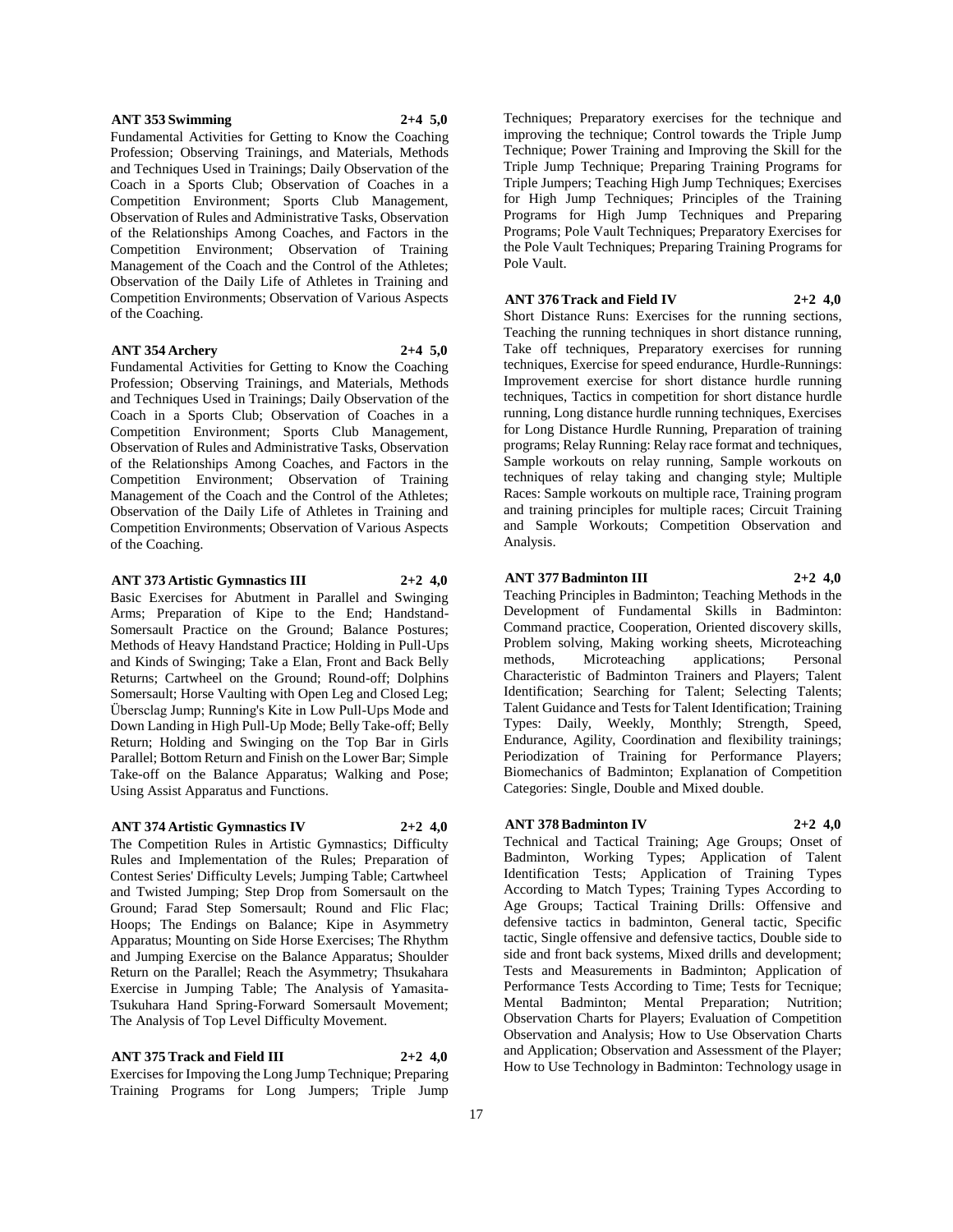badminton, Material development for skill teaching, Scannig and following current development in badminton.

#### **ANT 379 Basketball III 2+2 4,0**

Team Offensive and Defensive Systems: Man to man, Space, Combined, Match-ups, Defense variable types, Printed full court, ¾, ½; Field defenses against this kind of defense and offensive philosophy; Five short, A Long four short, Three long two short, Four long one short, Understandings and drills of five long-player offensive and defensive systems; Free Games; Penalty Basketball; Playing at each Position; Transtion in the game; Motion Offense; Flex Offense; Talent Identification and Orientation Phase in Basketball; Developing Coaching Philosophy in Basketball; Coaching Goals and Styles; Sports Psychology and Sports Pedagogy in Basketball; Development of Team Offense and Defense System; Planning and Periodization of Basketball Training Principles; Daily, Weekly, Monthly, Annual Training Planning; Planning of Training Principles According to the Age Groups; Analysis of Training Task and Purposes According to the Age Groups and Categories; Child Training and Adolescence Training.

## **ANT 380 Basketball IV 2+2 4,0**

Psychological Preparation for Competitions in Basketball Matches; Pre-Match, Halftime, Post-Match Speech; Usage of the Break; Substitutions; Players Coming from the Bench; Building Teamwork and Team Offensive System According to the Characteristics of the Players and Related Drills; Power Development; Strength, Speed, Endurance and Leap Development of the Force; Field and Performance Tests Used in Basketball; Biomechanics in Basketball: Technical evaluation of kinetics and kinematics in basketball; Basketball Statistics; Scouting and Game Analysis; Basketball Nutrition and Energy Systems; Nutrition Training Period and the Competition Period; Training and Game Management; Coach and Athlete Relationships; Coaches, Players and Referees Relations; Practical Experience in Refereeing; Current Training Methods in Basketball.

#### **ANT 381 Football III 2+2 4,0**

Basic Movement and Coordination Training in Children; Importance of Warming in Football: Training warming, Match warming, Injury preventer warming; Motor and Physical Development Characteristics Between the Ages of 6-18; Development of Coordinative and Football Specific Technical Skills Between the Ages of 6-18 via Small Sided Games; Annual Training Periodization and Match Structure of the Ages of 6-18: Training Periods, Durations, Field size, Number of players; Total Training Amount in a Year; Long Term Planning According to Developmental Characteriestics of 6-14 year-olds; Daily, Weekly, Monthly And Annual Periodization of Individuals Who are 14 years old and above; Training Periodization of Preparation, Competition and Transition Periods; Specific Training Methods Regarding Football; Techniques and Tactics of all Positions; Features of Modern Football; Physical and Physiological Requirements of Football; Football Specific Technical Skill Tests; Defining Training Load During Training; Using GPS and Heart Rate Watches.

# **ANT 382 Football IV 2+2 4,0**

The Importance of Small-Sided Games in Football; Variety and Training Purposes in Small-Sided Games; Contribution of Small-Sided Games to Offensive and Defensive Training Organization; Attacking Against Opponents Who Use a Deep and High Defensive Line; Features of Modern Football; Combined Training Variations in Football; Strength, Speed, Endurance, Agility, Quickness, Balance, Proprioceptive Trainings Combined with Technical and Tactical Training; Training Applications According to Players' position; Technology Usage in Football; Match Analyses; Scouting; Composing Training Drills; Periodization Software.

#### **ANT 383 Handball III 2+2 4,0**

Talent Identification in Handball; Organization System and Contest Organization; Organizational System of I.VE.F., E.VE.F., T.VE.F.; Offensive Systems in Handball; Performance-Based Programs; Nutrition; Training Programs and Methods Based on Age Groups; Teaching Methods in Handball; Characteristics of Players; Defense Systems in Handball: Man to man defense, Zone defense, Combined defense, Multiplicity in defense, Defense Scarcity; Observation and Tests in Handball; Psychology of Handball Coach; Sports Psychology and Handball Game Analysis.

#### **ANT 384 Handball IV 2+2 4,0**

Attack in Handball: Attack sets, Combinations, Attack sets in combined attacks, Fast break, Multiple offense, Rarity offense; Defense: Man to man defense, Zone defense, Combined defense; Scanning and Following New Developments; Devoloping and Planning Training Programs for Performance; Analyses and Comments in Handball; Technology Usage; Microteaching Applications; Devoloping Training Programs; Planning: Prerequisites, Aims, Teaching and learning techniques, Applications, Control and samples; Periodization: Delopment, Factors affecting periodization, Annual, Monthly, Weekly, Daily and Individual Assessment; Observation Types; Assessment of the Results; Obtained Results; Research and Program Development towards Advance of Handball.

## **ANT 385 Table Tennis III 2+2 4,0**

Instructional Principles in Table Tennis; Instructional Methods and Techniques; Talent Identification (Seeking, Choosing, Guiding and Tests); Personal Characteristics of Table Tennis Trainers and Players; Effects of Trainers on Players' Performance Before, After and Durng a Competition; Technical Development and Conditioning; Training Types: Strength, Speed, Agility and Coordination, Endurance; Biomechanics of Table Tennis; Periodization in Table Tennis for Performance Players; Nutrition; Single Training Drills; Determining Game Conditions According to Players Motoric Properties; Important Points During Offensive and Defensive Games; Analysing Rivals and Taking Precautions.

#### **ANT 386 Table Tennis IV 2+2 4,0**

Development of Double and Mixed Game Drills; Improving Game Drills with Training; Determining Double and Mixed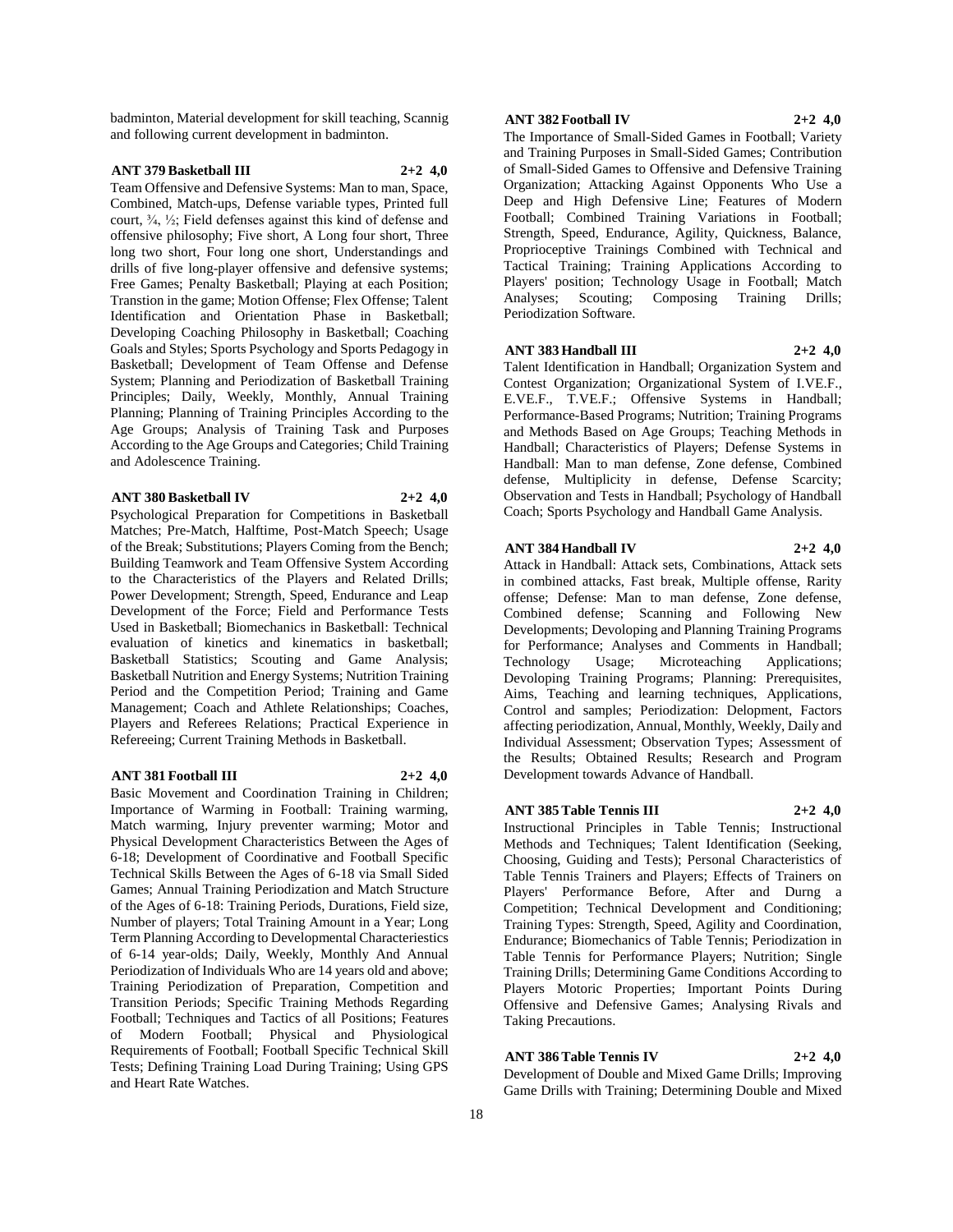Players; Biomechanical Analysis; Special Sport Physiology; Technology Usage in Table Tennis; Ball Throwing Machine and Drills; Mental Drills in Table Tennis; Nutrition and Mental Preparation; Game Tactics; Offense, Block, Defense, Drills And Foot Work according to These Styles and Correction of Mistakes; Observation Charts for Players; How to use Observation Charts and Application; Observation and Assessment of the Player; Evaluation of Competition and Analysis.

# **ANT 387 Rhythmic Gymnastics III 2+2 4,0**

Basic Features of Ball Apparatus; Grip, Rolling, Jump, Rotation, Throwing and Catching; Combination of Basic Body Elements and the Apparatus; Requirements for Ball Apparatus and Preparing the Composition with Ball Apparatus; Basic Features of Tape Apparatus; The Combination of Tape Apparatus and Basic Body Elements; Composition Requirements for Tape Apparatus and Preparing the Composition with Tape; Basic Features of Cudgel Apparatus; Grip, Circles and Swings; Mill Throwing, Asymmetric Movements, Strikes; Combination of Cudgel Apparatus with Basic Body Elements; Composition Requirements for Cudgel Apparatus and Preparing the Composition with Cudgel Apparatus.

## **ANT 388 Rhythmic Gymnastics IV 2+2 4,0**

Stages: Preliminary Stage, Basic preparation stage, Athletic stage, Top level athletics stage; Parts of the Educational Process on Rhythmic Gymnastics and Athletic Gymnastics: Technical preparation, Physical preparation; Strength, Flexibility, Endurance, Psychological preparation, Tactic preparation, Choreographic preparation; Body-Dance Techniques and Apparatus Technique Composition Workout; Long Term Periodization; Annual Training Planning; Competition Training; Combinations of Dance; Preparing Compulsory and Free Styles; Prepare a Sample Composition with Apparatus.

## **ANT 389 Tennis III 2+2 4,0**

Technical Development and Power Enhancement in Tennis; Types of Training: Strength, Speed, Endurance and Coordination; Biomechanics of Tennis; Performance Training Programming; Nutrition; Explanation of Match Categories; Technical and Tactical Training; Age Groups; Starting Tennis; Operating Modes; Selection of Testing Applications; Types of Competition Categories: Single competitions, Double competitions, Mixed competitions; Training and Application Forms According to the Type of Competition; Tactical Training Drills; Training Based Groups Types in Different Age Groups; Implementation of Student Selection Tests; Implementation of Performance

## **ANT 390 Tennis IV 2+2 4,0**

Tests According to Time.

Training Drills for Singles; Determination of the Game; Important Factors in Baseline and Service Volley Games; Determining Opponent's Game Style and Taking Precautions; Doubles and Mixed Game Drills; Improving These Skills by Training; Double and Mixed Player Types; Baseline and Service-Volley Training; Biomechanical

Analysis; Special Sports Physiology; Using Technology; Implementation of Microteaching; Mental Tennis; Nutrition for the Match and Mental Preparation; Types of Game Tactics; Baseline Game; Required Feet and Body Training; Feet Training for the 1st and 2nd Volley and Stroke Areas; Methods of Preparing Observation Checklists According to Athlete Characteristics; Observation and Assessment of the Athletes; Evaluation and Analysis of Competition Observations.

# **ANT 391 Volleyball III 2+2 4,0**

Endurance in Volleyball; Flexibility in Volleyball; Coordinating Drills in Volleyball; Volleyball Player Types and Characteristics; Volleyball Game Systems: 3-3, 4-2, 5-1, 6-0 game systems; Setter Positioning in Back Court; Defense Systems: Back court middle player inside and outside defence systems; Volleyball Match Analysis and Statistics; Complex Approach to Training in Volleyball; Nutrition in Volleyball; Mini Volleyball.

### **ANT 392 Volleyball IV 2+2 4,0**

Talent Identification in Volleyball; Training Plans in Volleyball: Annual, monthly, weekly, daily training programs in volleyball; Coach Types; Coach-Player Relationship; Coach-Referee Relationship; Coach-Manager Relationship; Match Management in Volleyball: Before, During and After the competition; Plyometric Training in Volleyball; Selection and Training of the Libero; Common Injuries and First Aid in Volleyball; Position Tricks; The Tests Used in Volleyball; Mental and Psychological Characteristics of Volleyball; Beach Volleyball.

## **ANT 393 Swimming III 2+2 4,0**

Energy Metabolism in Swimming; Effects of Swimming Training on Musculoskeletal, Circulatory and Respiratory Systems; Special Endurance Training for Swimming; Sprint Training Methods in Swimming; Swimming Flexibility Exercises; Land Training in Swimming; High-Altitude Training in Swimming; Swimming Performance Tests: Blood lactate test, Retest, The T30 test, Strength tests, Push tests, Cruise tests, Anaerobic capacity tests; Swimmers' Nutrition and Its Importance; Preventing Common Injuries in Swimming.

**ANT 394 Swimming IV 2+2 4,0** Planning and Periodization of Training in Swimming: Planning swimming training for 4 years, and Annual, Monthly, Weekly and daily plans, General preparation, Special preparation period, Competition period, Transition period; Importance of Technical, Tactical and Motivational Training; The Individualization of Seasonal Programs; Preparation of Annual and Monthly Sample Program; Sample Weekly and Daily Preparation Programs; Writing

# **ANT 395 Archery III 2+2 4,0**

Sample Training Programs.

Archery Anatomy: Scapular joint, Gleno-humeral joint, Elbow, Wrist and finger joints; Kinesiologic Analysis of Archery: Holding technique, Pushing technique, Drawing and full-draw techniques, Aiming technique, Release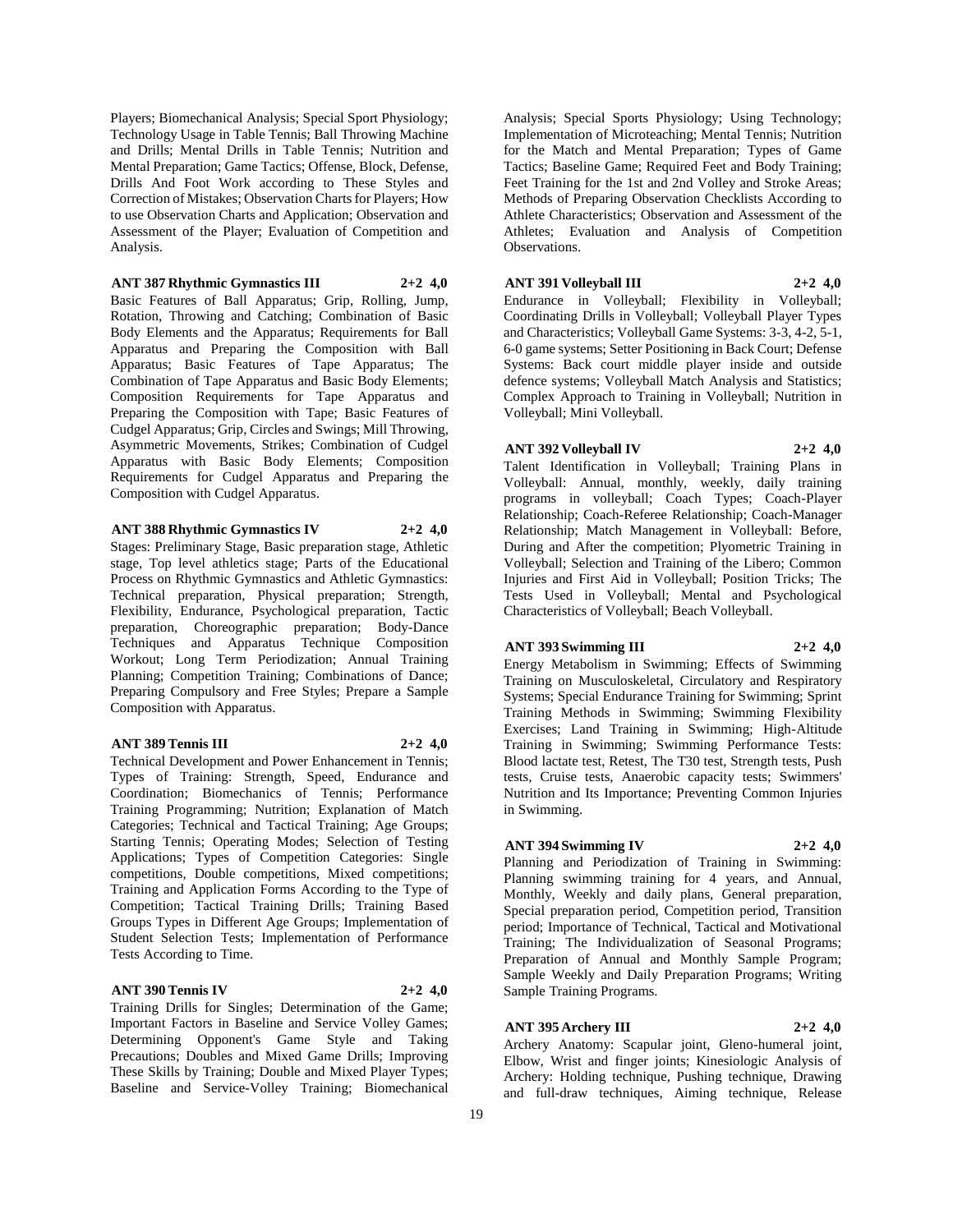technique, Follow through technique; Archery Performance Evaluation: Qualitative approach; Archery Performance Evaluation Methods: Kinematic evaluation, Kinetic evaluation.

## **ANT 396 Archery IV 2+2 4,0**

Detection of Arm Length in Archery; Maintenance and Tuning of Archery Equipment: Selection and cutting of arrows, Recurve bow string, Compound bow string, Recurve bow pulling strength adjustment, Proper arrow selection to different types of bows, Height of nock, Sticking feathers, The height of nock, "Center Shot" adjustment, "Tiller" adjustment, Sight adjustment.

#### **ANT 401 Artistic Gymnastics I 1+4 4,0**

Investigations and Practises to be the fundamentals of practicum lessons in Sport Clubs and Schools; Subjects of some investigations and Practicum; Exercises of asking questions in Technic and Tactic Trainings, Directing and controlling of a training, Using books on sport and health, Group works, Preparing and using worksheet, Preparing Daily, Weekly, Monthly and Annual Training programs, Registration of athletes and evaluating, Preparing performance tests and practice, Investigating youth trainings, Micro-teaching practices, Participating in Seminars.

## **ANT 402 Artistic Gymnastics II 1+4 4,0**

Gaining experience as a trainer in Sport Clubs and Schools; Working full-time or part time once a week in Sport Clubs and Schools, Preparation for training, Preparing training program and practices, Tests for athletes' performance and their applications, Preparing practice file, Using written sources and technology, Participating in Seminars.

## **ANT 403 Track and Field I 1+4 4,0**

Investigations and Practises to be the fundamentals of practicum lessons in Sport Clubs and Schools; Subjects of some investigations and Practicum; Exercises of asking questions in Technic and Tactic Trainings, Directing and controlling of a training, Using books on sport and health, Group works, Preparing and using worksheet, Preparing Daily, Weekly, Monthly and Annual Training programs, Registration of athletes and evaluating, Preparing performance tests and practice, Investigating youth trainings, Micro-teaching practices, Participating in Seminars.

# **ANT 404 Track and Field II 1+4 4,0**

Gaining experience as a trainer in Sport Clubs and Schools; Working full-time or part time once a week in Sport Clubs and Schools, Preparation for training, Preparing training program and practices, Tests for athletes' performance and their applications, Preparing practice file, Using written sources and technology, Participating in Seminars.

controlling of a training, Using books on sport and health,

## **ANT 405 Badminton I 1+4 4,0**

Investigations and Practises to be the fundamentals of practicum lessons in Sport Clubs and Schools; Subjects of some investigations and Practicum; Exercises of asking questions in Technic and Tactic Trainings, Directing and

Group works, Preparing and using worksheet, Preparing Daily, Weekly, Monthly and Annual Training programs, Registration of athletes and evaluating, Preparing performance tests and practice, Investigating youth trainings, Micro-teaching practices, Participating in Seminars.

## **ANT 406 Badminton II 1+4 4,0**

Gaining experience as a trainer in Sport Clubs and Schools; Working full-time or part time once a week in Sport Clubs and Schools, Preparation for training, Preparing training program and practices, Tests for athletes' performance and their applications, Preparing practice file, Using written sources and technology, Participating in Seminars.

## **ANT 407 Basketball I 1+4 4,0**

Investigations and Practises to be the fundamentals of practicum lessons in Sport Clubs and Schools; Subjects of some investigations and Practicum; Exercises of asking questions in Technic and Tactic Trainings, Directing and controlling of a training, Using books on sport and health, Group works, Preparing and using worksheet, Preparing Daily, Weekly, Monthly and Annual Training programs, Registration of athletes and evaluating, Preparing performance tests and practice, Investigating youth trainings, Micro-teaching practices, Participating in Seminars.

#### **ANT 408 Basketball II 1+4 4,0**

Gaining experience as a trainer in Sport Clubs and Schools; Working full-time or part time once a week in Sport Clubs and Schools, Preparation for training, Preparing training program and practices, Tests for athletes' performance and their applications, Preparing practice file, Using written sources and technology, Participating in Seminars.

## **ANT 409 Football I 1+4 4,0**

Investigations and Practises to be the fundamentals of practicum lessons in Sport Clubs and Schools; Subjects of some investigations and Practicum; Exercises of asking questions in Technic and Tactic Trainings, Directing and controlling of a training, Using books on sport and health, Group works, Preparing and using worksheet, Preparing Daily, Weekly, Monthly and Annual Training programs, Registration of athletes and evaluating, Preparing performance tests and practice, Investigating youth trainings,

#### **ANT 410 Football II 1+4 4,0**

Gaining experience as a trainer in Sport Clubs and Schools; Working full-time or part time once a week in Sport Clubs and Schools, Preparation for training, Preparing training program and practices, Tests for athletes' performance and their applications, Preparing practice file, Using written sources and technology, Participating in Seminars.

Micro-teaching practices, Participating in Seminars.

## **ANT 411 Handball I 1+4 4,0**

Investigations and Practises to be the fundamentals of practicum lessons in Sport Clubs and Schools; Subjects of some investigations and Practicum; Exercises of asking questions in Technic and Tactic Trainings, Directing and controlling of a training, Using books on sport and health,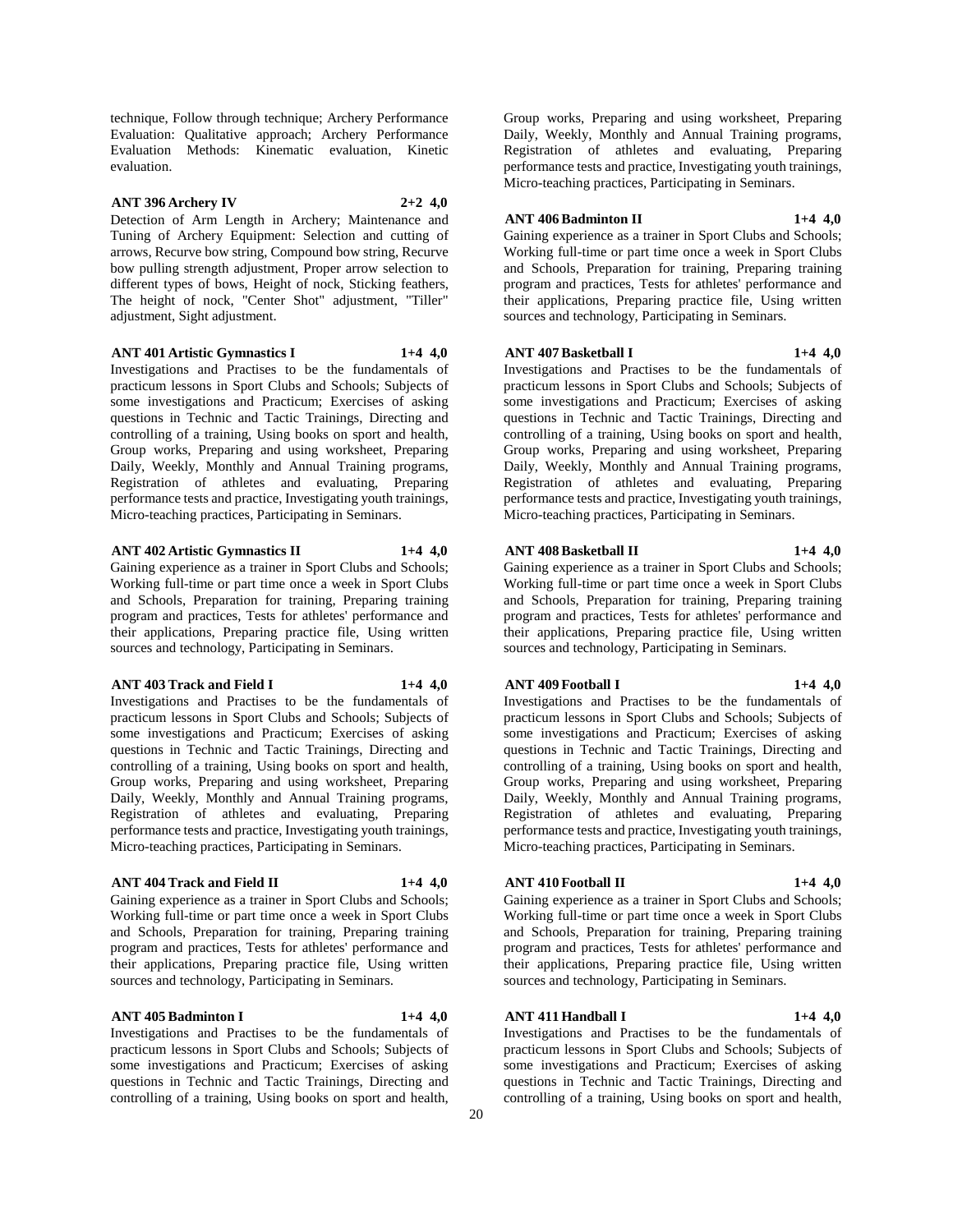Group works, Preparing and using worksheet, Preparing Daily, Weekly, Monthly and Annual Training programs, Registration of athletes and evaluating, Preparing performance tests and practice, Investigating youth trainings, Micro-teaching practices, Participating in Seminars.

## **ANT 412 Handball II 1+4 4,0**

Gaining experience as a trainer in Sport Clubs and Schools; Working full-time or part time once a week in Sport Clubs and Schools, Preparation for training, Preparing training program and practices, Tests for athletes' performance and their applications, Preparing practice file, Using written sources and technology, Participating in Seminars.

#### **ANT 413 Table Tennis I 1+4 4,0**

Investigations and Practises to be the fundamentals of practicum lessons in Sport Clubs and Schools; Subjects of some investigations and Practicum; Exercises of asking questions in Technic and Tactic Trainings, Directing and controlling of a training, Using books on sport and health, Group works, Preparing and using worksheet, Preparing Daily, Weekly, Monthly and Annual Training programs, Registration of athletes and evaluating, Preparing performance tests and practice, Investigating youth trainings, Micro-teaching practices, Participating in Seminars.

## **ANT 414 Table Tennis II 1+4 4,0**

Gaining experience as a trainer in Sport Clubs and Schools; Working full-time or part time once a week in Sport Clubs and Schools, Preparation for training, Preparing training program and practices, Tests for athletes' performance and their applications, Preparing practice file, Using written sources and technology, Participating in Seminars.

## **ANT 415 Rhythmic Gymnastics I 1+4 4,0**

Investigations and Practises to be the fundamentals of practicum lessons in Sport Clubs and Schools; Subjects of some investigations and Practicum; Exercises of asking questions in Technic and Tactic Trainings, Directing and controlling of a training, Using books on sport and health, Group works, Preparing and using worksheet, Preparing Daily, Weekly, Monthly and Annual Training programs, Registration of athletes and evaluating, Preparing performance tests and practice, Investigating youth trainings, Micro-teaching practices, Participating in Seminars.

## **ANT 416 Rhythmic Gymnastics II 1+4 4,0**

Gaining experience as a trainer in Sport Clubs and Schools; Working full-time or part time once a week in Sport Clubs and Schools, Preparation for training, Preparing training program and practices, Tests for athletes' performance and their applications, Preparing practice file, Using written sources and technology, Participating in Seminars.

# **ANT 417 Tennis I 1+4 4,0**

Investigations and Practises to be the fundamentals of practicum lessons in Sport Clubs and Schools; Subjects of some investigations and Practicum; Exercises of asking questions in Technic and Tactic Trainings, Directing and controlling of a training, Using books on sport and health,

Group works, Preparing and using worksheet, Preparing Daily, Weekly, Monthly and Annual Training programs, Registration of athletes and evaluating, Preparing performance tests and practice, Investigating youth trainings, Micro-teaching practices, Participating in Seminars.

## **ANT 418 Tennis II 1+4 4,0**

Gaining experience as a trainer in Sport Clubs and Schools; Working full-time or part time once a week in Sport Clubs and Schools, Preparation for training, Preparing training program and practices, Tests for athletes' performance and their applications, Preparing practice file, Using written sources and technology, Participating in Seminars.

## **ANT 419 Volleyball I 1+4 4,0**

Investigations and Practises to be the fundamentals of practicum lessons in Sport Clubs and Schools; Subjects of some investigations and Practicum; Exercises of asking questions in Technic and Tactic Trainings, Directing and controlling of a training, Using books on sport and health, Group works, Preparing and using worksheet, Preparing Daily, Weekly, Monthly and Annual Training programs, Registration of athletes and evaluating, Preparing performance tests and practice, Investigating youth trainings, Micro-teaching practices, Participating in Seminars.

#### **ANT 420 Volleyball II 1+4 4,0**

Gaining experience as a trainer in Sport Clubs and Schools; Working full-time or part time once a week in Sport Clubs and Schools, Preparation for training, Preparing training program and practices, Tests for athletes' performance and their applications, Preparing practice file, Using written

## **ANT 421 Swimming I 1+4 4,0**

Investigations and Practises to be the fundamentals of practicum lessons in Sport Clubs and Schools; Subjects of some investigations and Practicum; Exercises of asking questions in Technic and Tactic Trainings, Directing and controlling of a training, Using books on sport and health, Group works, Preparing and using worksheet, Preparing Daily, Weekly, Monthly and Annual Training programs, Registration of athletes and evaluating, Preparing performance tests and practice, Investigating youth trainings, Micro-teaching practices, Participating in Seminars.

sources and technology, Participating in Seminars.

## **ANT 422 Swimming II 1+4 4,0**

Gaining experience as a trainer in Sport Clubs and Schools; Working full-time or part time once a week in Sport Clubs and Schools, Preparation for training, Preparing training program and practices, Tests for athletes' performance and their applications, Preparing practice file, Using written sources and technology, Participating in Seminars.

#### **ANT 448 Observation, Measurement and Assessment in Sport 3+0 3,0**

Concepts of Observation, measurement, testing and evaluation: Concepts of Observation, measurement, testing and evaluation in sport; Methods of kinanthropometric measurement and evaluation: Methods of strength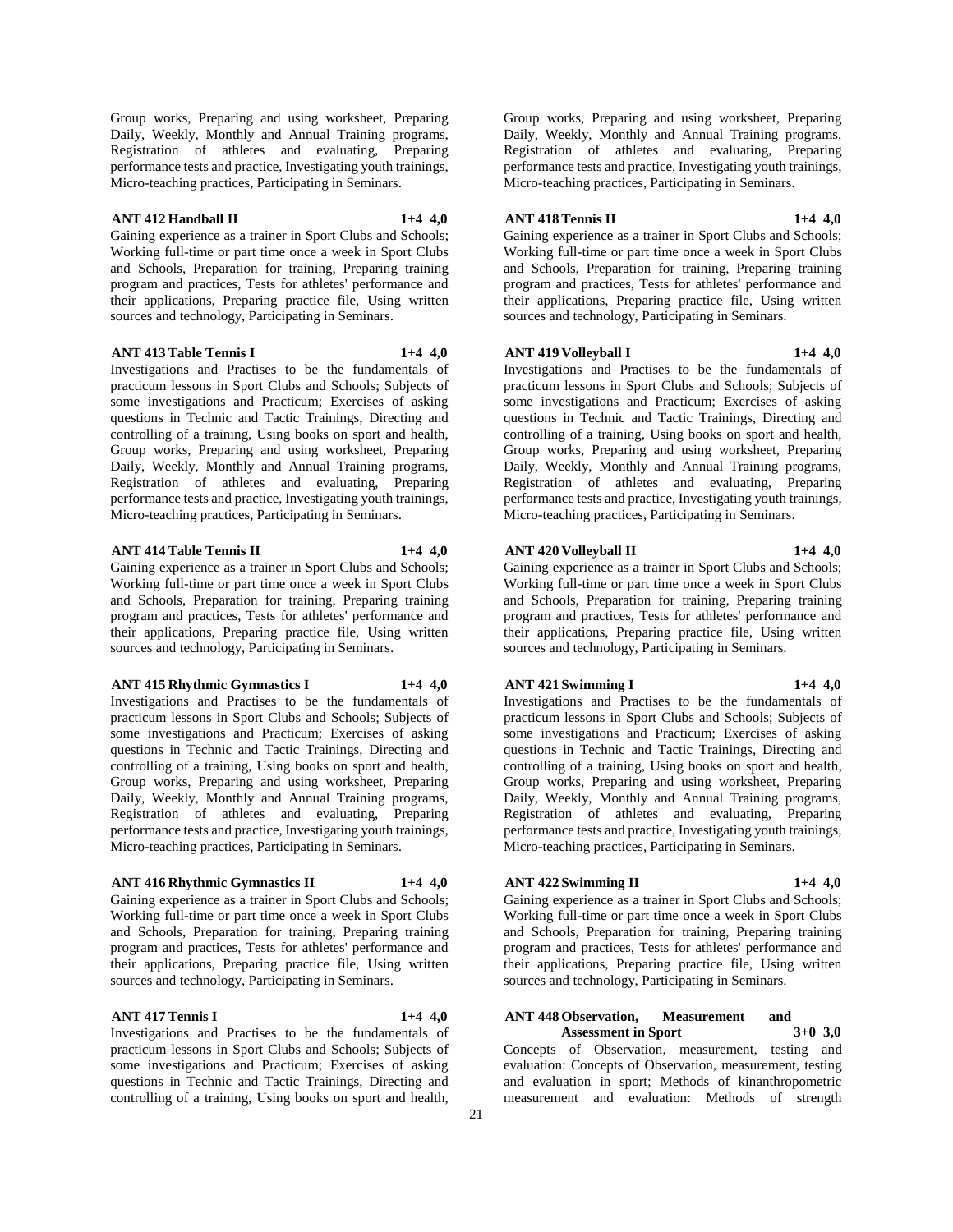measurement and evaluation, Methods of speed measurement and evaluation, Methods of agility measurement and evaluation, Methods of endurance measurement and evaluation, Methods of range of motion measurement and evaluation, Methods of coordinative skills measurement and evaluation, The test batteries used in sports.

## **ANT 449 Ergogenic Aids and Drugs in Sport 3+0 5,0**

Basic Knowledge about Ergogenic Aid; Basic Knowledge about Using Ergogenic Aids; Classification of Ergogenic Aids; Allowed Substances, Partially Allowed Substances, Prohibited Substances; Basic Knowledge about Doping; Basic Knowledge about Using Doping; Classification of Doping; Different Doping Methods; Basic Knowledge about International Doping Offences and Punishments; International Anti-Doping Regulations, National Anti-Doping Regulations.

## **ANT 451 Match Analysis 1+2 2,5**

Basic Concepts and Definitions: Fundamentals of match analysis, Use of match analysis and its benefits, Observation and computerized match analysis; Match Recording: Video recording angle, Video extension, Video conversion; Use of Technology: Computer, Tablet computer, Smart phone; Match Analysis Methods: Physical, Technical, Tactical; Fields of Use: Scouting, Individual analysis, Partial analysis, Team analysis; Stages of Match Analysis: Before the match, During the match, After the match.

#### **ANT 452 First Aid 1+2 4,0**

Functioning Of The Human Metabolism And Systems: Disruptions occurring in the system, Things to do in the event of illness, Things to do in case of an accident or injury, First Aid Principles: The importance of first aid, Personal responsibilities related to first aid, Legal responsibilities related to first aid, Priorities in first aid, Awareness on first aid, Equipment used in first aid, First aid and time, Lifesaving, Human responsibilities in first aid, Proper first aid intervention, Preparation for expert team after first aid.

**ANT 453 Competition Analysis Methods 1+2 2,5** Basic Concepts and Definitions: Fundamentals of competition analysis, Use of competition analysis and its benefits, Observation and computerized competition analysis; Competition Recording: Video recording angle, Video extension, Video conversion; Use of Technology: Computer, Tablet computer, Smart phone; Competition Analysis Methods: Physical, Technical skill, Tactical; Basics of Biomechanics: Evaluation of human movement, Kinematics, Kinetics; Fields of Use: Scouting, Individual analysis; Stages of Competition Analysis: Before the match, During the match, After the match.

**ANT 454 Water Exercises for the Disabled 1+2 4,0** The meaning and importance of swimming for the disabled, Reasons for disability; varieties and classification, Mental retardation and swimming, hearing impairments and swimming, visual impairments and swimming, Orthopedic impairments and swimming, Effects of physical education

and sport on the disabled, Laws about physical education and sport for the disabled, Sports federations for the disabled, Physical fitness testing for disabled athletes.

## **ANT 455 Basic Strength Training and Conditioning 1+2 2,5**

Concept and Applications in Training Sciences: Muscle physiology, Neuromuscular anatomy, Adaptation to conditioning, Biomechanics of resistance training, Cardiovascular anatomy and physiology, Respiratory anatomy and physiology; Physiological Adaptations to Anaerobic and Aerobic Training Programs; Age and Sex Related Differences in Resistance Training; Principles of Strength and Conditioning Tests: Warm-up and stretching, Resistance training and spotting; Aerobic and Anaerobic Exercise Program: Aerobic exercise training, Circuit training, Free weight techniques, Training with weight machine, Plyometric training, Speed, agility and speed endurance training.

## **ANT 456 Life Coaching 2+0 4,0**

Personal Training Method, Description and Features: Preliminary information, ParQ testing, Evaluation of health and sports performance , Postural analysis; Determination of Training technique: Planning specific exercise program; General Definitions: Fitness, Bodybuilding, Wellness, Sports performance; Personal Nutrition Program:<br>Supplements(Nutritional supplement for athletes); Supplements(Nutritional supplement for Resistance trainings: Pilates, Reformer, Kinesis, Crossfit; Cardiovascular Workouts: Spinnig, Zumba; Stretching Trainings: Dynamic, PNF.

## **ANT 475 Testing and Evaluating the Sports Performance 2+2 3,0**

Measurements and tests: Preparation, protection, calibration, preparing measurement form; Sports performance: Sports performance field tests, Sports performance laboratory tests; Practical tests: Anthropometric tests, Jumping tests, Physical and functional capacity tests, Endurance tests, Anaerobic power and capacity tests, Lactate test, Strength tests, Explosive strength tests, Anaerobic endurance tests, Aerobic endurance tests, Speed tests, Coordination tests, Flexibility tests, Agility-quickness tests, Balance tests, Reaction tests, Motion analysis tests, Game and match analysis tests; Test protocols for specific sports branches, norm values and statistics, assessment and interpretation of test results, Preparing personal and team training programs according to the test results.

**ANT 476 New Trends in Physical Fitness 1+2 4,0** Definition and importance of fitness; Terminology about fitness; Dynamics of fitness and methods; CRE(Cardio-Respiratory Endurance); Measurement methods of CRE and exercise models; Determining body composition and measurement methods; Balanced diet, weight control and calculation of energy consumption; Muscle strength and endurance measurement, methods and exercise models; Importance of flexibility, measurement methods and exercise models; Principles of fitness in male and female; Starting and continuing a fitness exercise programme ; Fitness exercise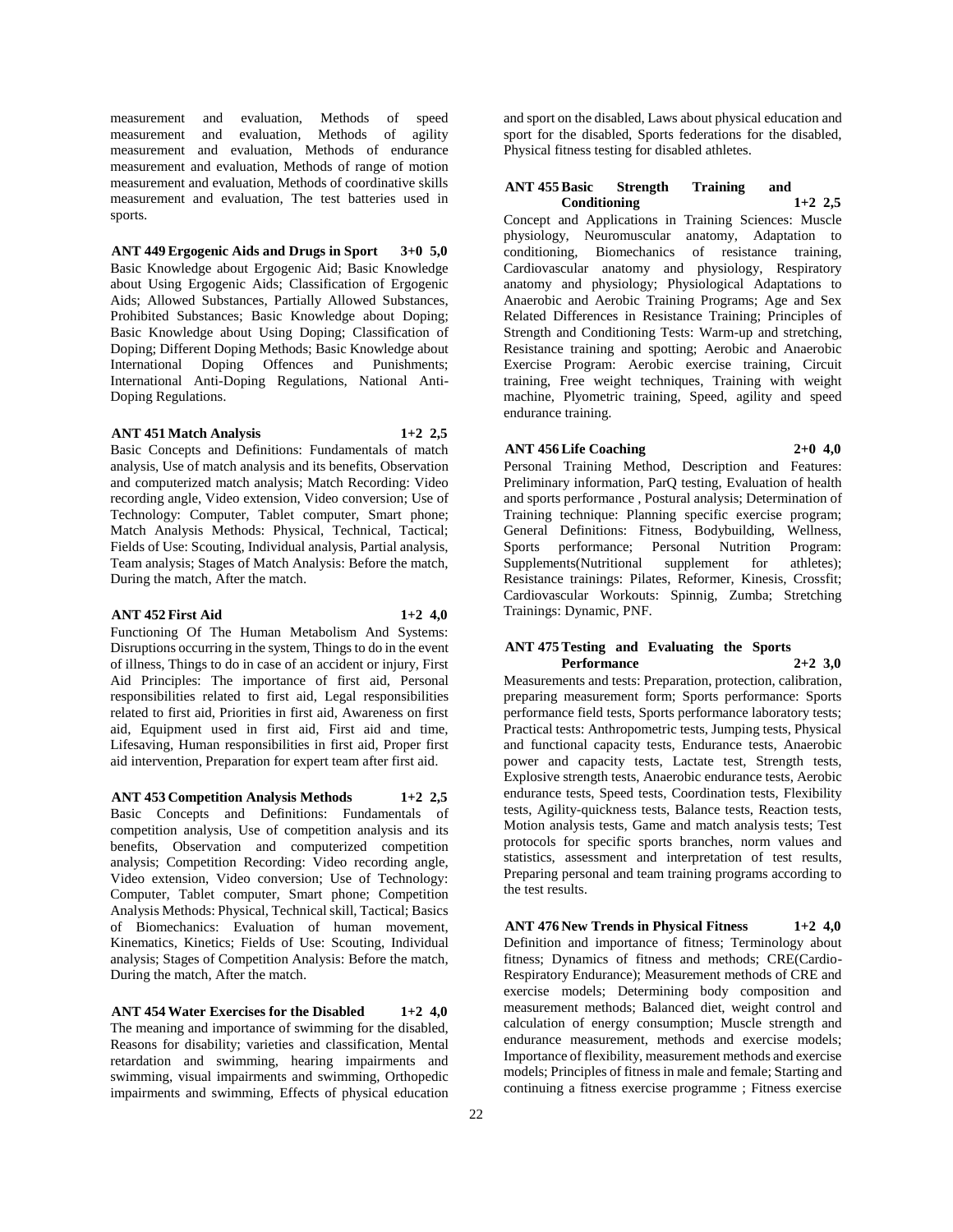programme management; Fitness exercise programme management (Leadership); Management of stress.

## **ANT 477 Motion Analysis 2+2 4,0**

Basic Principles of Biomechanics and Kinesiology; Concepts of Space and Dimension; Motions in x, y, z Dimensions; Muscles: General characteristics, Muscle dynamics, Motions performed by muscles and joints; Theoretical Approaches in Motion Analysis; Basic Concepts in Motion Analysis; Joint Marking; Image Recording; Image Matching; Calibration; Digitizing; Image Transforming; Filtering; Reporting; Motion Analysis in 2D; Motion Analysis in 3D; Motion Analysis Practices in Different Sport Branches.

#### **ANT 478 Modular Sport Education 3+0 3,0**

Sportive Leadership; Leader and Leadership; Leadership Types; Leadership Characteristics of Coaches; Scouting: Live player analyses, Post players analyses, Preparing reports; Grassroots Organizations for Clubs; Grassroots Organization Models of Turkish Football Federation; Youth Development Model of Clubs; Preparing Children for Professional Life within the Club Monitoring and Technical Medical and Professional Organization Structure by Providing the Skills and Motivation; Child Protection: Club action plan in sports, Code of conduct, Child abuse; Education in Sport; Effective Coaching for Youth Players; Cooperation between Coach and Referee and Game Rules Changes: Cooperation between a coach and referee during a match; Visual Presentation of Changed Rules.

## **ANT 479 Archery I 1+4 4,0**

Investigations and Practises to be the Fundamentals of Practicum Lessons in Sport Clubs and Schools; Subjects of Some Investigations and Practicum; Exercises of Asking Questions in Technique and Tactic Trainings; Directing and Controlling a Training; Using Books on Sports and Health; Group Works; Preparing and Using Worksheets; Preparing Daily, Weekly, Monthly and Annual Training Programs; Registration of Athletes and Evaluating; Preparing Performance Tests and Practice; Investigating Youth Trainings; Microteaching Practices; Participating in Seminars.

## **ANT 480 Archery II 1+4 4,0**

Gaining Experience as a Trainer in Sport Clubs and Schools; Working Full-Time or Part Time Once A Week in Sport Clubs and Schools; Preparation for Training; Preparing for Training Programs and Applications; Tests for Athletes' Performance and Their Applications; Preparing a Practice File; Using Written Sources and Technology; Participating in Seminars.

#### **ANT 482 Cardiopulmonary Exercise Tests and Evaluation 1+2 5,0**

Cardiopulmonary Exercise Tests and Evaluating Parameters; Cardiopulmonary Exercise Tests Applied on Cycle Ergometer and Treadmill; Maximal Oxygen Consumption; Aim of Test and Analysis; Stating it in the Article; Anaerobic Threshold; Analysis of the Data; Lactate Test, Aims,

Importance and Results; Applied Test Protocol and Individual Differences towards Ergometers; Tests for Different Age Groups; Responses to Submaximal Exercise; Analysis of Oxygen Uptake Kinetics; Responses to Supramaximal Exercise Test; Oxygen Uptake Kinetics; Physiological Response of Body According to Exercise Intensity.

## **ARY 202 Research Techniques 3+0 5,0**

Science: Definition of science, Scientific research, Technical approaches in scientific research; Research: Stages of a research, Types of research, Data collection techniques in research; Question: Definition of question, Types of question, Question forms in research, Preparation of the forms using computers: Analysis of the results: Evaluation of question forms using computer, Statistical analysis of the research results, Computer output of research results; Report writing; An Application of Research Planning.

## **ARY 204 Scientific Research Methods 2+0 3,0**

Basic Concepts of Science and Their Analyses; What Is Science?; Functions of Science; Basic Principles of Science; What is Analysis?; Variations of Analysis; Basic Principles of Analysis; Basic Characteristics and Differences of Analysis in Social Sciences and Science, Qualitative and Quantitative Research Methods For Analysis; Models of Analysis; Means of Eliciting Feedback; Analysis of Feedback; Writing Reports; Utilization of Analysis Results.

## **ARY 403 Research Methods 2+0 4,0**

Scientific Research and Other Scientific Activities: Conference, Symposium, Colloquium, Congress, Seminar, Panel, Summer School, Selection of the subject for Scientific Research; Methods of Knowledge-collection for Research Planning of Research; Experimental Set-up; Preparation of Scientific Books; Preparation of a Thesis, Preparation of Conference papers and Oral Presentation; Physical Measurement and Significant Numbers; Uncertainty; Sensitivity; Graphic Analysis; The method of Least Square Means and Correlation.

# **ARY 406 Research Project 2+2 5,0**

Social Science Concept; History of Social Science; Characteristics of Social Evidence; Specialization in Social Sciences, Global Social Sciences; Planning a Research Project: Categories of Data, Written Data, Statistics, Methods in Data Evaluation; Theoretical Research Framework: Levels of Scientific Research; Typology and Classification, Theories and Hypothesis; Rules of Writing a Research Report, General Writing Rules.

#### **BEÖ 101 Introduction to Physical Education and Sport Sciences 3+0 4,0**

Introduction to Physical Education and Sports Sciences; Basic Concepts of Physical Education and Sports; Philosophy of Physical Education; Future of Physical Education and Sports as a Profession; Basic principles of Different Approaches in Physical Education and Sports; Fundamentals of Success and Development in Sports; Sports Sciences and Performance.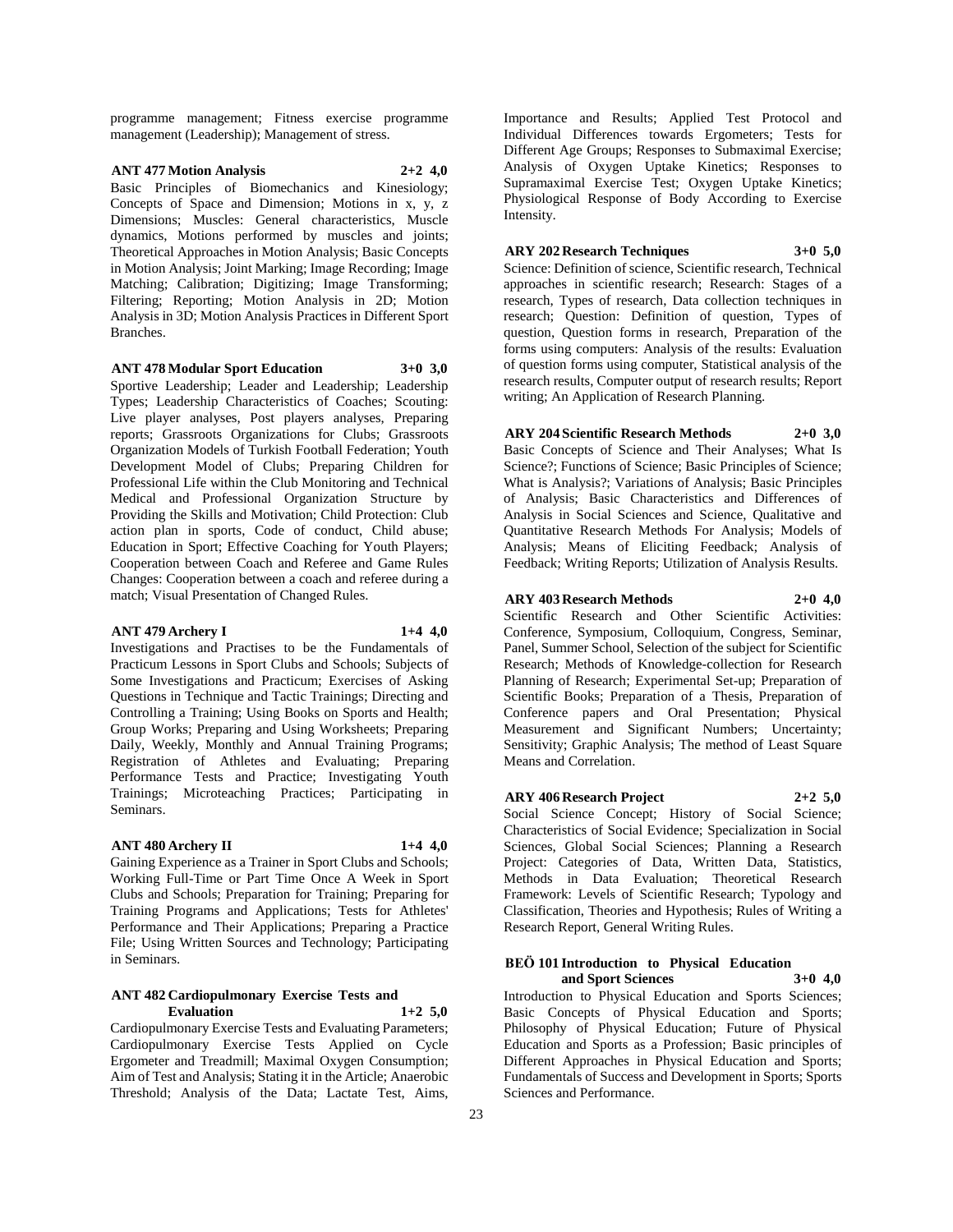# **BEÖ 102 Life Fit 2+2 3,0**

Sports and Exercise; Effects of Fitness in Human Health; Aerobic Exercises; Fitness Exercises; Psychological Problems; Stress and Sport; Weight Testing; Balanced Nutrition; Women and Exercises after Pregnancy; Aged People and Exercise Types; Activity Schedules Organized According to Age and Performance.

#### **BEÖ 123 The Basics of Physical Education and Sport 2+0 4,0**

The Basic Concepts in Physical Education and Sport; The Place of Physical Education and Sport in Education and Teaching; The Aims, Philosophy of Physical Education and Sport and Its Relations with The Other Sciences; The Future of Profession Fields in Physical Education and Sport; The Basic Principles of Different Physical Education and Sport Approaches; The Basics of Development and Achievement in Sport; Sport Sciences and Performance; Movement Education: Definition, The aims and functions of movement education; Learning Fields of Movement Knowledges and Skills; The Field of Active Participating and Healthy Life; Its Place and Function in Turkish Education and Sport Foundation.

#### **BEÖ 124 Artistic Gymnastic 1+2 4,0**

The Definition and History of Artistic Gymnastic; Floor Techniques for Men and Women: Front and back handspring, Handstand exercises, Teaching of cartwheel and round-off, Horse vaulting with open leg and closed leg; Parallel Techniques for Men: Swings and holdings, Swing and hold on the rings, Swing and hold on the horizontal bar, Mounting on side horse exercises; Uneven Bar Techniques for Women: Basic exercises for rolling on uneven parallel and turning on with arms; Balance Techniques for Women: Walking, Jumping, Twisting, Forward and backward somersault.

### **BEÖ 125 General Gymnastics 1+2 4,0**

Definition and History of Gymnastics; Gymnastics Stances; Ceremony Walking; Formation Exercises; Development of Sense of Rhythm; Small Apparatus in Gymnastics; Choosing Apparatus According to Age; Rope Exercises; Educational Games with Rope; Stretching; Individual and Partner Exercises with Balls and Stepboards; Gymnastics Rope, Individual and Group Exercises with Pin; Rhythmic Exercises with Gymnastics Stick; Force and Flexibility Exercises with Bars; Multi Usage of Gymnastics Bench; Chest Exercises; Exercises with Partners.

## **BEÖ 126 Track and Field 2+2 5,0**

Runnings: Long distance runnings; Middle distance runnings, Short distance runnings, Hurdle runnings, Relay runnings; Jumps: Long jump, Triple jump, High jump, Polevault; Throwings: Shot put, Discus throw, Javelin throw, Hammer throw; Teaching Basic Technique Skills According to Subjects; Competition Rule Knowledge; Combined Competitions: Decathlon, pentathlon and heptathlon; Field and Equipment Knowledge of Track and Field.

## **BEÖ 127 Basketball 2+2 5,0**

Today's Contemporary Modern Basketball; Basketball as an Education Instrument; Game Rules of Basketball; Field and Equipment Knowledge; Warm Up and Stretching in Basketball; Aptness Exercises to Ball; Techniques with Ball in Basketball: Catching ball, Basic stance with ball, Dribbling, Passing the ball and its kinds, Stops, Turnings, Turnstile, Shot, Rebound; Techniques Without Ball: Basic stance, Defense sliding steps, Jumps, Box-out; Individual Defense and Offence Characteristics; Team Offence and Defense.

## **BEÖ 129 Swimming 2+2 3,0**

Historical Development of Swimming: Swimming in the world, Swimming in Turkey; Basic Preparation Exercises in Swimming: Adaptation to water, Respiration, Adaptation of eyes, Floating, Progress in water; Swimming Techniques and Their Analysis: Freestyle, Backstroke, Breaststroke, Butterfly; Diving and Its Rules; Life Guarding; Dimensions of the Pools and Rules; Swimming Referees; Swimming Starting and Rules; Swimming Turning and Rules; Nutrition in Swimming; Biomechanics of Swimming.

## **BEÖ 168 Mountaineering 1+2 4,0**

Mountaineering in The World and Turkey; Trip Planning: Basic trip planning, Trip preparation checklist, Determining participants? physical condition, Planning route; Equipment: Equipment assessment, Clothing, Boots, The backpack, Sleeping equipment, Shelter, Cooking equipment; General Hiking and Camping Rules: General principles, Campsite selection, Dealing with waste; Travel in Nature: Maps and compass, Other navigation tools, Traveling in bear country; Safety and Emergency Procedures, Firs Aid and Emergency Care.

## **BEÖ 170 Scouting and Camping 1+2 4,0**

The Definition of Scouting; Generation and Development of Scouting on the World and in Turkey; Scouting Anthem; Scouting Uniform; Arming and Signal in Scouting; Scouting Equipments; Communication Techniques; Direction Finding; Kinds of Knots which are Used in Scouting; The Definition of Camping and Kinds of Camping; Camping Staffs; Camping Activities; Kinds of Fire and Cook Stone: Safe fire; Safe Water for Drinking; Using Map, Scrip, GPS When You Lost; Kinds of Shelter.

## **BEÖ 172 Canoe 1+2 4,0**

Definition and History of Canoe Sport; Historical Development of Canoe Sport in Turkey and World; Centers of Canoe Races to Arrange in Turkey; Committees and Regulations; Introduce of Using Equipment; Characteristics of Shovel; Characteristics of Using Boats in Races; Rules of ICF; Categories of Canoe Races and Distance: Flat water, Slalom, Wild water, Marathon, Canoe sailing; Canoe Polo; Schedule and Races.

## **BEÖ 174 Orienteering 1+2 4,0**

The Definition, Aim and Content of Orienteering Teaching Orienteering in Elementary Schools; The Necessities, Preparing and Practicing of Orienteering Education: The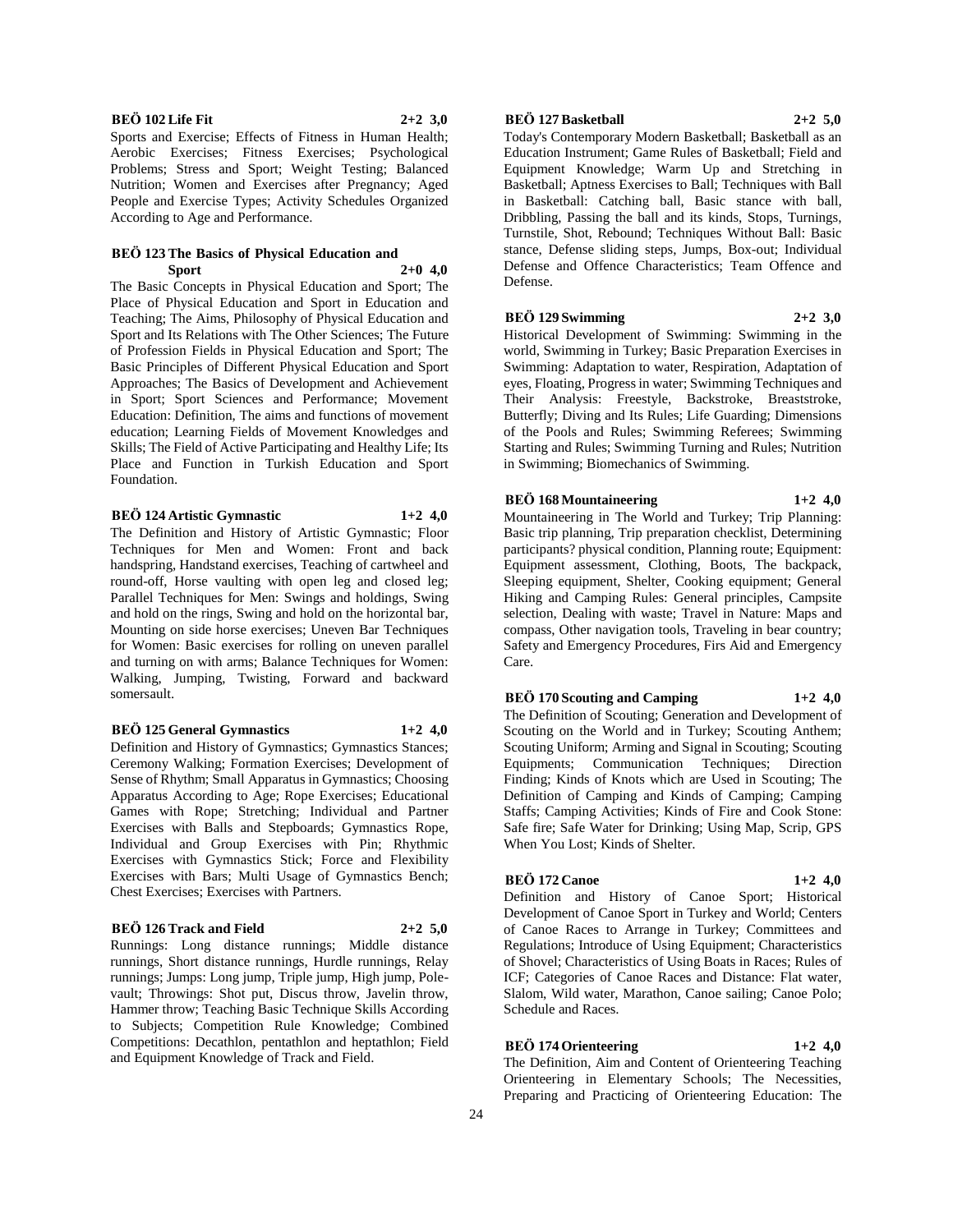characteristics of international orienteering maps, Usage of orienteering scrip, Determination of racetrack for competition, The characteristics of field, IOF Racetrack preparing principles, The characteristics of control points, CLUE Cards and their characteristics, The definition of punching, Systems which are approval to IOF, Kinds of punch, The definition of sportident system; Orienteering competition, The characteristics of equipments and competitor, International competition rules and referee knowledge.

### **BEÖ 176 Trekking 1+2 4,0**

The Definition of Trekking; The Essentials which Must Be Done Before Trekking, At The Time of Trekking, After Trekking; Trekking Equipments; Backpack and Essential Equipments in Backpack; The Characteristics of Clothes; The Characteristics of Shoes; Sleeping Bags: Their kinds and characteristics; The Characteristics of Mats; Tents: Their kinds and characteristics; The Methods of Direction Determination: Scrip, GPS, Pole star, Sun, Watch; The Problems According to Weather Conditions in Trekking.

#### **BEÖ 178 Sailing 1+2 4,0**

Definition and History of Sailing Sport; Historical Development of Sailing Sport on The World and in Turkey; Introduce of Using Equipment; Rules of ISAF; Sailing Boat Classifying in Olympic Categories: Finn, 470, Flying dutchman, Tornado, Star, Soling, Mistral olympic one design; Categories of Sailing Boats: Stable boats, Free boats, A lot of fuselage, Sail boards; Orsa; Apaz; Pupa; Sailing Tour; Sailing Race; Schedule and Races: Justice of participate to races, Rewards.

#### **BEÖ 202 Knowledge About Training 3+0 4,0**

Theory and Methodology in Training: Terminology; Basic Principles of Training; Specificity; Overload and Reversibility; Adaptation to Loading: Acute Adaptation, Chronic Adaptation and Over Compensation; Relationship between Loading and Heart Rate, Aerobic Loading and Anaerobic Loading; Theory and Methodology of Strength Development, Theory and Methodology of Speed Development, Theory and Methodology of Endurance Development, Theory and Methodology of Mobility Development.

## **BEÖ 205 Nutrition 3+0 4,5**

Principles of Nutrition; Nutrition and Food; Importance of Nutrition in Physical Activities; Food; Food Types, Carbohydrates, Lipids, Proteins, Minerals, Vitamins; Nutrition; Effects of Nutrition on Physical Performance; Before Competition; Post Competition; During Competition; Importance of Athlete's Diet; Problems and Solutions; Diet for Athletes After Competition; Weight Control.

## **BEÖ 227 Handball 2+2 4,0**

Handball Today; Mini Handball and Its Philosophy; Handball Rules; Information on Field and Equipment; Warm-up and Cool-down in Handball; On-the-Ball Skills; Off- and On-the-Ball Handball Techniques; Catching and Throwing Ball; Dribbling; Pass and Types of Pass: Basic

pass, Wrist pass, Back pass, Bottom pass, Bounce pass, Jumping pass; Scoring: Basic shoot, Jumping shoot, Falling shoot; Fakes; Individual Defense and Attack; Group Defense and Attack; Team Defense and Attack; Goalkeeper.

#### **BEÖ 228 Badminton Education 2+2 3,0**

Historical Development of Badminton; Badminton Equipment; Badminton Rules: Single competitions, Double competitions; Racket Gripping Techniques: Forehand, Backhand; Basic Standing Techniques: Basic waiting position, Waiting for service and stroke positions; Basic Stroke Techniques: Service, High service, Short service, Backhand and forehand net drop, Net kill, Lop, Clear, Drop, Drive, Smash; Running Directions and Techniques; Drills on Stroke Techniques Drills.

**BEÖ 229 Rhythm Education and Dance 1+2 5,0** Definition of Rhythm and Dance: Related basic concepts, Historical Development; Classification of Dance; Basic Movements: Various step forms, Walking, Jumping, Gallops, Turnings, Balances, Floor movements, Oscillations; Posture Training, Steps in Waltz, Tango, Jazz dance; Basic Dance Positions: Arm and leg positions; Relations between Movements and Music: Connection movements; Using Space: Various arrangement forms; Dancing with Tools: Practices with Tulle, Ropes, Rings, Bars, Balls; Preparing Composition: Individual works and teamwork for composition preparation, Sample compositions.

## **BEÖ 230 Table Tennis Education 2+2 3,0**

Historical Development of Table Tennis; Table Tennis Equipment; Table Tennis Rules; Single Competitions; Double Competitions; Racket Gripping Techniques: Basic waiting position, Waiting for service and stroke positions; Basic Stroke Techniques: Service, Forehand stroke, Backhand stroke, Forehand chop, Backhand chop, Forehand spin, Backhand spin, Block, Smash; Foot Training; Drills on Stroke Techniques.

## **BEÖ 232 Squash Education 2+2 3,0**

Historical Development of Squash: Squash in Turkey and in the World; Characteristics of a Squash Court: Court size, Floor covering, Entrance door, Heating, lighting and airing of the court; Racquet, Ball Types and Their Characteristics; Athletes? Uniform and Accessories; Racquet Grip; Basic Postures and Waiting Positions: Waiting for serving and serving a ball positions; Basic Hit Techniques: Forehand, backhand; Foot Trainings; Trainings for Developing Techniques.

**BEÖ 234 Tennis Education 2+2 3,0** History of Tennis; Tennis in Turkey and in the World; Information on Court and Equipment; Types of Racket Grips; Stroke Types: Forehand, Backhand, Service, Volley, Smashes; Methods of Skill Development; Solution Proposals for Some Difficulties; Types of Standing Positions for Strokes; Game Rules; Types of Tournaments; Tournament Organization; Ability Selection; Training Planning for Different Age Groups; Training Drills; Strength Development in Tennis.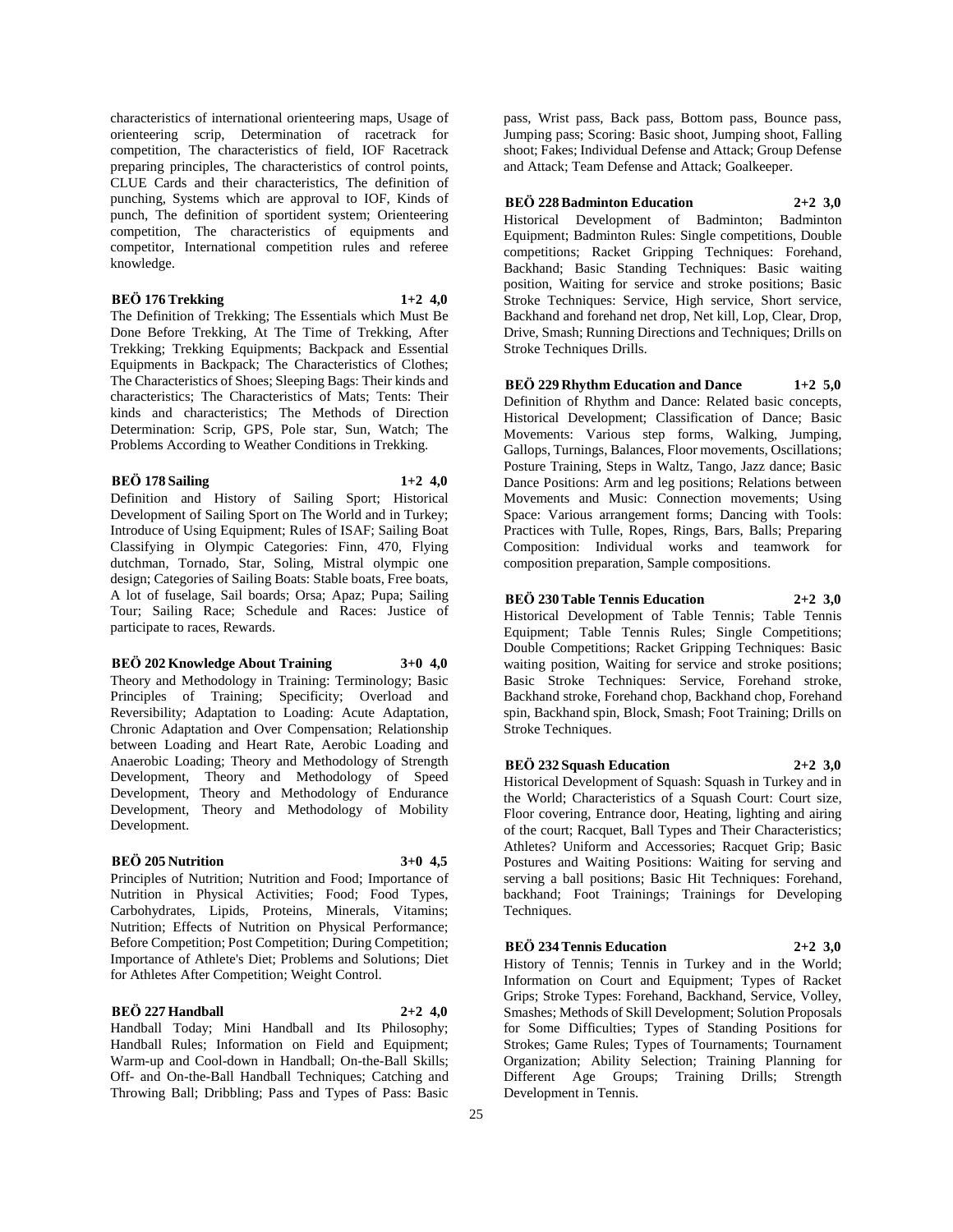#### **BEÖ 236 Training Theory 2+2 4,0**

Terminology of Training; Load and Adaptation; Principles of Training; Methods of Recovery; Technical Training and Its Application; Tactic Training and Its Application; Skills Training and Development of Skills Training in Children; Dynamics of Condition: Theory and application of strength, Theory of speed and its application, Theory of endurance and its application, Theory of flexibility and its application; Training Plans: Periodization of one year: Preparation period, Competition period, Transition period; Fatigue; Talent Identification.

# **BEÖ 238 Football 2+2 4,0**

Historical Development of Football in Turkey and in the World; Football Today; Football Pitch, Equipment, and Rules; Stretching and Warming-up in Football; Nutrition in Football and Liquid Consumption; Setting the Aim of Training in Football by Age Groups: Child and youth training; Techniques in Football: Hitting the ball with inside of the foot, Top of the foot and outside of the foot, Instep, Heading a ball; Ball Controls; Dribbling; Step-over; Tactic; Marking: Player and area; Using a Stopping Ball: Direct, Indirect, Penalty, Corner, Throw-in, Out, Throw-off; Goalkeeper: Catching a ball, Starting a game, Spring and Push.

# **BEÖ 302 Educational Games 2+2 5,0**

Introduction Physical Education: Aims and objectives, Historical development; Selection and Teaching of Games; Effect of Games in Physical, Psycho-Motor, Social, Perceptual and Language Development; Classification of Educational Games; Games According to Their Practice; Placement; Teaching in Games; Games in Physical Education and Sport Education.

#### **BEÖ 304 Learning Skill in Sports 3+0 4,0**

Neurological System of Skill Learning; Feedback in Skill Learning; Sensory and Motor Systems; Transfer of Skills; Motivation in Skill Learning.

#### **BEÖ 321 Sport Psychology 3+0 5,0**

History of Sport Psychology; The Interest Fields of Sport Psychology and Duties of Sport Psychologist; Problem Solution Methods in Sport Psychology; Learning Theories in Sport Psychology; Teaching Psycho-motor Skills; Laban's Movement Theory, Basic Motor Skills, Personality in Sport Psychology; Anxiety, Stress, Conflict in Sport; Motivation in Sport; increasing Performance in Sport; Imagination; Determining the Target; Attention and Concentration; Group Dynamic in Sport; Leadership in Sport; Aggressiveness and Severity.

## **BEÖ 323 Volleyball 2+2 4,0**

Historical Development of Volleyball in the World and in Turkey; Characteristics of Volleyball; Rules of Volleyball; Game Positions in Volleyball; Passing Types in Volleyball; Service Types in Volleyball and Systems of Service Defense; Hitting in Volleyball; Blocking in Volleyball; Game Systems; Defense and Offense Systems; Performance

Assesment in Volleyball; Psychological Traits of Volleyball Players.

## **BEÖ 325 Physical Education and the History of Sport 2+0 2,0**

History of Physical Education; Different Approaches to Physical Education and Sports; History of World Sports: Sports in Ancient Times, Assyrians-Babylon, Egyptians, Jews, Chinese, Indians, Greeks, Romans; Sports in Middle Ages; Knight Association; Body Exercising of Public in the Middle Ages; Body Exercising of Peasants in the Middle Ages; Sports in New and Modern Times; Birth of New Ages and Humanitarian Movement; Physical Education and Sports in Highbrow Academics; Foundation of Public Gymnastics in Germany; Swiss Gymnastics; Development of Sports in Great Britain; Sports in Ancient Turks; Sports in Turkey Before and After the Republic; Olympics.

## **BEÖ 327 Recreation Programes in Schools 2+0 2,0**

Recreation Programs in Schools: Definition of recreation and its types, Characteristics and components of recreation programs in schools, Classification of recreation activities in schools; Leadership in School Recreation Programs: Leader and leadership, Types of leadership, leader-group interaction in recreation activities; Planning of School Recreation Programs: Planning elements of school recreation programs, Effective factors in planning, Planning stages and process of evaluation.

## **BEÖ 329 Baseball Education 2+2 3,0**

Historical Development of Baseball: Baseball in the World and in Turkey; Warm Up; Knowledge of Equipment; Baseball Field and Rules of the Game; Pitching and Receiving Exercises; Attack: Hitting technique, Bunt technique, Base running, Stealing base, Sliding technics; Defense: Players? characteristics both infield and outfield, Function of defense, Infield playing, Playing first base, Playing second base, Air balls, Double game, Shortstop; Hitter Techniques; Playing Third Base-Outfield Playing; Pitching and Receiving: Running drills between bases, Long, short and middle distance pitching and receiving exercises, Figuring out the Hitting Problems in Hitting Drills; Sample Game.

## **BEÖ 331 Fencing Education 2+2 3,0**

History; Basics of Fencing and Fencing Evaluation; Practice of Theoretical Knowledge; Basic Fencing Movements; Defence and Attack Movements; Creative Works: Agility, Reflex, Balance movement; Fencing Materials and Materials Use; Ability, Balance and Agility Movements Practice; Competition Ability and Techniques; Morale and Motivation; Organizational Activities; Organizational Activities in Turkey and Organization Samples; Fencing Referee Regulations.

## **BEÖ 355 Modern Dance Education 2+2 3,0**

Movement Analysis Theory of Laban: Development of body awareness, Exercises for skeleton and muscles, Some movement exercises, Oral warnings and exercises for using senses, Awareness exercises with movement and formation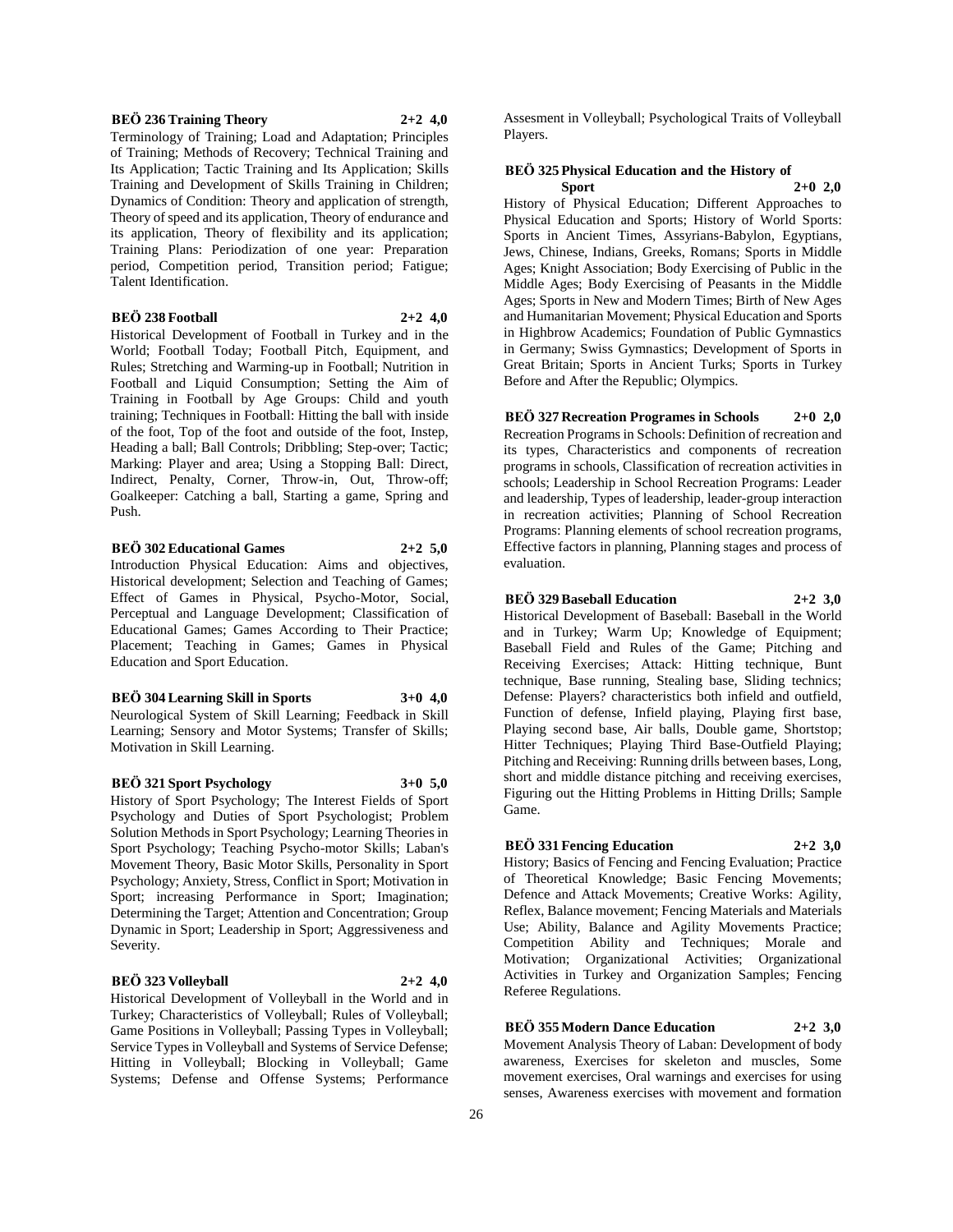of body consciousness, Moving with rhythm and music, Moving methods; Definition of Time Effort With Body, Choreography Exercises: Individual choreography exercises, Practicing previously performed modern dance choreographies, Individual and group exercises.

## **BEÖ 357 Teaching Archery 2+2 3,0**

Learning and Teaching Basic Stance Techniques; Learning and Teaching Basic Drawing Techniques; Learning and Teaching Usage of Archery Equipment; Learning and Teaching Full Draw Techniques; Learning and Teaching Aiming Techniques, Learning and Teaching Scoring; Learning and Teaching Release Techniques; Learning and Teaching Basic Safety Considerations; Learning and Teaching Release on Bow Arm; Learning and Teaching Drawing Arm Release Technique; Learning and Teaching Shooting from 18 Meters; Learning and Teaching Shooting from 25 Meters.

**BEÖ 376 Skill Learning in Sports 3+0 3,0**

Basic Terminology Related with Learning and Motor Learning: Learning, Movement, Skill, Development, Growth, Maturation, Readiness; Classification of Skills; Individual and Socio-Cultural Factors that Affect Motor Learning; Motor Learning Stages; Individual Differences; Anticipation and Memory; Motor Learning Models; Reaction Time and Decision Making Mechanisms; Sensorial Support in Motor Performance; Motor Control; Motor Control and Motor Program; Speed and Accuracy in Motor Learning; Transfer in Motor Learning Organization Strategies in Exercise.

### **BEÖ 378 Exercise and Nutrition 2+0 2,0**

Definition of Nutrition; Importance of Adequate and Balanced Nutrition; Basic Principles of Nutrition; Nutrient Components: Carbonhydrates, Fats, Proteins, Minerals, Vitamins; Importance of Water in Human Organism and Effects on Physical Performance; Principles of Nutrition Before, During, and After Competition; Nutrition According to Age, Gender and Health Conditions; Controlling Body Weight; Obesity; Preparing Individual Nutrition Program; Calculation of Daily Energy Expenditure.

## **BEÖ 380 Educational Games 1+2 3,0**

Introduction to Game; History of Game; Target and Aims of Games; Aims of Teaching Games; Importance of Games for Children; Effects of Game on Child Development: Physical, Psycho-motor, Social, Perpectual, Cognitive and Language development; Selections and Teaching of Games; Games Setting and Equipment; Classification of the Games; Important Points of Caution for Teachers; Game Safety; Game Applications.

**BEÖ 382 Effective Communication Skills 3+0 3,0** Communication and Communication Process: Definition of communication, Communication process and its components, Classification of communication; Interpersonal Communication as a Communication Type: Why individuals communicate with each other, Nature of interpersonal communication, Factors to differentiate interpersonal

communication from other communication types; Interpersonal Communication: Definition of interpersonal communication, Communication models, Components of interpersonal communication and their characteristics, Conflict in communication, Effective speaking and listening, Communication among student, teacher and parent.

## **BEÖ 406 Teaching Experience 2+6 10,0**

Activities Towards increasing Students? Knowledge and Skills in Teaching; Teaching Under Supervision; Developing Individual Approaches to Effective Teaching in Different Classroom Situations; Observation: Student-Teacher Talk in the Classroom, Instruction, Classroom management; Evaluation, Lesson planning, Use of a textbook, Group work, Classroom organization, Use of Props, Microteaching.

**BEÖ 410 Motor Tests in Sports 3+0 4,0** Motor Tests in Sports Validity and Reliability; Test Materials; Anthropometric Measurements; Field and Arena Tests, Aerobic Tests, Anaerobic Tests, Endurance Tests Related to Heart and Respiratory Systems; Relation Between Strength, Muscle Endurance, Speed, Flexibility, Jumping, Balance and Co-Ordination; Eurofit Test Groups, Laboratory Tests; Movement Analysis, Muscle Biopsies Blood and Lactate Measurements.

## **BEÖ 412 Women and Sport 3+0 4,0**

Socio-Cultural Factors and Female Athletes; Female Athletes; Definition of Gender; Motivational, intellectual Success and Social Behavior Differences Between Male and Female Athletes; Female Athletes in History; Female Athletes in Olympics; Role of Parents in Guiding Female Athletes; Female Athletes in Terms of Society and Obstacles; Social Factors; Environmental and Situational Factors; Personality Factors; Socialization.

## **BEÖ 414 Motivation in Sports 3+0 4,0**

Definition of Motivation; Incentive; Needs; Classification of Needs; Intrinsic and Extrinsic Motivation; Effective Leadership and Role of Motivation in Physical Education and Sports; Success Motivation Theory; Motivation Strategies for Teams and Athletes.

## **BEÖ 421 Groups Dynamics in Sport and Leadership 3+0 4,0**

Basic Concepts in Leadership and Group Dynamics; Group, Personality, Team Unity, Group Dynamics, Relation Between Group Dynamic and Performance; Factors which Effect Group Dynamic, Group Norms and Communication Channels, Group Productivity in Group, Out of Group Relations, Team Culture and Leadership in Sports; Trainer as a Leader: Trainer Types, Trainer Behavior in Establishing Group Dynamics.

## **BEÖ 423 Children and Sports 3+0 4,0**

Factors effects the success; Sport Ability on Children; Developing Skills, Reasons for Sport; Training Children and Teenagers; Aims of Children Training; Adaptation; Risks of Children Training; Motor Skills Education; Orientation; Medical Approach.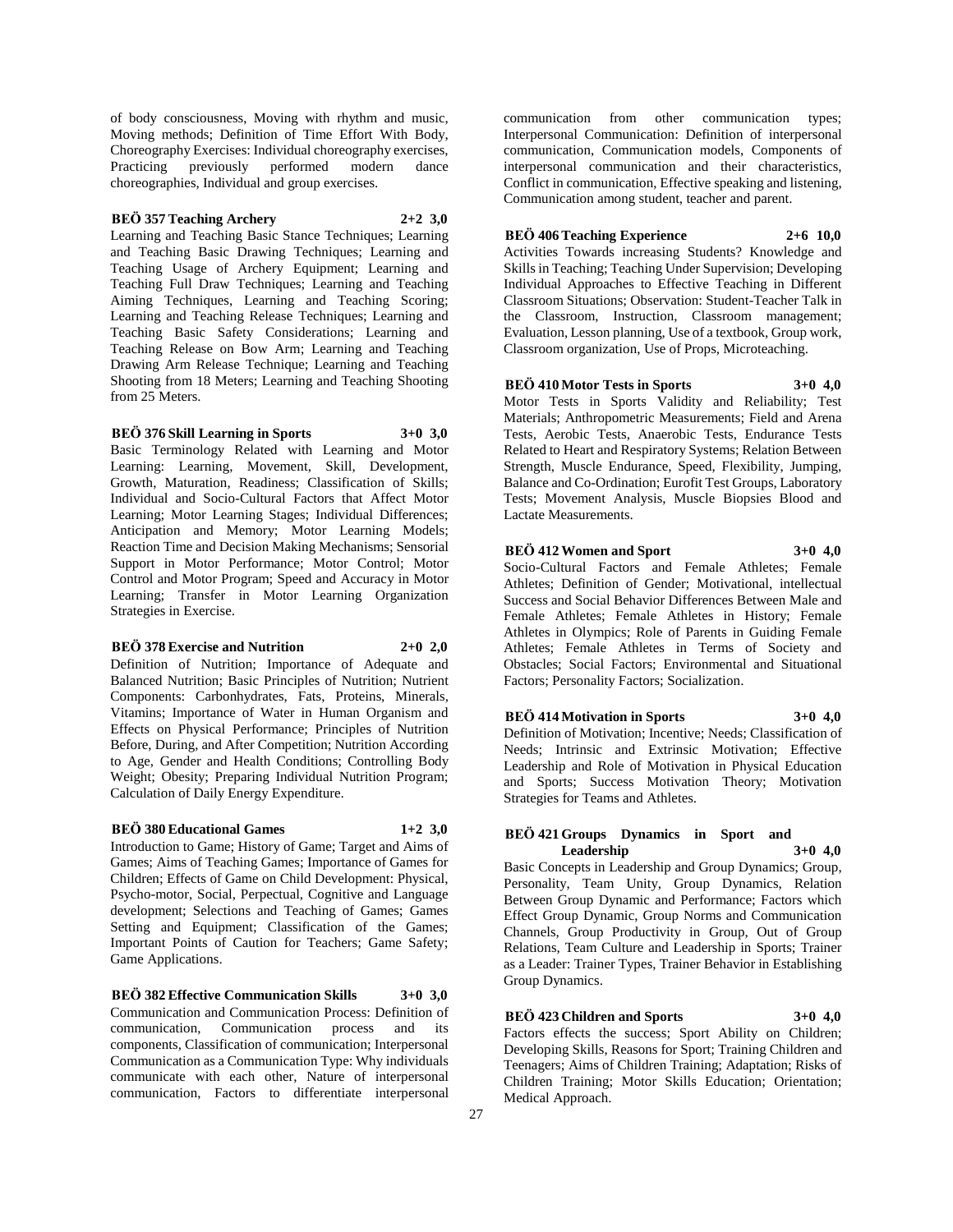**BEÖ 425 Sports Tourism 3+0 4,0** Sport and Tourism; Developing Sports Tourism; Tourism and Tourist; Purpose; Sport Activities; Animation; Information, Work Opportunities; Sport Tourism in Turkey; Rafting, Tracking, Paragliding, Skiing, Horsemanship, Cycling, Water sports; Surfing in Turkey.

#### **BEÖ 458 Physical Education and Sports Management 3+0 4,0**

Definition of Management; Planning Organization; Coordination; Orientation; Auditing; Organization and Management of Sports; Turkish Sports Management; Historical Perspective; Youth and Sports Directorate and Sports Federations; Turkish Football Federation; Turkish Olympic Committee; Sport Policies and Legalities; Turkish Sport Policy; Physical Education and Sports Management from Elementary School to Universities.

# **BEÖ 459 Physical Education and Sports for Disabled 1+2 4,0**

Effects of Physical Education for the Disabled; Causes Disabilities and Types of Physical Challenges; Physical Education for Mentally, Visually, Hearing Disabled and Orthopedic Children and Adults; The Affects of Physical Education on Disabled; Legal Regulations for Physical Education of the Disabled; Federation of the Disabled Persons; Sport for the Disabled; Special Olympics.

## **BEÖ 460 Psychology in Physical Education and Sport 3+0 4,0**

Description and History of Sports Psychology, Research methods in sports psychology, Roles of a sports psychologist, Identity in physical education and sports, Motivation in physical education and sports, Arousal, Stress and anxiety in physical education and sports, Group dynamics in physical education and sports, Group cohesion in physical education and sports, Goal setting in physical education and sports, Concentration in physical education and sports, Psychological well-being in physical education and sports, Burnout and overtraining in sports, Aggression in sports.

## **BİL 150 Fundamentals of Information Technology 4+0 5,0**

Introduction to Computer: History of Computer; Operating Systems: Introduction to operating systems; Office Software-Word Processors and Document Systems: General Characteristics of the Office Software; Office-Software-Spreadsheets Programs: Spreadsheets Programs; Office Software-Presentation Programs: Presentation Programs; E Mail-Personal Communication Management: General Characteristics of the E Mailing System; Effective use of the Internet and Internet Security; Network Technologies. Computer Hardware and Error Detection: Types of Computers; Social Networks and Social Media: Social Media and Introduction to Social Media; Special Application Software: Multimedia; Law and Ethics of Informatics: Intellectual Property and Informatics Law; E-Learning: Developments in E-Learning; E-Government Applications; Computer and Network Security; Latest Strategic

Technologies of Informatics: Factors Affecting Technological Developments.

## **BİL 169 Computer I 2+2 4,0**

Data Processing Technologies; Basic Concepts for Software and Hardware; General Operating Systems; Word-Processing Software; Electronic Table Programme; Presentation of Data; Using Internet in Education; Effects of Data Processing Technologies on Social Structure and its Position in Education; Security of Data Processing Systems Ethical Concepts.

**BİL 170 Computer II 2+2 4,0** Basic Concepts of Computer Assisted Instruction,

Components, Theoretical Fundamentals and Application Methods; Wide-Spread Formats in Computer Assisted Instruction Design; Design of Lesson Soft-ware; Evaluation Approaches and their Selection; Distance Education Applications; Basic Skills in Database Programs.

## **BİL 178 Computer-Aided Design and Presentation Techniques**

Types of Presentation: Instructional purpose, Persuasive Special-Purpose; Presentation Software: Microsoft Power Point, Prezi; Effective Presentation Techniques: Visuality, Fitness for purpose, Simplicity, Coloring, To draw attention, Efeective voice usage; Microsoft Power Point, Microsoft Publisher and Adobe Photoshop Usage for Virtual Presentations: Make a poster presentation, Make a signboard and a leaflet for any activity.

# **BİL 215 Computer-Aided Design I 3+0 4,0**

Basic Concepts about Computers: Technology and Science; Importance of Computers in Modern Life; Using Computers: Creating Files, Saving Files; Designing Software of Visual and Aesthetic Value; Different Font Types, Typographical Arrangement, Designing Posters, Logos, Book Covers etc.; Vector Based Drawing and Visual Processing Programs: Adobe Illustrator, Freehand, Adobe PhotoShop, Painter, Graphic Converter.

## **BİL 216 Computer-Aided Design I 3+0 4,0**

What is WWW?; What is HTML?; Preparation of HTML pages; File and Additives; Image Formats; Font using; Software, Main Page, Palette, Control panels, Toolbox, Site window; First Page; Caption; Guide; Text; Image; Color Palette; Background Color and Images; Contacts; Preview; Browser; Contact controls; Loading a Website to Servers; Visual Web Processing Programs: Flash, Go Live, Adobe Dreamweaver.

## **BİY 133 Sports Biology 2+0 4,0**

Cell; Cell classification: The eukaryotic cell, The prokaryotic cell, Molecules making up the cell: Organic molecules, Inorganic molecules, Cell structure: Cell organelles and their functions, Tissue and Organs, Systems: Nervous system, Endocrine system, Skeletal system, Muscular system, Digestive and Excretory System, Circulation system, Immune system, Respiratory system, Sensory organs.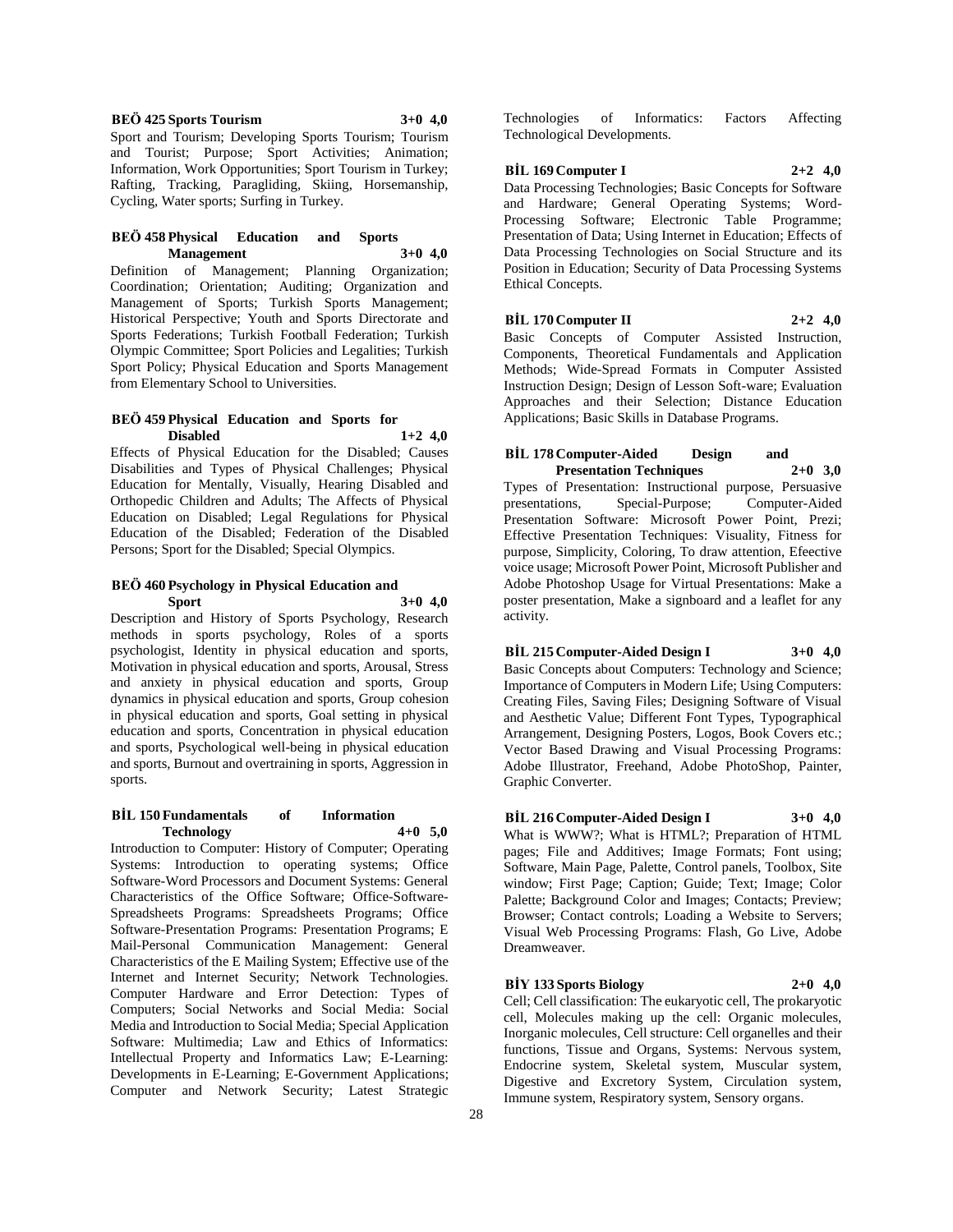## **BRİ 101 Bridge 2+0 3,0**

Introduction to Bridge; History; Basic Concepts; Bidding; Play; Hand Evaluation; Point Count; Opening Bids; Bidding Goals; Responses to one No-trump; More on Point Count; Responses to one of a Suit; Rebids by Opener; Declarer Play; Overcalls; Takeout Doubles; Two Club Opening; Weak Bids; No-Trump Structure; The Stayman Convention; Minor Suit Responses; Bidding after a Raise; Slam Bidding; Defensive Play.

#### **FEL 114 Leisure Philosophy 3+0 3,0**

Philosophical Definitions of Leisure and Recreation; Aristotle's Leisure Philosophy; Marxist Leisure Philosophy; Lafargue's the Right to be Lazy Leisure Philosophy; Veblen's Leisure Class and Leisure on the Scope of Conspicuous Consumption Leisure Philosophy; Goncharov's Leisure Philosophy; Russell's in Praise of Idleness Leisure Philosophy; Riesman's Other-directed Leisure Philosophy; Baudrillard's Leisure Philosophy as Consumption Area; Postmodern Leisure Philosophy; Leisure Philosophy in Turkey.

#### **FİN 304 Financial Management 3+0 4,5**

Objectives and Description of Financial Management; Organizing Finance Departments in Companies; Financial Analysis; Ratios, Statement of Fund Flows; Financial Planning: Cash Budget, Pro-Forma Balance Sheet; Breakeven Analysis; Working Capital Management in Companies: Cash and Cash-Equivalents Management, inventory Management, Receivables Management; Fixed Assets Management in Companies; Borrowing Policies in Companies; Short, Medium and Long Term Sources of Financing; Cost of Capital and Capital Structure in Companies; Causes of Business Failure and its Solutions.

#### **FOT 402 Sports Photograhpy 3+0 4,0**

Introduction to Sports Photography; Sport Specific Set-ups, Tips on Photographing the Most Popular Sports: Football, Basketball and Swimming, Advice on Which Shots Are Crucial: Where Players Should be Positioned on the Playing Field, How to Compensate for Stadium Lighting, Ways to Capture Moving Feature Shots, Information on Selling the Images.: How to Shoot on Different Weather Conditions, Showcasing the Visually Impactful Work of the Professional Sports Photographers, image Critique, Post Production, Working with Agencies. Extreme Sports Photography: Practical Tips on Caring for Equipment, Setting up a Shoot, Safety, Suitable Clothing and Accessories, Costs.

**HUK 151 Fundamental Concepts of Law 3+0 4,5** Rules of Social Order and the Law; Rules of Law and Sanctions; Sources of Law; Statutes, Regulations, By-laws; Types of Legal Rules; Precedent Law; Turkish Judicial Systems; Branches Law: Public law; Private Law; Branches of Private Law; Branches of Public Law; Implementation and interpretation of Law; Concept of Legal Relationship and the Parties; Concept and Types of Rights; Persons: Real Persons, Legal Persons; Acquiring, Losing and Protection of Rights.

## **HUK 421 Sport Law 2+0 2,0**

History of Sport Low, Sources, Work Law at Sport and Practice Areas, Penalty Low at Sport, Disapproval's, Agreement and Professional Soccer Clubs at Sport and Athlete Regulation.

# **İKT 101 Introduction to Economics I 3+0 5,0**

Basic Concepts: Economic activity, Economics as a science; Methodology and Systematic; Production Process: Factors of production; Productivity laws, Types of enterprises; Introduction to Price Theory: Value and utility, Optimal consumer behavior, Demand functions, Various types of demand elasticity; Supply: Cost and revenue functions, Market equilibrium, Determination of the supply curve; Demand and supply; Equilibrium Price and its Functions; Pricing Policies and Market Types; Determination of Equilibrium Price in Perfect Competition; Equilibrium in Monopoly; Imperfect Competition and Price Determination: Rent, Wages, Interest and entrepreneurial income.

# **İKT 102 Introduction to Economics II 3+0 5,0**

National Income Accounting and National Product: Economic Equilibrium, Various Ways of Presenting Macroeconomic Relationships, Nominal and Real National Income; Introduction to Monetary Theory: Theories Describing the Value of Money, Calculation of Purchasing Power, Inflation, International Economic Equilibrium (Exchange Rates), Primary Tools of the Monetary Theory; Factors Determining Business Cycles and National Income: Introduction to Business Cycles Theories, Consumption Expenditures, investment Expenditures, Employment; International Economic Relations: International Mobility of Goods and Services, International Mobility of Factors of Production; Economic Growth and Development.

## **İKT 421 Economy of Turkey 2+0 3,0**

The Place of Turkish Economy in World Economy; National Income and Income Distribution in Turkey; Developments of Public Finance in Turkey; Government Debt in Turkey; Sectoral Developments in Turkey: Agriculture, Industry, Energy, Service; Inflation in Turkey; Structural Stability Policies in Turkish Economy; A General Evaluation of International Trade Policies; Relations with EU; Policies Concerning Foreign Capital.

## **İLT 101 Communication I 3+0 4,5**

Defining Communication; Process of Communication and Its Elements (Source, Message, Channel, Receiver, Encoding-Decoding, Cycle of Reference, Feed-Back, Noise, Feed-Forward and Selective Perception); System Approach to the Process of Communication; Communication Types; Communication Models in General; Defining Mass Communication and Its Process; interpersonal Communication versus Mass Communication; Comparing Mass Media and Their Impacts; Mass Communication Theories in General and Contemporary Theoretical Studies.

# **İLT 354 Children and Communication 3+0 4,5**

Children in communication; Directed child, Child who can be criticized; Parental filters; Communication levels; Use of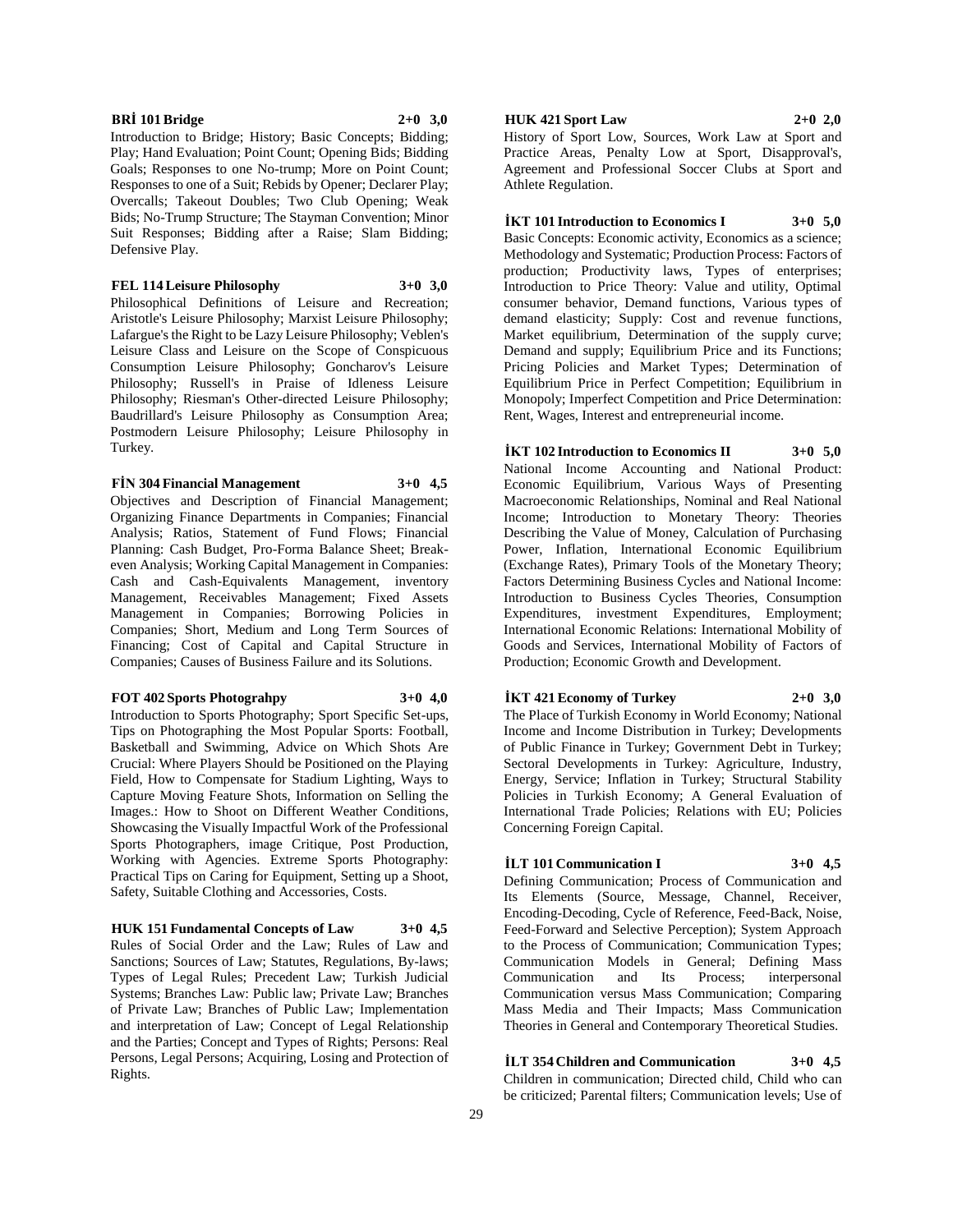mass media by children: Television, Child magazines, Radio, Cinema; How mass media use children: Principles, policies, Negotiation for children, Planning and research, Negotiation, Post negotiation, Working with children, Rights of children.

## **İLT 362 Social Gender Differences in Communication 3+0 4,5**

Definition of social gender; Formation of social gender in childhood and adolescense; Social gender differences in nonverbal communication; Social gender differences in conflict; Differences experienced in business life, man-woman discrimination in the use of technology; Communication disorders, conflict in social sexual identity; Discussion on homosexuality; Reflections of the social sexual identitiy in media.

**İLT 366 Presentation Techniques 3+0 5,0** Effective Presentation Process; Presentation Preparation; Brainstorming; Writing Objectives; Developing Meaningful Sentences; Providing Exercises that Ensure Student Involvement; Determining Presentation Time; Determining Presentation Plan; Providing a Start that Ensures Attention; Effective Closure; Common Mistakes Made in Presentations; Preparing Visual Materials Using Computers; Presentation Software; Introduction to PowerPoint; Visual Literacy Rules; Roles of Visual Materials in Presentation Process; Developing Visual Materials; Visual and Verbal Elements; Placement; Composition; Balance, Style and Color.

**İLT 370 New Approaches in Management 3+0 6,5** Paradigm Changes in Management; System Approach; Organization Culture; Reconstruction; Total Quality Management; Team Work and Organization; Learning Organization; E-Business.

**İLT 419 Body Language and Diction 2+0 5,0**

Research on Body Language and Concepts of Body Language; Face-to-Face Relations; Relation between Human and Society; Relation between Body and Objects; Relation between Body and Space; Orientation Exercises; Diction Exercises: Intonation, Stress, Articulation; Use of Voice: Control of sound volume, tone color and breath; Speech Control; Movements of Head and Eyes; Facial Expressions; Use of Hands and Arms; Use of Feet and Legs; Harmany in Body Use; Relation between Speech and Body Use; Harmonious Use of Body, Space and Objects.

## **İNG 187 English I 3+0 3,0**

Using Personal Pronouns and Possessive Adjectives; Using to be in Present Tense; Using Singular and Plural Nouns; Using Basic Language Related to Food and Drink; Using "There is-there are" in sentences; Using "have got"; Asking "yes-no" Questions and Giving Short Answers to Them; Talking about Daily and Weekly Routines; Talking about Likes and Dislikes; Talking about Sports and Hobbies; Talking about Abilities by Using "can", "can't"; Using Adjectives that Describe People; Talking about Appearance, Personality and Feelings of People; Talking about Clothes

and Colours; Talking about Shopping and Prices; Using Present Continuous Tense.

#### **İNG 188 English II 3+0 3,0**

Using Simple Present Tense; Comparing Simple Present and Present Continuous Tenses; Using Prepositions of Time and Place; Giving Directions, Making Reservations; Using "to be" in Past Tense; Using Regular and Irregular Verbs in Simple Past Tense; Using Comparative and Superlative Form of Adjectives; Using Modals to Give Advice; Suggestions and Obligations; Using Future Tense: Making Sentences Using "going to" and "will"; Using If Clauses Type 0 and 1.

## **İNG 225 Academic English I 3+0 3,0**

Reading Skills for Academic Study: Understanding key vocabulary, Getting the gist of the text, Skimming and scanning, Understanding text organization, Developing basic vocabulary knowledge; Listening Skills for Academic Study: Listening for main idea, Listening for detailed information, Listening to short daily conversations, Listening for key ideas; Speaking Skills for Academic Study: Introducing oneself, Maintaining everyday conversations, Giving descriptions of events, Asking and answering questions; Writing Skills for Academic Study: Writing simple sentences, Writing notes, Writing basic descriptions of events, Writing informal letters.

## **İNG 226 Academic English II 3+0 3,0**

Reading Skills for Academic Study: Exposure to simple academic texts, Developing reading fluency, Identifying text type, Improving academic vocabulary knowledge, Distinguishing key ideas from supporting details; Listening Skills for Academic Study: Distinguishing main idea from the detailed information, Listening to short texts on different topics, Noticing intonation; Speaking Skills for Academic Study: Asking for information, Giving detailed information on relevant topics, Asking for and giving directions; Writing Skills for Academic Study: Writing simple and compound sentences, Writing simple biographies, Writing brief reports, Writing short paragraphs.

## **İNG 325 Academic English III 3+0 3,0**

Reading Skills for Academic Study: Developing reading fluency, Adapting reading style to different text types, Practicing critical reading skills; Listening Skills for Academic Study: Listening to longer texts, Listening to short authentic texts, Recognizing stress and intonation; Speaking Skills for Academic Study: Asking for clarification, Asking for confirmation, Giving reasons and explanations, Giving short presentations on familiar topics; Writing Skills for Academic Study: Identifying different styles of paragraphs, Paraphrasing ideas in short texts, writing academic paragraphs, Writing formal and informal academic texts, Writing summaries.

## **İNG 326 Academic English IV 3+0 3,0**

Reading Skills for Academic Study: Adjusting speed and reading style to different genres and tasks, Reviewing and analyzing material, Focusing on critical reading skills,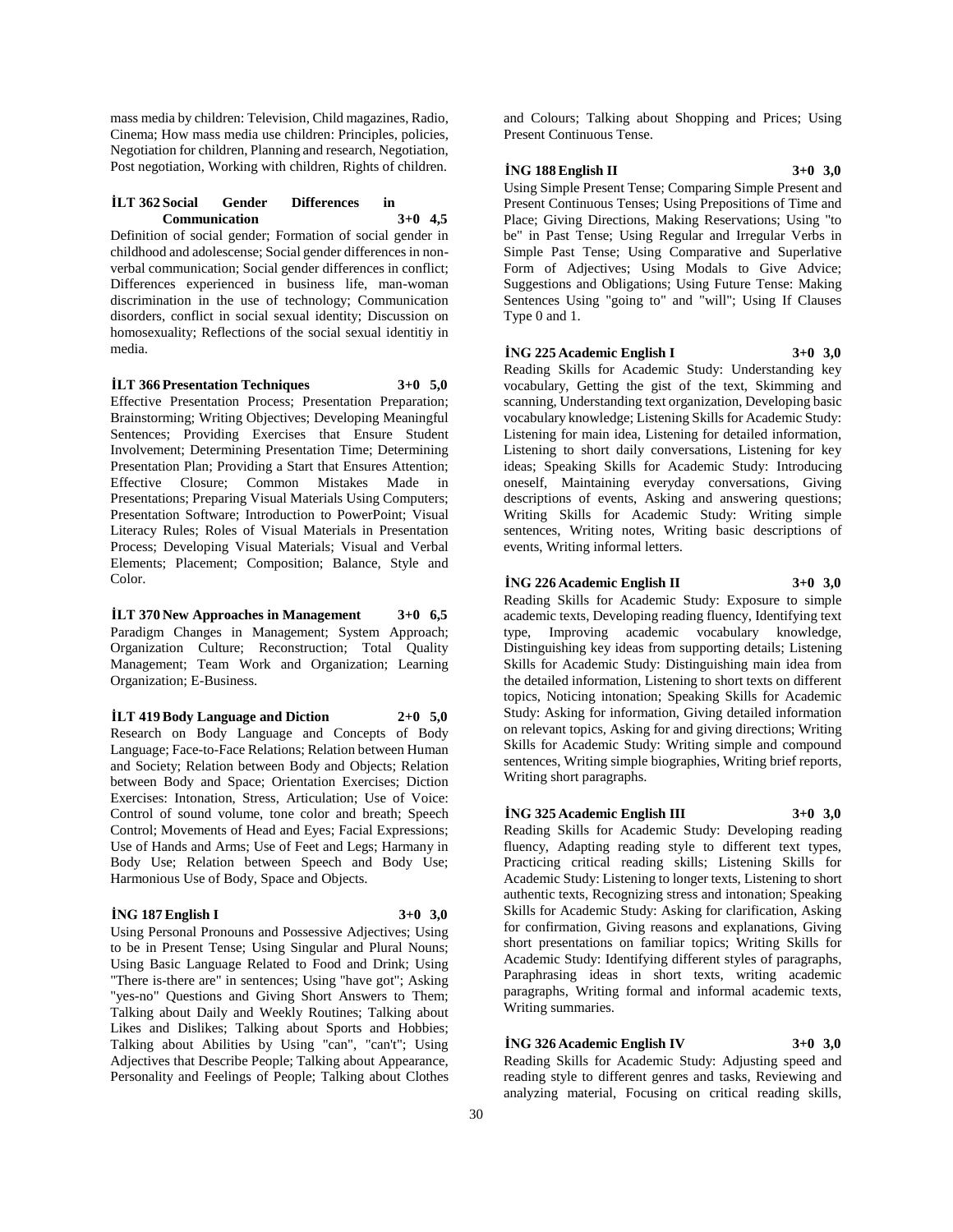Recognizing biases in written works; Listening skills for academic study: Listening to longer authentic texts, Taking notes, Distinguishing facts from opinions, Drawing inferences; Speaking Skills for Academic Study: Participating in group discussions, Expanding opinions, Giving longer presentations on familiar topics; Writing skills for academic study: Expressing opinions in well-organized academic essays, paraphrasing ideas in texts, writing summaries of longer texts.

**İNG 425 Academic English V 3+0 3,0** Reading Skills for Academic Study: Analyzing texts, Drawing conclusions and identifying implied meaning, Developing the vocabulary in the field of study; Listening Skills for Academic Study: Drawing inferences from the theme, Taking notes during a lecture, Interpreting what is heard, Following lectures on familiar topics; Speaking Skills for Academic Study: Participating in discussions, Summarizing, Interviewing, Applying turn-taking rules, Giving presentations on a variety of topics, Commenting on classmatespresentations; Writing Skills for Academic Study: Writing various forms of academic writing, Building effective arguments using evidence.

#### **İNG 426 Academic English VI 3+0 3,0**

Reading Skills for Academic Study: Drawing conclusions based on the information in the text, Comparing and contrasting main ideas, Summarizing extracts from various sources, Evaluating information; Listening Skills for Academic Study: Following lectures, Synthesizing, Evaluating and transferring what was heard; Speaking Skills for Academic Study: Participating in discussions, Justifying point of view, Using strategies to achieve comprehension, Carrying out interviews, Summarizing discussions, Giving longer presentations on academic topics; Writing Skills for Academic Study: Writing well-researched essays and reports, Writing commentaries.

#### **İSN 315 Public Relations 2+0 3,0**

Definition of Public Relations; Historical Development of Public Relations; Professionalism and Fundamental Principles in Public Relations; Organization of Public Relations Activities; Institutional Public Relations; Research in Public Relations; Campaign Planning in Public Relations; Applications in Public Relations; Evaluation in Public Relations; Mass Communication Materials Used in Public Relations and Media Relations; Case Studies.

#### **İSÖ 408 Education and Social Life 2+0 3,0**

Social Functions of Education; Person and Society; Social Behavior and Culture; Family and Education; Education and Socio-Cultural Structure; Relationship Between Culture and Education; Relationship Between Education Politics and Population; Family and Education; Organization of School-Society Relations; Relationship Between Education and Management System; Aims in Education and Society; Equality of Opportunity in Education; Mass Communication Tools and Education; Social Change and Education; Classification of Society and Education; Missions of

Education in Growing Persons; Democracy and Application of Democracy in Education in Turkey.

## **İST 317 Statistics 2+0 2,5**

Definition of Statistics: Fundamental concepts in statistics, Data collection techniques, Classification of data, Frequency distributions; Graphs; Averages; Means; Variability: Range, Standard deviation, Moments; Normal Distribution: Normal distribution function, Calculation of the area under the normal curve; Sampling Theory; Indexes: Types of indexes.

## **İŞL 101 Introduction to Business 3+0 4,5**

Concept of business: Economic systems, Production factors, Needs and wants, Demand, Goods and services, Consumption and consumer; Success criterion: Efficiency and related concepts; Characteristics of Businesses: Goals and functions of businesses, Relationships with the environment and responsibilities of businesses, Grouping of businesses; Foundation of businesses: Foundation decision, Determining plant location; Extending Businesses; Business ethics and social responsibility ( Ethical and moral rules); Concept of management; Functions of management; Human resources management; Functions of human resources management; Principles of marketing.

**İŞL 102 Management and Organization 3+0 4,0** Management: Definition, Significance of Management for Business Enterprises; Development of Management Science: Classical, Behavioral and Modern Theories; Management Systems; Decision Making and Planning; Concepts of Authority and Power: Characteristics of Authority and Power, Delegation of Authority; Organization: Characteristics and Principles; Comparison of Organization and Planning Processes; Departmentalization; Staffing: Fundamentals, Staffing Process; Leading: Fundamentals, Leading Process; Organizational Structures: Development and Varieties of Organizational Structures; Controlling: Fundamentals and Controlling Process.

### **İŞL 203 Business Law 3+0 4,0**

Social Life, Social Order and Law; Sources of Positive Law; Branches of Law; Legal Relations and the Concept of Rights; Concept of Obligation; Sources of Obligations; Concepts of Commercial Enterprise and Merchant; Business Associations; Negotiable Instruments; Competition Law Protection; Consumer.

## **İŞL 204 Business Planning 2+0 3,0**

Basic Concepts of Business; Goals and Varieties of Business; Planning of Basic Concepts: Business enterprises; Analyzing of Business Market in Turkey; Structure of Employing; Problems of Employing; Methods of Business Planning; Planning Tools; Employing; Finding, Election, Personnel training, Methods, Principles and evaluation.

**İŞL 301 Human Resources Management 3+0 4,0** Human Resources Management: Development, Goals and Principles; Functions of Human Resources Management: Human resources planning; Recruitment, Performance Appraisal, Training, Orientation and Development; Wage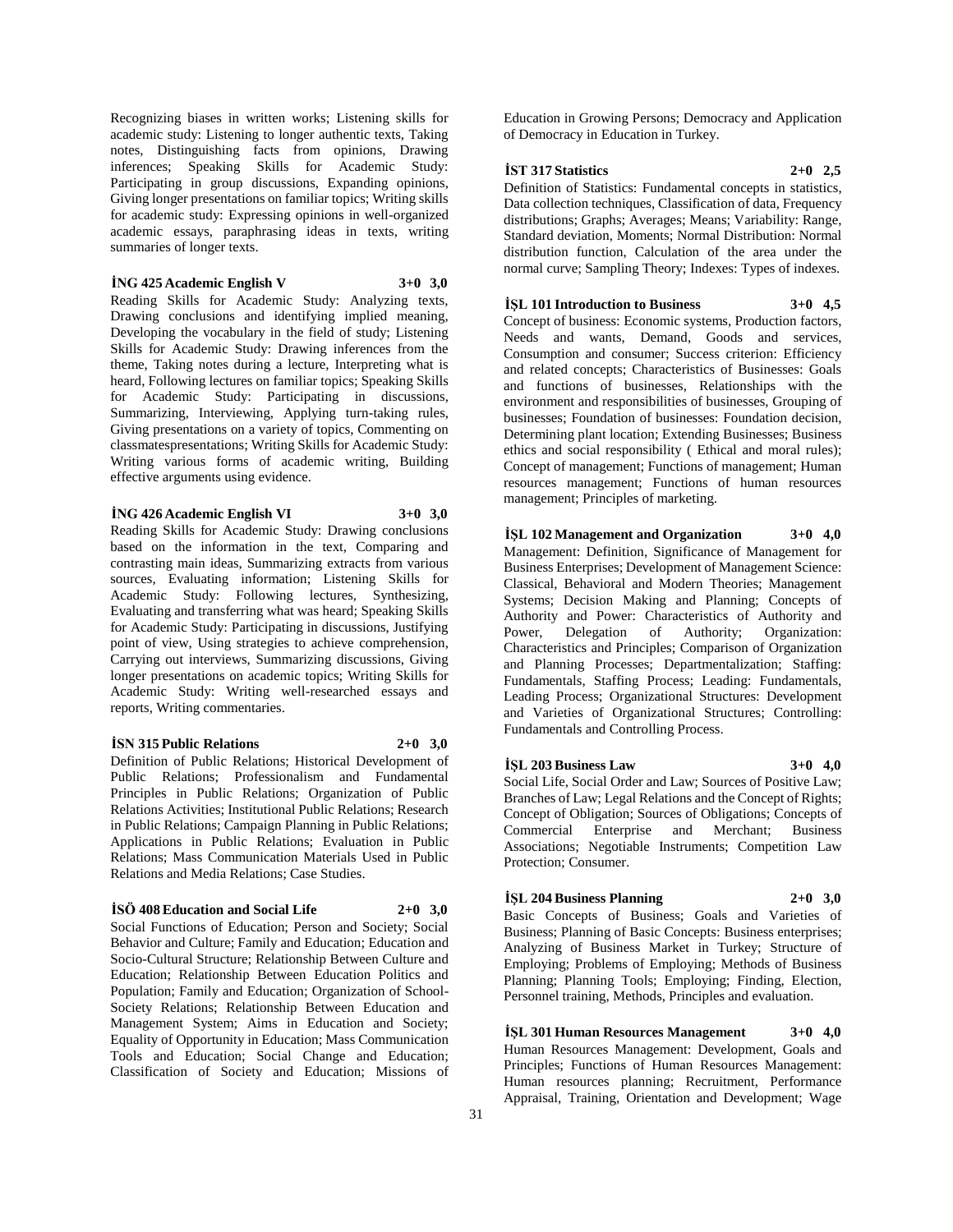and Salary Administration; Career Management; International Human Resources Management; Technology in Human Resources Management.

**İŞL 307 Management Information Systems 2+0 3,0** Concept of Information Systems: Classifications of Information Systems; Information Systems in Business Management: End User Information Systems, office Automation Systems, Electronic Communication Systems, Electronic Meeting Systems, Electronic Printing Systems, Process of Image Systems; Business Information Systems: Marketing Information System, Production Information System, Human Resource Information System, Accounting Information System, Financial Information System; Decision Support Systems: Models of Decision Support Systems, Executive Information System, Artificial Intelligence, Expert Systems; Global Dimensions: Global Data, Security and Ethic Problems in Information Systems, Computer offenses.

**İŞL 352 Organizational Communication 2+0 3,0** Definition and Significance of Organizational Communication; Functions of Organizational Communication; Organizational Communication Process; Channels of Organizational Communication; Communication Methods and Tools in Organizations: Organizational Communication and Managerial Function; Organizational Culture and Communication; Barriers to Organizational Communication; Developing Methods of Organizational Communication.

#### **İŞL 405 Capital Markets 3+0 4,5**

Financial Markets: Basic Types of Financial Markets, Operations in a Capital Market, Intermediaries, Mutual Funds, Investment Companies; Financial Instruments; Instruments in Money Markets, Instruments in Capital Markets, Istanbul Stock Exchange; Equity Market, Bond Market; Clearing and Maintenance for Stocks; Default; Quotation: Quotation Systems; Concept of Risk; Calculation of Return.

## **İŞL 406 Strategic Management 3+0 4,5**

Fundamental Principles of Strategic Management: Vision, Mission Strategy, Politics; Strategic Management in Corporations: Definition of strategic management, Principles of Strategic Management, Nature of Strategic Management; Fundamental Principles of Strategic Management; Strategic Management Processes; Strategic Management: Developments from 1960 to 1990; Process of Development in Strategy; Purposes of Strategy; Analysis of External Environment; Analysis of Corporate.

#### **İŞL 421 Entrepreneurship 2+0 3,0**

Importance and Evolution of Entrepreneurship: Entrepreneurship within the framework of Manager, Concepts of Entrepreneur, Employer, Boss and Investor; Leadership in Entrepreneurship and Importance of Management Characteristics; Characteristics of Entrepreneurship; Changing Views of Entrepreneurship; General Evaluation of Entrepreneurship in Turkey: Change

and Entrepreneurship; Entrepreneurship before and after the Republic; Female Entrepreneurs.

## **İŞL 452 Problem Solving Techniques in Management 3+0 4,0**

Problem Solving Techniques; Total Quality Management; Traditional and Recent Understanding of Quality; Competitive Quality Approach; Consumer Based Quality; Improvement Projects Teams; Circle of Deeming; Kaizen; Description and Degrees of the Problem; Brainstorming; Cause and Effect Diagram; Data Collection Techniques; Grouping; Histogram; Correlation Diagram and Its Analysis; DAADI Technique (Listening, Understating, Determining Goals, Supporting, Monitoring); individualized Proposal Systems.

#### **KİM 138 Sports Biochemistry 2+0 4,0**

Molecules: Proteins, Carbohydrates, Lipids and nucleic acids, Energy metabolism; Concept of Bioenergetics: Oxidation and reduction reactions, Energy formation: ATP molecules, Aerobic and anaerobic energy metabolism, Electron transport chain and oxidative phosphorylation, Exercise and protein metabolism, Exercise and carbohydrate metabolism, Exercise and lipid metabolism, Exercise and nucleic acid metabolism.

## **KÜL 199 Cultural Activities 0+2 2,0**

Participating Actively or as a Spectator in Sports Activities; Participating in Activities Arranged by the Counseling Center; Participating in Workshops in Art; Education on Museums; Participating in Art Trips; Participating in Cultural Trips; Participating in and Taking Duty in activities such as Cinema, theatre, scientific Meeting etc.; Taking duty in Clubs; Being a Student Representative and Participating in Environmental Activities.

## **MAT 157 Basic Mathematics I 2+0 3,0**

Definition of Mathematics; Nature and Structure of Mathematics; Sets and Operations (intersection, Unification, Containment, Difference, Etc, ); Addition, Subscription, Multiplication, Division; Kinds of Counting Systems; Structure and Features of integers (Dividable, Remained Divisions, Etc.); Concept of Fraction and Concept of Rational Number; Four Operations in Rational Numbers; concept of Real Number; Set of Real Numbers and Operations in Real Numbers (Root, Power, Etc).

## **MAT 158 Basic Mathematics II 2+0 4,0**

Concept of Equation: First and Second Degree one and Two Unknown Equations; Simple Operations of Finding Factors; Concepts Relation of and Functions and Examples of Them; Concept of Double Operation and Examples; Graphics of First and second Degree one Variable Equations; Basic Geometric Knowledge: Trigonometric Ratios in Right Triangle, Simple Trigonometric Functions.

**MUH 105 Introduction to Accounting 2+2 4,5** Related Concepts of Business and Accounting; Financial Statements and Effects of Financial Issues on Financial Statements; Techniques of Gathering Information for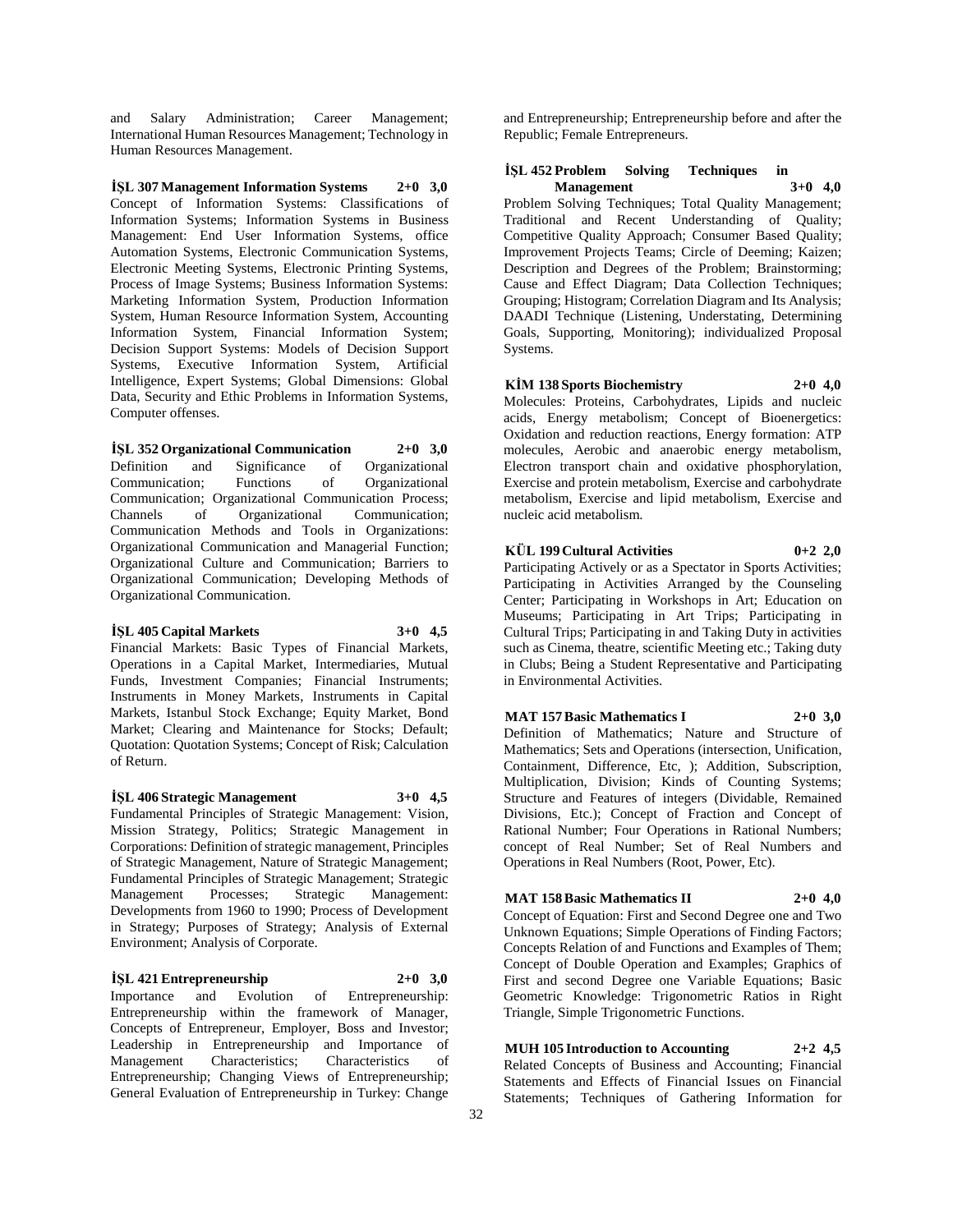Financial Statements; Journal Vouchers, Types of Accounts; Daily Transactions: Opening Accounts; Transactions of to Purchase and To Sale of Goods; Periodic inventory System, Perpetual inventory System and Sales Transactions, Transactions of Exchange Securities, Bank Transactions, Credit Transactions, Cash Credits, Guaranteed Credit; Transactions of Bill; Types of Bill, Recording of Bill Transactions, Transactions of Fixed Assets, Transactions For The End of Period, Mistakes and Errors.

**MUH 302 Analysis of Financial Reports 3+0 4,5** Fundamental Financial Statements: Balance sheet, Income statement; Comparative Statements Analysis Method: Preparation of statements, Analysis and interpretation; Percentage Analysis Method: Preparation of statements, Analysis and interpretation; Trend Analysis Method: Preparation of statements, Analysis and interpretation; Fund Cash Flow Analysis: Preparation of statements, Analysis and interpretation; Change in Net Working Capital Statement: Preparation of statements, Analysis and interpretation; Ratio Analysis: Analysis and interpretation of liquidity, financial structure activity and profitability ratios.

**MÜZ 138 Fundamentals of Music Education 1+2 3,0** Music and Education: The role of music in education, Fundamentals; Notation in writing music, Introduction to instrument and voice training; Group performance in music; Creativity training using literacy in music; School and camp songs, National Anthem, Music for marching bands, Rhythm and aesthetic movements, Developing rhythm in music, Conducting voice and instrument groups, Developing skills to accompany music with movement.

#### **MÜZ 155 Turkish Folk Music 2+0 2,0**

Folk songs from different Regions of Turkey are Taught; Aegean Region Zeybek Folk Songs: Eklemedir koca konak, Ah bir ateş ver, Çökertme, Kütahya'nın pınarları, Çemberinde gül oya; Kars Region Azerbaijani Folk Songs: Bu gala daşlı gala, Yollarına baka baka, Dağlar gızı Reyhan, Ayrılık, Dut ağacı boyunca; Central Anatolian Region Folk Songs: Seherde bir bağa girdim, Uzun ince bir yoldayım, Güzelliğin on para etmez, Mihriban ve Acem kızı; Southeastern Anatolian Region; Urfa and Diyarbakır Folk Songs: Allı turnam, Urfanın etrafı, Mardin kapısından atlayamadım, Fırat türküsü, Evlerinin önü kuyu; Blacksea Region; Trabzon, Rize, Artvin Folk Songs: Maçka yolları taşlı, Ben giderim Batuma, Dere geliyor dere.

#### **OKÖ 104 The Development of Movement and Training for Children 3+0 4,0**

Major Concepts of Development: Development, Growth, Maturation, Learning; Development of Movement and Affecting Factors; Stages of Motor Development, Reflexes, Primitive, Basic; Influence of Movement Education on Preschool Children, Influence of Movement Education on Image of Ego; Characteristics of Good Movement Education Program; Objectives of Movement Education.

## **OKÖ 212 Drama 2+2 5,0**

Drama; Introduction to Drama in Education; Drama Stages in Education; Creativity; Definitions of Creative Drama, Basic Terms of Drama in Education: Drama, Dramatic play, Communication, Play, Improvisation, Child theatre, Play pedagogy, Theatre pedagogy, Animation, Role playing; Differences between Theatre and Drama; The Relationship between Play and Drama; Components of Drama Education, Drama leader, Drama group, Preparation of drama setting, Drama in outer spaces; Techniques Used in Preschool Drama and Examples of Practice; Development of New Drama Examples.

#### **ÖMB 103 Introduction to Education 3+0 4,0**

Basic Concepts of Education; Basic of Education as a Science (Philosophical, Social, Legal, Psychological, Economical, Political); Historical Development of Education; Method in Educational Science; Functions of Education; Social renovation and Change form the Educational Sciences Point of View; Teaching as a Profession; Application and Development in Teacher Training.

# **ÖMB 106 Educational Psychology 3+0 4,0** Definitions and Functions of Psychology and Educational

Psychology; Human Development: Childhood and adolescent devolopment; Various Aspects of Human Development: Physical, Social, Mental, Emotional and moral; Learning: Factors affecting learning; Contemporary Learning Theories: Behaviorism, Cognitive approach, Particulary constructivism and Brain based learning Theories; Effective Learning and Factors Affecting Effective Learning; Motivation; Induvidual Differences and Behaviours of Students in Groups.

#### **ÖMB 204 Special Education 2+0 4,0**

Definition of Special Education; Basic Concepts and Principles about Special Education; Individuals with Special Needs; Reasons of Disabilities; Historical Approaches to Disability; Education and Characteristics of Individuals with Special Needs and Skills; Using Games in the Education of Children Whose Development is Different; Types of Games; Family Structure of Children That Need Special Education; The Situation of Special Education in Turkey; Special Education Institutions and Organizations in Turkey.

**ÖMB 207 Teaching Principles and Methods 3+0 4,0** Basic concepts about teaching, learning and teaching principles, advantages and importance of organized studying in teaching, planning teaching (annual plan divided into units, daily plan and sample activities), strategies of learning and teaching, teaching methods and techniques, teaching materials, duties and responsibilities of teachers in improving the quality of teaching, teacher competencies.

#### **ÖMB 210 Turkish Education System and School Management 2+0 4,0**

The aims and basic principles of Turkish Education System, legal regulations about education, The structure of Turkish Education System, management theories and processes,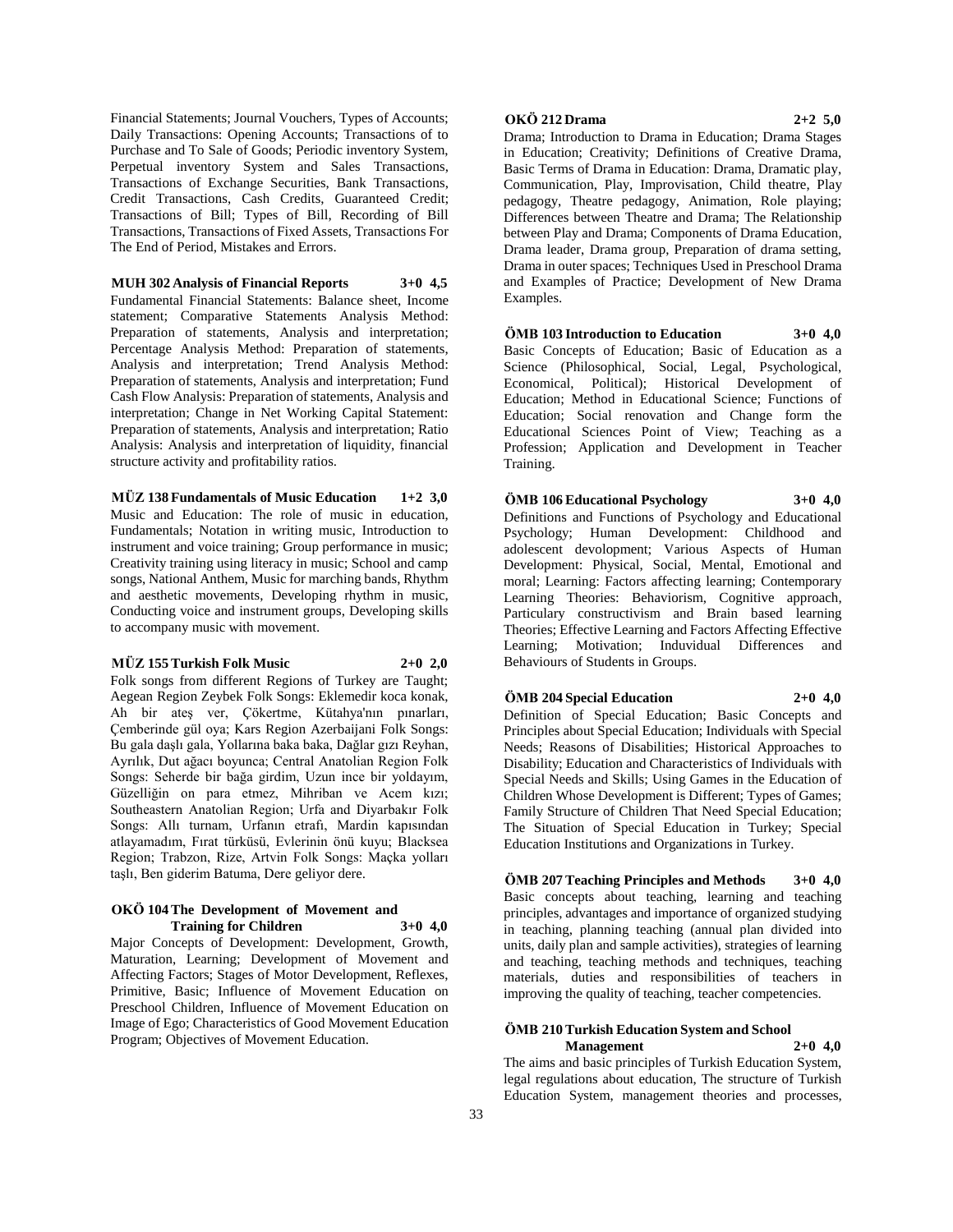school organization and its management, personnel-, student-, teaching-related tasks in school management, social participation in school

## **ÖMB 212 Teaching Technologies and Material Design 2+2 4,0**

Concepts about teaching technologies, characteristics of various teaching technologies, the use of teaching technologies in teaching process, determining teaching technology requirement of schools and classes, planning technology use in teaching, designing 2 or 3 dimentional teaching materials by using teaching technologies (work sheets, designing activities, overhead projector transparencies, slides, visual medis materials (DVD, VCD), computer based materials), educational software, evaluation of different teaching materials, Internet and distance education, principles of visual design, research about efficiencies of teaching materials, use of teaching technologies in Turkey and the World.

## **ÖMB 217 Measurement and Assessment in Education 3+0 4,0**

The place and the importance of measurement and assessment in education, basic concepts of measurement and evaluation, the qualities required for measuring instruments (reliability, validity, usability), measurement instrument used in education and their characteristics, the instruments based on traditional approaches (essay tests, short answered exams, true-false type tests, multiple-choice tests, matching tests, oral examinations, homework), the instrument for identifying students from multiple perspectives (observation, interview, performance assessment, portfolio, research papers, research projects, peer assessment, self assessment, attitude instruments), basic statistical functions ofmeasurement results, assessment of learning outputs, grading, developing a measurement instrument related with the field of study.

## **ÖMB 301 Methodology in the Area of Specialization I 2+2 6,0**

Characteristics of the Area of Specialization: Principles and goals; Study of Curriculum in the Area of Specialization; Teaching in the Area of Specialization: Principles and characteristics; Problematic Areas in Teaching a Specific Subject; Planning Teaching Activities; Determining Overall Objectives and Behavioral Objectives; Principles of Transferring Overall Objectives into Behavior.

### **ÖMB 302 Methodology in the Area of Specialization II 2+2 6,0**

Learning and Teaching Processes in the Area of Specialization; Teaching in the Area of Specialization: Objectives, Methods, Techniques, Classroom applications; Learning Behavior and Strategies; Use of Educational Technology in the Area of Specialization; Critical Evaluation of Textbooks and Teaching Materials; Micro Teaching and Its Applications; Student Assessment and Evaluation.

## **ÖMB 308 Classroom Management 2+0 4,0**

Student Behavior; Factors Affecting Student Behavior: Social and psychological factors; Classroom Environment and Group Interaction; Principles and Objectives of Classroom Management; Time Management; Organizing the Physical Environment; Motivation; Communication; Creating a Conducive Atmosphere for Learning; Discipline Problems and Managing Discipline Problems.

## **ÖMB 401 School Experience II 1+4 6,0**

Activities Towards Increasing Students? Knowledge and Skills in Teaching; Teaching Under Supervision; Developing Individual Approaches to Effective Teaching in Different Classroom Situations; Observation: Student-Teacher Talk in the Classroom, Instruction, Classroom management; Evaluation, Lesson planning, Use of a textbook, Group work, Classroom organization, Use of Props, Micro teaching.

# **ÖMB 402 Guidance 3+0 5,0**

Principles and Purpose of Student Counseling; Areas of Counseling; Getting-to-know Students; Educational Counseling; Psychological Counseling; Placement; Guidance; Research and Evaluation; Interrelation with the Environmental Vocational Counseling; Identification of Individual Learners with Special Needs; Special Education.

## **PSİ 104 Social Psychology 3+0 3,0**

Theory and Research in Social Psychology; Interpersonal Influence and Social Power; Collective Influence on Individual Behavior; Lonely Individual; Attribution Theory; Social Perception; Attitudes and Attitude Change; Interpersonal Attraction; Social Influence and Conformity; Helping Behavior: Hostility and aggression; Group Dynamics and Leadership; Effects of Social and Physical Environment on Behavior; Human Sexuality.

## **PSİ 113 Social Psychology 2+0 4,0**

Definition of Social Psychology and Research Fields; Dimensions of Social and Culturel of Human Behaviors; Values, Attitudes and Believes of Humans; Social Behaviors of Humans.

**PSİ 208 Conflict and Stress Management 3+0 5,0** Stress Concept and Effects on Human Body; Psychosomatic Stress Model; Stress and Personality; Different Types of Behaviors; Stress Symptoms and Effects; Attitude Stress Symptoms; Psychological Stress Symptoms, Stress Resources; Personal Strategies in Stress Management; Managers' Duties in Decreasing Organizational Stress.

**PSİ 229 Introduction to Sport Psychology 2+0 3,0** Definition of psychology; The complexity of human behavior; Nervous system; Sensation and perception; Perception of objects; Theories of learning; Excitement and properties; Stress and anxiety; Motivation and motivation theories; Personality and personality theories; The concept of group; Group process; Individual differences and similarities; People are affecting relations between the internal processes of individuals; Psychological Tests.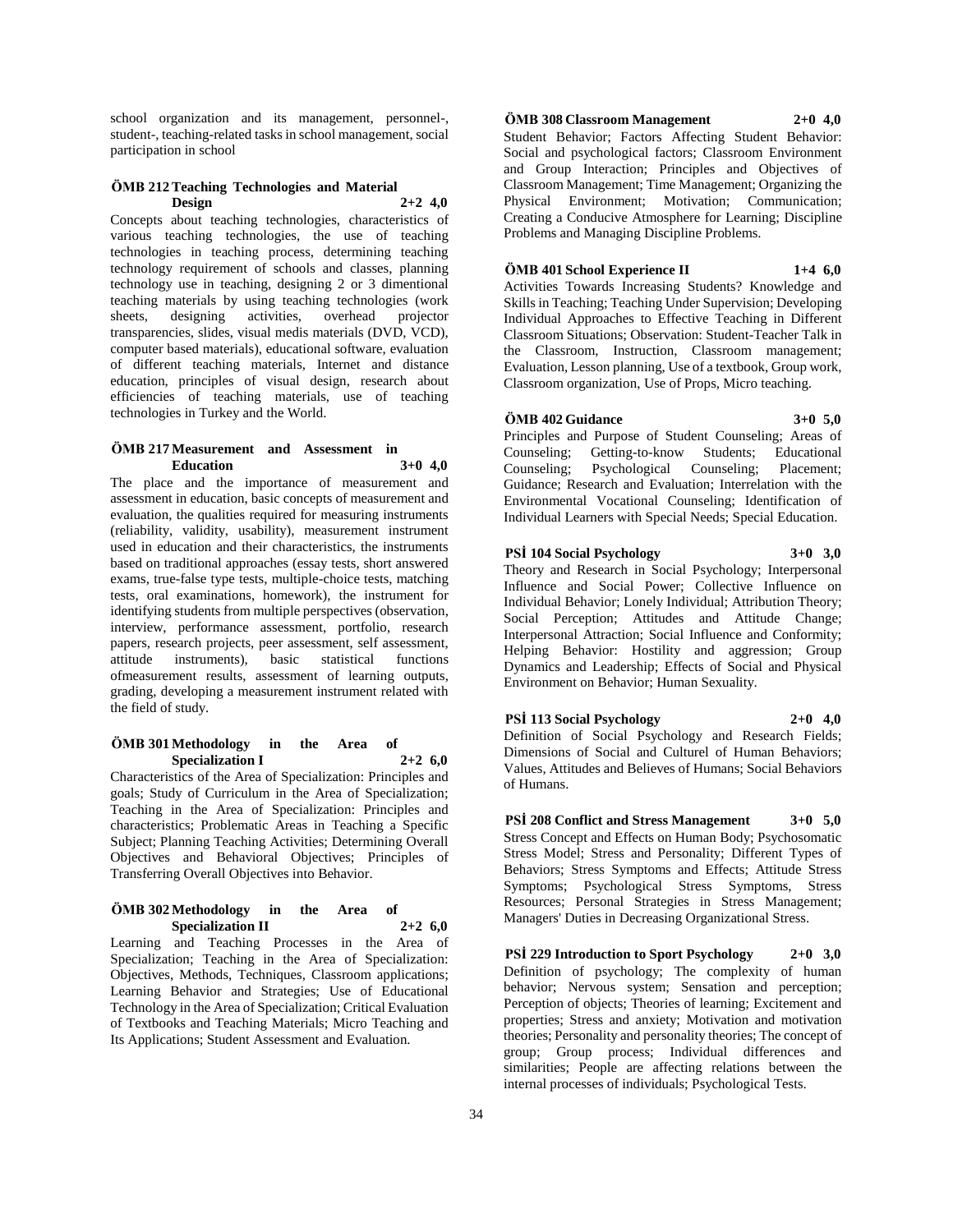## **PSİ 412 Psychology of Gender 3+0 4,5**

Gender: Conceptualisation of sex and gender, the ways of setting relation between sex and gender; Gender studies in psychology: The history of gender studies in psychology, Criticism of gender studies in psychology; Gender differences: Biological differences, Psychological differences, Criticism of difference approach in psychology; Gender inequalities in various social domains: Family and gender, Work and gender, Political representation of women, Violence toward women, Honour and sex.

**PZL 230 Marketing Management 2+0 3,0**

Marketing Concept; Evolution of Marketing; Functions of Marketing; Decision Making in Marketing; Marketing Planning; Marketing Management Process; Environmental Conditions of Marketing; Internal Conditions of Business; External Conditions of Business; General Environment Conditions; Consumer Behaviors; Decisions of Target Market; Decisions about Mixed Elements of Marketing; Product Decisions, Price Decisions, Distribution Decisions, Promotion Decisions; Marketing Organizing; Practice; Inspection of Marketing Activities.

#### **PZL 307 Services Marketing 2+0 3,0**

Defining Service Concept: Characteristics of services, Service economy, Services and marketing mix, Classification of services, Services and environment; Marketing Mix for Services: Service as a Product, Distribution of Services, Pricing Services, Promoting Services; Human Element in Service Sector: Role of customer in the production process of services, Role of Personnel for the Quality, Marketing of services; Management of Demand and Capacity in Service Sector; Service Quality: Dimensions of quality, Gap Model of quality, Lessons for Improving Quality, Management of Service Encounters; Relationship Marketing: Strategies for retaining customers.

## **PZL 403 Sports Marketing 3+0 4,5**

Sports Marketing: Needs for sports marketing, Definition, Characteristics, Aims, Sport industry, Marketing management, Sports marketing program; Marketing management process, Inner and outer environment; Sports consumers, Consumer behaviour, Sport products, Pricing, Public relations.

## **REK 102 Recreation Management 2+0 3,0**

Time; Leisure Time and Recreation; Needs for Recreation; Classification: Features of classification, Recreational management; Planning, Programming, Facilities, Activities, Marketing Relations; Tourism-Recreation, Economy-Recreation, Marketing-Recreation, Management-Recreation, Sport-Recreation, Recreational Situation in Turkey; History; Today, Recreation in government programs.

**REK 105 Rhythm and Dance in Recreation 1+2 3,0** Recreation and Game Exercises; Relationships between Recreation and Dance and Rhythm; Basic Definitions of Dance and Rhythm in Recreation; Basic Concepts of Rhythm

Training: Note, Bar, Rhythm, Melody, Music and Rhythm Exercises; Musical Movements; Basic Motor Movements, Traditional Folk Dancing; Creative Activities in Dance and Movement, Dance Techniques, Walking, Jumping, Leaps, Turning; Waltz; Polka; Tango; Dance and Rhythm Applications in Recreation.

#### **REK 107 Introduction to Recreation and Sport Science 2+0 3,0**

Giving General Information About the Course, The expression of the concepts of time and free time; Work-Study and Free Time Evaluation; Reasons Why Individuals Participate in Free Time Activities, incentives and factors; Participation in Free Time Activities as an Individual and Group; Definition of Recreation, Characteristics and Classification; Reasons Behind the Need for Recreation, Leadership in efficiency; Basic Concepts in Sports; Purposes of Practicing Sports; Sports Development and the Basis of Success; Sports Science and Performance; the Olympics and World Championships in Sports Activities; The Purpose of Training and Movement Functions; An Overview.

## **REK 109 Gymnastic 1+2 2,0**

Definition; Sense of Rhythm, The use of Gymnastics in recreational activities; General Small Hand Tools Used in Gymnastics; Tool Selection by Age group; Rope Works; Educational Games with Ropes; Stretching; Individual and Pairs Exercises with Balls; Rope Gymnastics, Individual and group work with tenpin; Working with Rhythm Gymnastics Stick; Fences in Force and Flexibility Exercises; Versatile Us of Gymnastics Bars; Case Studies; Pair Exercises.

#### **REK 110 Track and Field 1+2 2,0**

Running: Field, Cross, Road, Street, Jogging, Running track; Walking: Nature; Jumping: Jumping types; Running, Jumping, Falling; Throwing: Throwing styles.

#### **REK 111 Sport Recreation 3+0 3,5**

The Relationship Between Leisure-Time Recreation and Sports; Basic Principles of Sports Recreation; Classification of Sports Recreation: Recreational air sports, Recreational land sports, Recreational water sports; Intramural Sport Recreation; Extramural Sport Recreation; Sport Recreation Programs; Participation to Sports Recreation: Participant recreation sports, Spectator recreation sports; Benefits of Participation to Recreation Sports.

## **REK 115 Tourism Recreation 3+0 3,5**

Tourism Recreation and Leisure; The Resorts as Centers of Tourism and Recreation: Spa Centers, Resorts as Touristic Places; Tourism Recreation and International Travel: Future of leisure travel; Tourism and Recreation in Urban Places; Tourism and Recreation in the Countryside: Evaluation of recreation and tourism in the countryside; The Tourist Experience; The Economic Impacts of Tourism; Tourism Impacts on the Environment; The Social Impacts of Tourism; Tourism Recreation Trends; Tourism Recreation Issues and Political Approaches.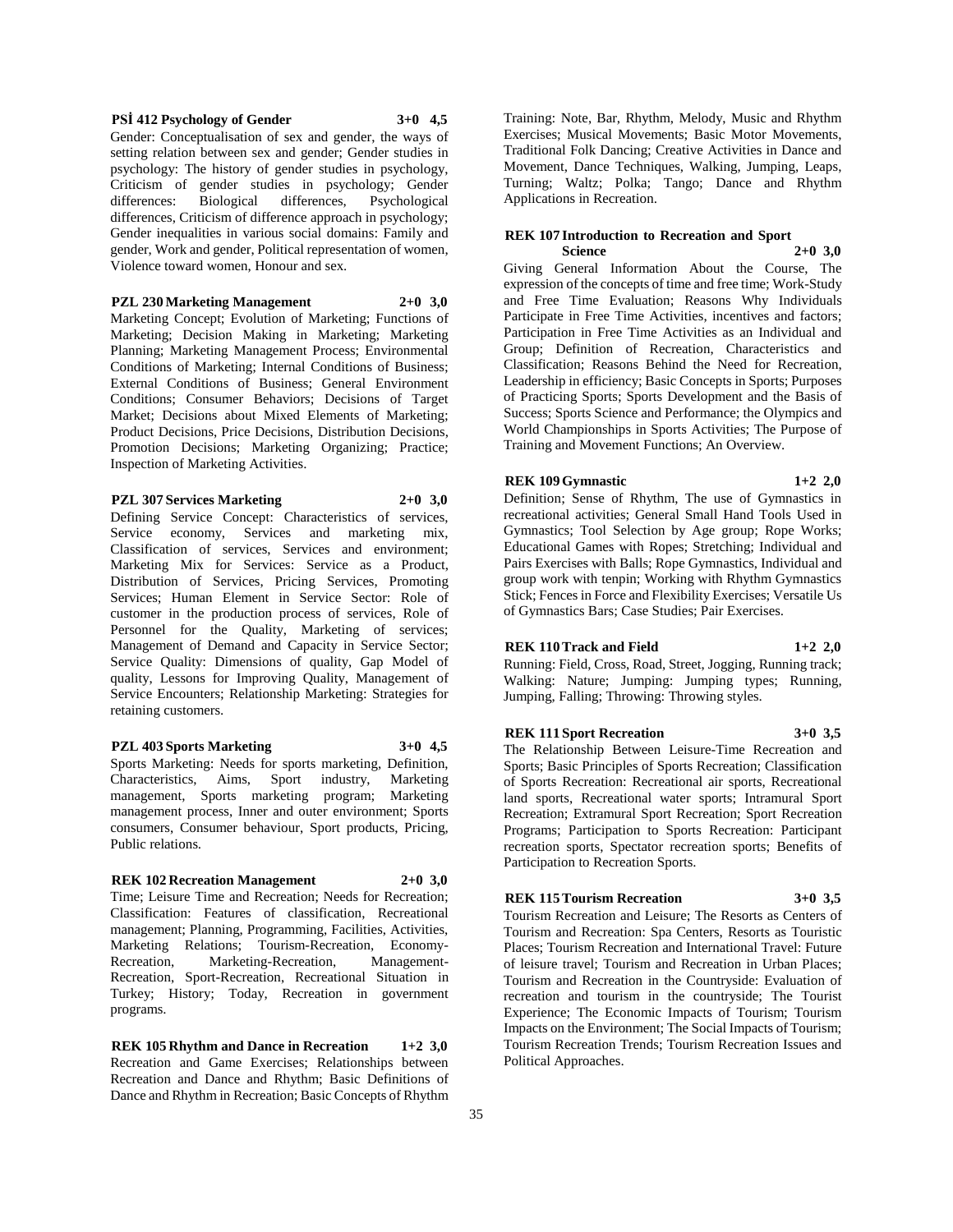**REK 120 Leisure and Recreation Management 3+0 3,0** Leisure and Recreation: Concepts and Features, Leisure and Recreation Industry: Leisure and Recreation Services Industry and Organizations, Recreation Management: Management of Recreation Resource Management, Leisure and Recreation Marketing; Recreation Event Management: Construction and Planning of Events, Recreation Leadership; Training of Recreation Management: The Process of Programming Educational Recreation.

### **REK 122 Introduction to Therapeutic Recreation 3+0 3,5**

Therapeutic Recreation: Definition, Purpose and importance, History of therapeutic recreaton; Philosophy of Therapeutic Recreation; The Benefits of Therapeutic Recreation: Physical, Cognitive, Emotional and social, The therapeutic recreation process: Assessment, Planning, Implementation and evaluation, The applicability of the method for specific groups: Places, Models and modalities of practice, Program design for therapeutic recreation: Treatment and evaluation programs, Leadership in therapeutic recreation.

#### **REK 124 Sports Movies 2+0 3,0**

A General Overview of the Benefits Which Sports Movies Can Give to Sports and Education Environments; Coach Carter: The Effects of Sports Industry and Education Environments on Athletes and Trainers; Remember the Titans: Athlete Selection on the World and the Finance of Professional Sports; The Gridiron Gang: The Releation Between Sports and Education Environments, Sports environments and Discrimination Fenomenon on the World; Ali: The Effect of Sports to Integrate Handicapped People; The Blind Side: The Effects of a Star Athlete to the Public; a General Look at an American College Sports Environments and Professionalism in Sports; Invictus: Benefits of Sports Movies and Contribution to Sports Educational Development; Moneyball: Contribution to Physical Development, Cognitive Development, Social and Emotional Development.

## **REK 201 Commercial Recreation 3+0 3,5**

Introduction to Commercial Recreation: Definition of commercial recreation, Commercial recreation and organization company products, Business framework of recreation specialist; Recreation Industry: Central role of leisure and recreation in the economy; Recreational Services Organization Types: Recreational tourism trip organization, Adventure recreation organizations, Sport, Concert and festival travel organizations, Social and educational themed organizations, Special sports center organization, Therapeutic recreation organizations, Recreational shopping organizations, Entertainment and animation organizations, Campus recreation organizations.

**REK 205 English for Specific Purposes I 2+0 2,0** Jargons and Concepts on Recreation; Reading Articles on Recreation; Analyzing Articles; English-Turkish Translation.

**REK 206 English for Specific Purposes II 2+0 2,0** Terms for Recreation; Analysis of Articles; English-Turkish Translation; Terminology: Surfing, Gliding, Canoeing, Golf, Sailing, Tracking, Mountain bike, Jogging.

## **REK 211 Stretching 1+2 2,0**

Warm-up in Sports: Warming in different sports; Psychological effects of warming, the Physiological effects of warming on the organism; Warming time and interval between warming and competition; Warm-down (cooling); Is it necessary; What are the warm-up methods; Stretching: Stretching and its positive effects created by the organism; When stretching should be applied?; How much time should be spent for stretching exercises?; What does pain signify in stretching?; What is the difference between stretching and flexibility?; Stretching anatomy and physiology; Features of the muscles: How do muscles work?; Security mechanisms of muscles.

**REK 213 Time Management 2+0 3,0**

What is Time Management?; Why Time Management?: To resolve inefficiencies, Access to determined objectives, Provide career development; Types of Time: Real time, Psychological time, Biologic time, Managerial time, Time traps; Personal Time Management: Reserve time for planning and organization, Determine goals and objectives, Determine priorities, Generation of work list, Being flexible, Distraction and delay, Learning to say no.

#### **REK 215 Public Administration and Local Recreation 3+0 3,5**

Urban Sociology and Recreation: Historical development of public and local government recreation in Turkey and world, Place of recreation in urban environmental policies and development plans in Turkey, Recreational understanding of EU environmental policy and Turkey; Classification of Local Recreation and Public Administration; Schools, Hospices, Indoor and outdoor facilities, Universities, Municipalities.

**REK 217 Workplace Recreation 3+0 3,5**

Basic Concepts: Industry, Office, Employees, Belonging and Productivity; Workplace: Office, Production area and outdoor and indoor recreation, Development of workers, Personal and company benefits, Employee loyalty, Increasing productivity, Public and private enterprises; Industrial Size: Production and management stage; Determination of Interest: Useful activities, Hard works, Office environment, Small area activities; Preparation Program; Commercial Activities: Exercise, Art, Game.

**REK 218 Recreation Leadership 2+0 3,0** Basic Concepts Related to Leadership; Structure of Leadership; Natural Structure of leadership; Definition of Leadership; Leadership in Hierarchical Levels; Approaches to Leadership, Trait Approaches; Behavioral Approaches; Conditional Approaches; Leadership Functions; Basic Requirements for Leadership; Variables of Leadership; Recreational Leadership: Work fields of recreational leaders, Responsibilities of the recreational leaders.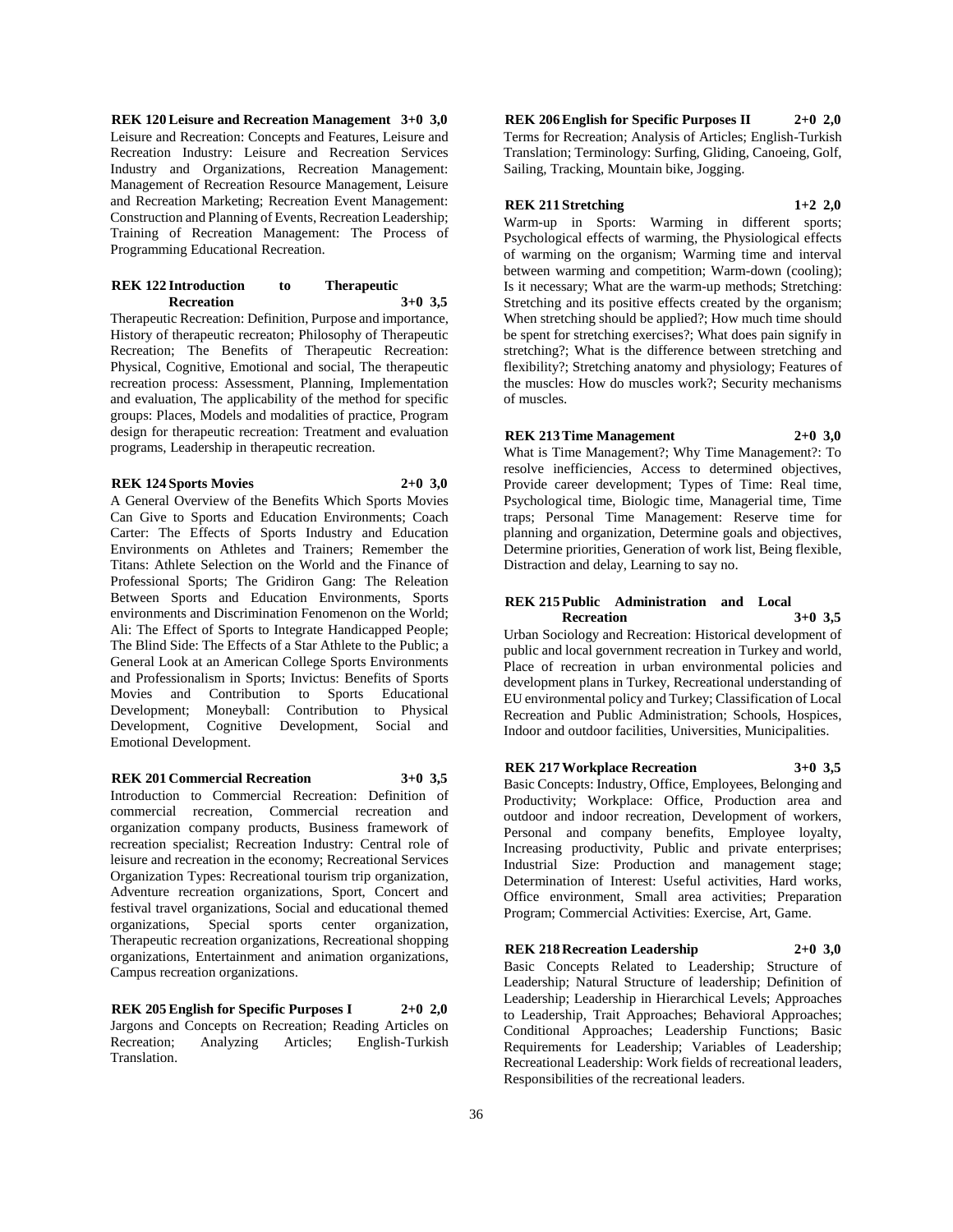**REK 219 Winter Sports Camp Appliance 0+4 2,5** REK 219 Winter Sports Camp Appliance 0+4 2 3 Snow; Skiing; The Mechanical Principles of Skiing; The Skier's Motion: Getting a Grip, Turning, Slowing, The Steering angle, Controlling the ski's self streering effect; Controlling Interaction with The Snow: Accordance, Learning, Head movement, Balance; Synchronizing Fore-Aft Movements with The Phases of Turn; Up and Down Movement; Reducting The Force From The Snow; Turning The Skis: Leg rotations, Anticipation, Torque from the pole plant, Upper body rotation, Hip rotation, Counterrotation; Edging The Skis; Lateral Balance: Balancing against the snow?s lateral force, Linking paralel turns.

## **REK 221 Swimming 1+2 2,0**

Teaching Phases Applied in Swimming Training: Water familiarization, Respiratory, Eye opening, to remain in the water, Water improvement; Swimming Techniques: Free swimming technique, Technique backstroke, Breaststroke swimming technique, Butterfly swimming technique; Competition Rules; Refereeing Information; Fine Structure of the Organization and Swimming; Exits and Returns; Swimming Pool Dimensions; Biomechanics of Swimming.

### **REK 223 Bicycle 1+2 2,0**

Bicycle Types and Sizes; Health Benefits of Cycling; Cycling Safety; Developments in Bicycle Equipment; Technology in Cycling; Women, Men, Children and Cycling; Cycling for Transportation; Effective Speed; Cycling in City: Cycling in big cities, Cycling in small cities; Global Overview to Cycling Trends.

# **REK 224 Theatrical Events in Recreation 1+2 4,0**

The Origin and Development of Theater: The concept of the theatrical events; Recreational Theatrical Event Types; Acting: Acting and motion, Diction, Voice and breathing exercises; Stage Arrangement in Recreational Theatrical Events: Stage types, Decor, Lighting, Costume; Basic Makeup Knowledge: Stage makeup application, Playback show preparation, Game show preparation, Sketch show preparation, Stretching anatomy and physiology; Features of the Muscles: How do muscles work?, Security mechanisms of muscles.

**REK 226 Event Management in Recreation 2+0 3,5** Events and History; Types of Events: Cultural celebration, Stage arts, Business and commercial events, Sport events, Special events, Marginal events; Event Management Process: Research, Design, Plan, Coordination, Evaluation; Types of Event Manager: Event manager, Event planner, Event coordinator, Event producer, Skills required by an event producer, Habits of effective event producers, Organization committee, Officials.

**REK 228 Wellness and Life Coaching 1+2 4,0** The Concepts of Wellness and Life Coaching; Wellness Types: Physical wellness, Intellectual wellness, Emotional wellness, Social wellness, Spiritual wellness, Environmental wellness; Exercise: Proper use of body, Exercise that improve flexibility, Exercises that improve balance; Injury

Prevention Methods; Nutrition and Healthy Life: Balanced diet, Diet and weight management, Avoidance of harmful habits, Methods of struggle with chronic health problems, Overcoming the stress; Motivation: Determination of individual motivation strategies; Goal Setting: Short, medium and long term goal setting; Planning: Effective time use; Communication: Compatible and effective communication methods.

## **REK 230 Sport For All 2+1 2,5**

The Aim of Sports for All; Sports for All in the World and Turkey; Sports as a Development Tool: Human rights and sports, Sports as a leisure tool; Community Health: Sports in neglected society groups, Health and exercise; Sports for All Activities: Wellness, Yoga, Hemsball, Sports for all festivals, Sportive events and traditional games, Sports for all leader; Sports for All Organization: Preparing program, Organising Events.

**REK 232 Leisure Education 3+0 3,5**

Introduction to Educational Sciences: Culture, Culturalization, Types of education, Teaching, Learning, Education and teaching program; Theoretical Perspective to Leisure Education: Relationship between education and leisure, History of leisure education, Leisure education need in society; Leisure Education Approaches and Applications; Leisure Education Components: Awareness, Motivation, Time management, Social interaction skills, Problem solving.

**REK 234 Business Administration of Recreation 3+0 3,5**

Recreation-Related Businesses; Introduction and General Knowledge: Aims and types of businesses, Business systems and outer environment of businesses; Foundation of Recreation Businesses: Pre-foundation studies, Foundation stages, Feasibility decisions; Legal Structure of Recreation Businesses: Private enterprises, Public utilities, Merging of businesses, Foreign capitalized enterprises, Multinational businesses, Global businesses; Functions of Businesses: Management, Marketing, Financing, Human resources, Accounting, Public relations, Research and development; Numeric Decision Models in Businesses: Decisio; Organizational Structure of Business; Purposes and Characteristics of Recreational Facility Operations; Management in Recreational Facility Operations; Human Resources Management in Recreation Operations.

## **REK 236 Badminton 1+2 2,0**

The Historical Development of Badminton: Badminton in the World, Badminton in Turkey; Badminton Materials Used: Badminton court dimensions and standards, Badminton, Rackets, Balls, Clothing, Shoes, Auxiliary materials; Badminton Game Rules: Badminton racket grip, The strokes and basic running techniques and positions: Strike zones and types of strokes: Forehand high service, Backhand short service, Drive service, Forehand stroke, Backhand stroke, Clear, Drop, Slam dunk, Drive, Net drop, Lop, Play at the Net; Running Aspects and Techniques; Running Techniques and Teaching Methodology; Work Samples and Teaching Methods with Play.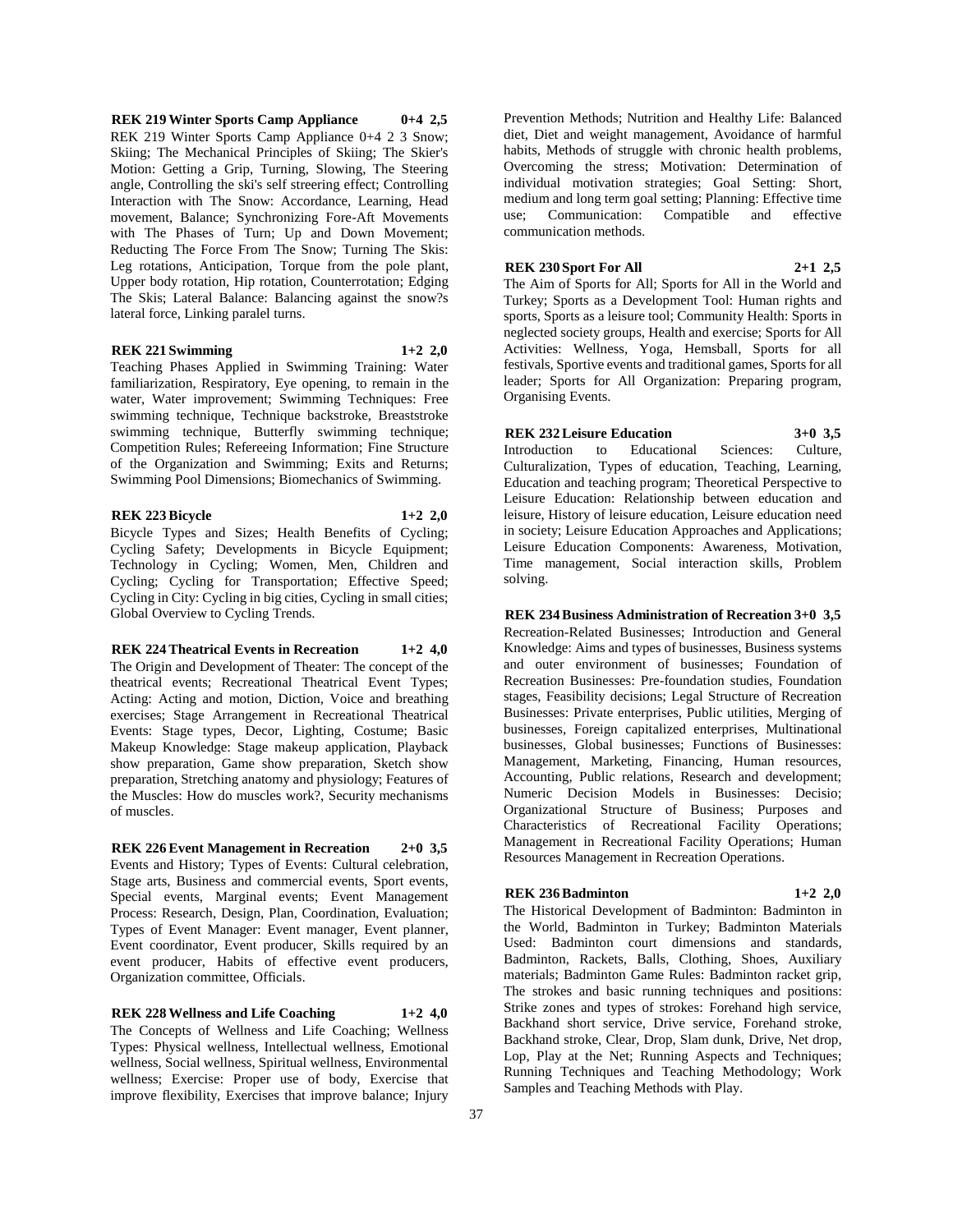**REK 238 Mountaineering 1+2 2,0**

Definition and Historical Development of Mountaineering; The Mountaineering Team Formation; Walking Techniques and Knowledge used in Mountaineering; The Materials Used in Mountaineering; Camping Supplies and Camping Building Techniques and Strategies; Climbing Accident; First Aid in Mountaineering; Nutrition Mountaineering; Hands of the Topics.

### **REK 240 Squash 1+2 2,0**

The Historical Development of Squash: Squash in the world and in Turkey; Materials Used: Playground, Paddle, Ball, Clothes, Shoes; Game Rules: Scoring, Errors; Basic Technique: Stance, Grip the racket, Ball-racket control, Movement control, Forehand and backhand strokes, Short swing hit; Service Shootout: Semi-lob dunk flat service, Service, Service, Hard; Welcoming Service: Standard welcoming service; Defensive Strokes: Straight drive, Cross court drive, Lob; Attack Hits: Boast, Drive (Straight), Practice for the development of technical tactics in squash.

#### **REK 251 Kids Gymnastic 1+2 2,0**

Gymnastics, Gymnastics and Children: Gymnastics in the world, Gymnastics in Turkey; Branches of Gymnastics, The Effects of Gymnastic on Psycho-Social Development, Physical Development, and Motor Development, Basic Gymnastics Forms; Walking , Running, Leaps and Skips; Basics Gymnastics Positions; Back and Front Bank, Push up Position, Balance Positions, Games which Develop Strength, Balance, Coordination and Flexibility, Basic Gymnastic Movements; Back and Front Rolls, Rhythm Education; Basic Dance and Drama Skills.

## **REK 254 Golf 1+2 3,0**

Definition of Golf sport, Evolution of Golf sport in the world and Turkey, Elementary teaching steps in golf sport, Golf course and its characteristics, General rules and fines, Tee off and barriers, Golf championship area, Strikes in golf sport, Materials used in Golf sport, Responsibilities of the golf player, Types of the game, Referees in golf sport and their duties.

## **REK 305 Leisure Time Economy 3+0 5,0**

Economy and Leisure Time: Concepts of Leisure Time; Features and Functions: Historical Development of Leisure Time; Definition; Classification of leisure time activities: Long term leisure time, Short term leisure time, Individual, Community and family in planning leisure time activities, Economical factors; Leisure Time Activities for Different Economical Levels.

## **REK 306 Aerobics and Step 1+2 4,0**

Aerobic and Step; Aerobic Programs: One hour aerobic and step program, Music chose; Equipment for Aerobics and Step; Flexibility, Strength, Body fat, Durability; Teaching Skills in Aerobic and Step; Aims of Aerobic and Step in Age Groups; Problems on Aerobic and their Solutions.

## **REK 310 Recreation Education 3+0 6,0**

Explanation importance of the recreation in education; Educational and social dimensions of recreation; Gain awareness and habit of recreation to community; Recreation programs in education; Planning, applying and assessing recreation programs in education; Modern teaching methods in recreation; Assessment of recreation education examples in Turkey; Assessment of recreation education examples for bachelor?s degree in different countries; Therapeutic recreation; Campus recreation; Commercial recreation; Industrial recreation and other sub-disciplines of education programs examples.

#### **REK 312 Introduction to Therapeutic Recreation 3+0 3,0**

Definition of Therapeutic Recreation; Purpose of Therapeutic Recreation: The use of therapeutic recreation for musculoskeletal, neurological, neuromuscular system impairments, sensory impairments, cognitive impairments, psychological disorders, social disorders and aging process; Benefits of Therapeutic Recreation; Therapeutic Recreation for Special Groups; Terminology and Supportive Components Used in Therapeutic Recreation; Application of Therapeutic Recreation Methods: Program design, Treatment plan, Evaluation.

**REK 314 Recreational Gymnastics 1+2 3,0** Definition of Recreational Gymnastics; General Aims and Goals of Recreational Gymnastics; Importance of Warm-Up Exercises in Recreational Gymnastics, and Effects of Warming Up on Organism; Strength and Skill Exercises for Basic Techniques; Description and Practicing of Floor Skills; Flexibility-Strength, Coordination-Mobility and Development of Skill Levels; Basic Rollings on The Floor, Forward-Backward Somersault, Varieties of Somersault, Small Connecting Movements-Teaching; Basic Technique Step by Step: Hand standing, Sport circle, Ubhershlack, Trampoline jump technical, Moving on trampoline, Moving on Trampoline.

#### **REK 316 Pilates 1+2 2,0**

Definition of Pilates; The Place and Importance of Pilates in Recreation; Benefits of Pilates; Guiding Principles of Pilates: Concentration, Control, Center, Precision, Breath, Fluidity, Imagination, Intuition; Pilates Equipment and Usage: Mats, Balls, Flex rings, Exercise bands, Reformer; Pilates Exercises: Exercises on the mat, Exercises with the ball, Exercises with the flex ring, Exercises on reformer; Customizing Pilates Programs in Recreation.

**REK 318 Recreation in Different Groups 2+0 3,0** Recreation for Children: Types of recreational activities for children, Effects of recreation activities on children; Recreation for Young People: Types of recreational activities for young people, Effects of recreation activities on young people, Recreation for the Elderly: Types of recreational activities for the elderly, Effects of recreation activities on the elderly, Recreation for the Pregnant: Types of recreational activities for the pregnant, Effects of recreation activities on the pregnant.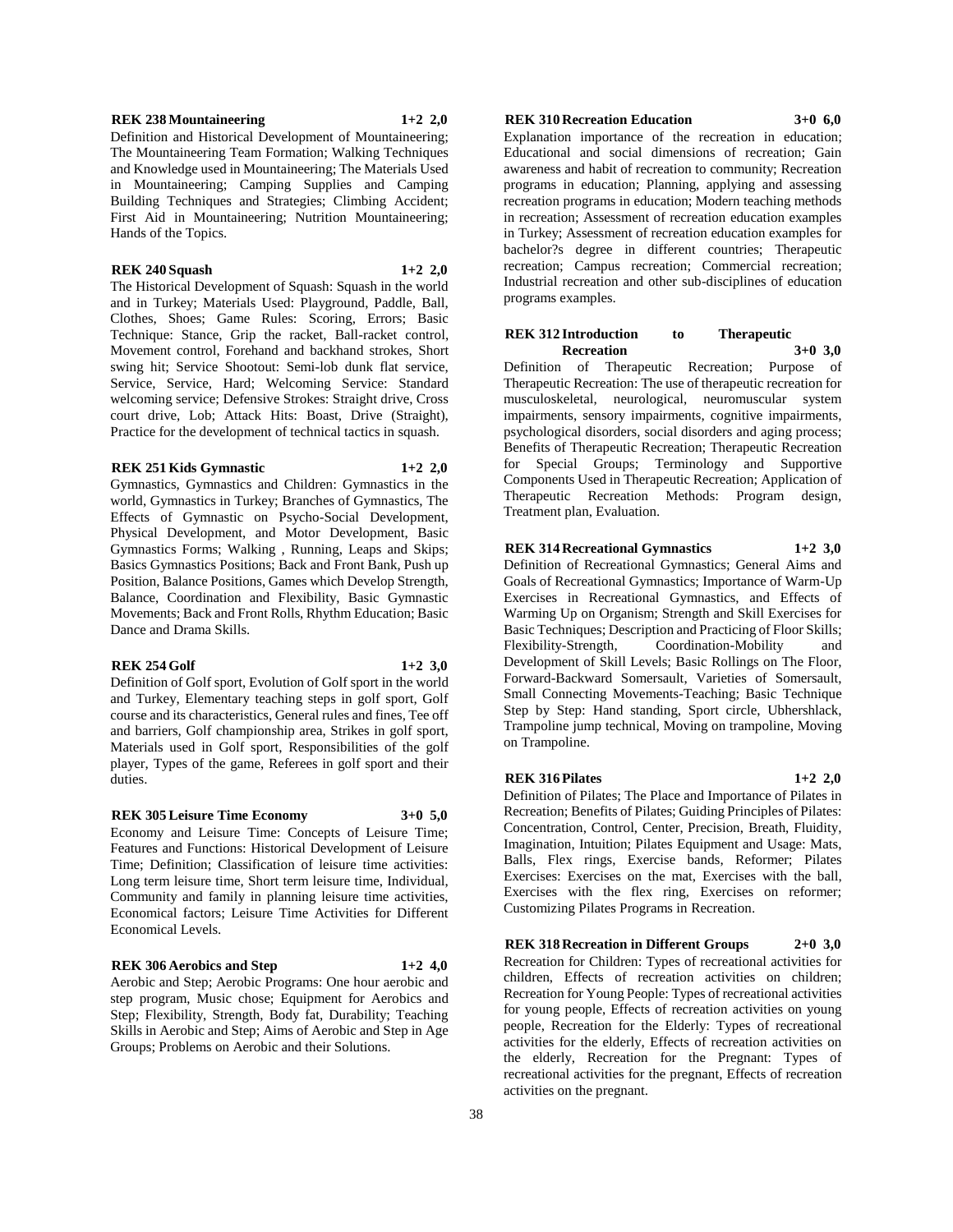## **REK 319 Scouting and Camping 1+2 3,0**

What is scouting? ; History of scouting in world and development of scouting in Turkey, Scouting oath, Uniform of scouting, coat of arms and signs, Equipments of scouting, communications, Orienteering, Technical signs and recognition of nature, Types of knot, Youth camps and types of youth camps, Personnel in camps, Chief of Education, Leader, Principal of camp, Camp activities; Sea security, Statutes of Youth camps, First aid practices.

#### **REK 321 Developing Recreation Programmes and Planning 2+2 3,0**

The Concepts of Program Development; Needs Analysis; Needs Analysis Theories; Evaluation of Needs Analysis; Program Developing Process; Developing Recreation Program Plans; Determination of Recreation Program Goals; Regulating and Choosing the Content; Educational Environment and Evaluation; Developing Recreation Programs for Children, Developing Recreation Programs for Youth; Developing Recreation Programs for Adults; Evaluation of Recreation Programs; Implementing Recreation Programs; Evaluation of the Program.

#### **REK 323 Exercise Psychology 3+0 2,5**

Concept of Exercise and Sport Psychology; Factors Following the Exercise Behavior; Exercise Dependence; Psychological Factors in Exercise; Exercise, Fitness and Personality; Theoretical Models Associated Exercise Behavior; Motivation in Exercise Behavior; Principles of Cognitive and Behavioral Change Strategy; Fitness Consulting: Communication skill; Leadership and Group Dynamics: Leadership and group structure; Exercise in Special Groups: Exercise with children and youths.

## **REK 325 Psychosocial Rehabilitation 2+0 2,5**

Introduction to Psychosocial Rehabilitation; Basic Concepts and Definitions; Principles and Methodology: Goal, Values, Ethics, and Guiding principles; Methods: Psychosocial rehabilitation readiness, Rehabilitation diagnosis, Rehabilitation plan, Rehabilitation interventions, Skill acquisition and development; The Framework: Medication, Stress management, Crisis intervention, Problem analysis and Goal setting, Psychoeducation for families; Management in Psychosocial Rehabilitation; Psycho-Social Rehabilitation of People with Visual and Hearing Disabilities; Psycho-Social Rehabilitation After an Accident; Stress: Posttraumatic stress syndrome, Depression and ways of coping.

## **REK 329 Tourism Recreation 1+2 3,0**

Definition of Tourism Recreation; The Relationship Between Recreation and Tourism; Recreation and Tourism Resources: Theme parks, Hotels and animations, Water parks, Spas, Turkish baths and thermal places; Management of Recreation and Tourism Resources: Planning, Maintaining, Programming, Control; Effect of National Tourism on Recreation; Effect of International Tourism on Recreation; Tourism Recreation in Turkey.

## **REK 410 Entertainment Marketing 3+0 3,5**

Leisure and Marketing; Relationship among Entertainment, Leisure and Recreation; Leisure and Recreation Marketing; Entertainment Industry and Development; Experiential Marketing; The Concept of Entertainment Marketing and Its Features; Development of Entertainment Marketing; Entertainment Marketing Mix; Recreation Based Shopping; Culture and Art; Film Market and Cinema; Music; Live Music and Concert; Television, Radio and Magazine; Internet; Sports Industry and Sports Marketing; Specific Features of Sports Marketing; Sports Sponsorship; Sport Licensing; Computer and Video Games; Games of Chance and Gambling; Travel and Tourism; Event Management and Event Marketing.

**REK 414 Recreation and Urbanization 3+0 4,0** History of Cities; Pre-Industrial Cities; Urban Social Science; Urban Economics; Urban Culture; Urbanization; Environment and Management in Turkey; Environmental Policies and Development Plans in Turkey; Place of Recreation's Urban Environmental Policies and Development Plans in Turkey; Technological Transformation in The Process Formation and Problems of Recreational Environment; Recreational New Approaches in the Process of Globalization; Recreational Understanding in The European Union Environmental Policy and Turkey.

**REK 416 Research and Project in Recreation 0+4 3,0** Scientific Research Subjects in Recreation; Defining a Research Problem in Recreation; Writing Research Hypothesis and Choosing Research Method in Recreation; Selecting Sample and Population in Scientific Researches in Recreation; Data-Gathering Techniques in Scientific Researches in Recreation; Gathering and Analyzing Data in Scientific Researches in Recreation; Reporting and Representing the Scientific Research Project in Recreation.

#### **REK 417 Baseball 1+2 2,0**

Information of baseball field and equipment, Game in for motion, Rules, Techniques of defense players, Throw and holding information, characteristics of inside field players, Techniques of inside field players, Exercise of techniques characteristics of outside Field players, Techniques of outside field players, Exercise of techniques, Techniques of boaster, Types of throw, Exercises of boaster, Holder techniques, Exercises of holder, Techniques information of offence players, striker techniques, Exercises of striker, characteristics of players in sequence, Running techniques between goals and their exercises, Tactics information, Double game, Bund technique, A homerun Throw tactics of boaster.

**REK 418 Local Government Recreation 3+0 4,0** Local Government Recreation: Definition of local government recreation, Properties of local government recreation, Public Recreation: Recreation Applications of Government, Special Provincial Administration: Planning, Lands and the supply, investment, construction and maintenance of recreation facilities, Recreation programs and properties of Local Government, Recreational Program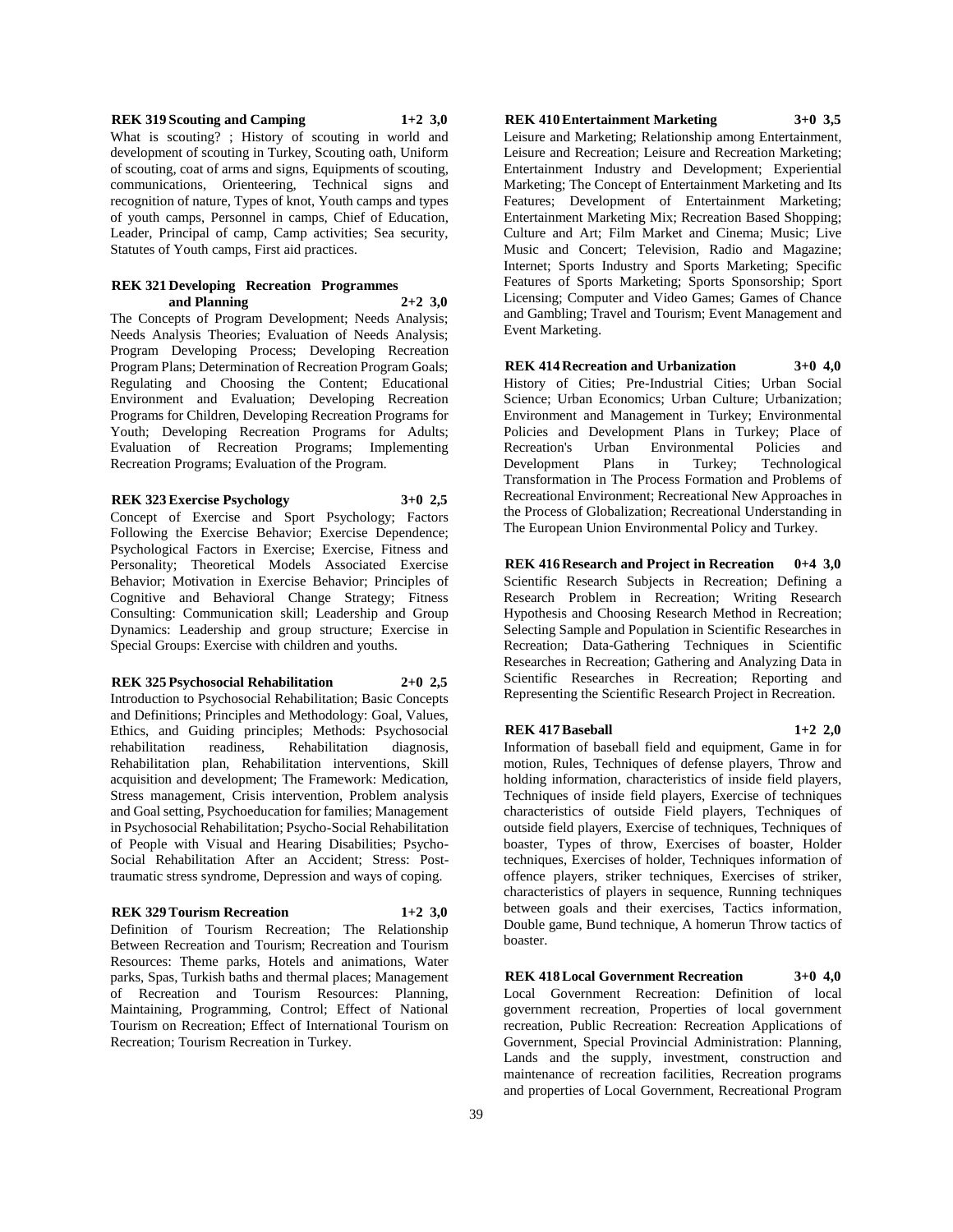Samples of Local Government: Indoor and outdoor recreation facilities, Play grounds, City parks and opened places, Art centers and museums, Services of arts development, Festivals, Services of cultural events.

## **REK 419 Billiards 1+2 2,0**

Introduction to billiard, foot an floor, positions of foot , body and arms, holding stick, arm movements, stroke, basic strokes, kleps, sirt, dive: symbols and signs of three ribbon system, cvebride, cveball , brikal system; Long stroke; short stroke, hand stroke, soft stroke, positions of stick, systems of three ribbon play; RC, Vienna, Zig\_zag , Brikal.

## **REK 420 Recreation in Campuses 3+0 3,5**

Theoretical Foundations of Campus Recreation; The History and Evolution of Campus Recreation; Programming and Facilities: Instructional programs, Fitness and wellness, Administration of intramural and extramural sport, Aquatics, Outdoor recreation, Facilities, Sport clubs; Operations and Management: Writing a business plan for a campus recreation department, marketing; Assessment, Risk Management; Professional Aspects of Campus Recreation: Ethics, Sustainability road map to implementation and practice, Campus recreation careers and professional standards; Council for the Advancement of Standards (CAS) Standards for Recreational Sports in Higher Education.

#### **REK 421 Orienteering 1+2 3,5**

The Definition, Aim and Content of Orienteering; The Teaching of Orienteering in Elementary School, Teaching In Tourism, Mapping; Characteristics of IOF Maps, Learning Maps; Using Orienteering Compass; Definition of Course For Competition, Preparing Course Principles; Characteristics of Control Points; Orienteering Competition; Land Workings; Team Equipments, Characteristics of Competitor, Referee knowledge; Land Working.

**REK 422 Recreational Therapy Techniques 3+0 2,5** Basic Concepts, Purpose and its Organization. Therapies and its Theories: The Eclectic approach, Cognitive-Behavioral approaches; Therapy Techniques: Physical activity, Adventure therapy, Creative arts, Social skills training; The Therapeutic Recreation Process: Conceptual models, The leisure ability models, The Humanistic perspective, The Interview Method, Client Assessment; Therapeutic Recreation Helping; Communication Skills: Effective interpersonal communication, Success in verbal communication; Leadership in Therapeutic Recreation: Leadership roles, Groups and structures; Specific Leadership Tasks: Learning process, Teamwork, Motivation; Clinical Supervision.

**REK 423 Recration in Disabled Group 3+0 3,0** The Meaning and Importance of Recreation for Disabled; Variety, Reasons and Classification of Disabled; The Effects of Recreative Activities on Disabled Persons; Recreative Activities: Health related physical fitness, Rhythmic movement and dance, Aquatics, Educational games, Winter activities, Adventure and outdoor activities; Modifying Movement Experiences: Modifications for intellectual, orthopedic, visual, deaf and hard-of-hearing disabilities; Programming Recreative Activities for Disabled: Programming for intellectual, orthopedic, visual, deaf and hard-of-hearing disabilities; General Program Evaluation.

### **REK 425 Yoga and Meditation 1+2 4,0**

Definition of Yoga and Meditation; The Place and the Importance of the Yoga and Meditation in Recreation; Benefits of Yoga and Meditation; Guiding Principles of Yoga: Breathe, Yield, Radiate, Center, Support, Align, Engage; Importance of Chakras in Yoga and Meditation; The Basic Yoga and Meditation Exercises; Yoga Poses and Postures; Some Yoga Practices: Classical yoga, Yoga for Children, Pregnancy yoga, Elder yoga.

## **REK 427 Alternative Sports 3+0 3,0**

Recreational Sports: Recreational Sports History and Purpose; Professionalism and Standards in Recreational Sports; Alternative Sport Branches: Aba Wrestling, American football, Foot volleyball, Wrestling, Cross country, Bocce, Bossaball, Bungee Jumping, Ice hockey, Buzkasi, Capoeira, Cheese rolling, Chess boxing, Traditional Turkish Javelin (Cirit), Grass hockey, Drag, Frisbee, Hapkido, Jai alai, Jujutsu, Karting, Kendo, Korfball, Dog Frisbee. Curling, Cricket, Kuraş (Ozbek Wrestling), Lacrosse, Mono-palet, Muay thai, Palio di siena, Parkour, Pencak Silat, Polo, Rugby, Street luge, Underwater hockey, Underwater rugby, Kite board, Snow kite, Wushu, Zorbing.

## **REK 429 Adventure Recreation 3+0 4,0**

Scope and Fundamental Concepts of Adventure Recreation; Place and important of Adventure Recreation; Types of Adventure Recreations; Adventure Tourism: Being developed of adventure as tourism products, The relationship with adventure recreations of adventure tourism and risk, Adventure tourism activities, New concepts and extended scope of adventure tourism, Industrial size of adventure tourism; Adventure Recreation Education: Recreation programs in adventure and nature education, Sample applications in adventure and nature education programs, Responsibilities of adventure and nature education programs, Adventure and nature education applications in schools.

### **REK 431 Human Resources Management in Recreation 2+0 3,0**

Human Resources Management, Development Process and Structure: Historical development, Operations, Aims, Principles, Place and importance in the organization structure; Professional Status in Recreation Services: Characteristics of a profession, Process of professionalization; Human Resources in Recreation, Individual Differences: Cognitive abilities, Emotional intelligence; Values in Human Resources in Recreation: A model of motivation, Motivation as personal investment; Practice of Recreation in Human Resources: Job design, Employment and career issues, Leadership, Performance evaluation and reward systems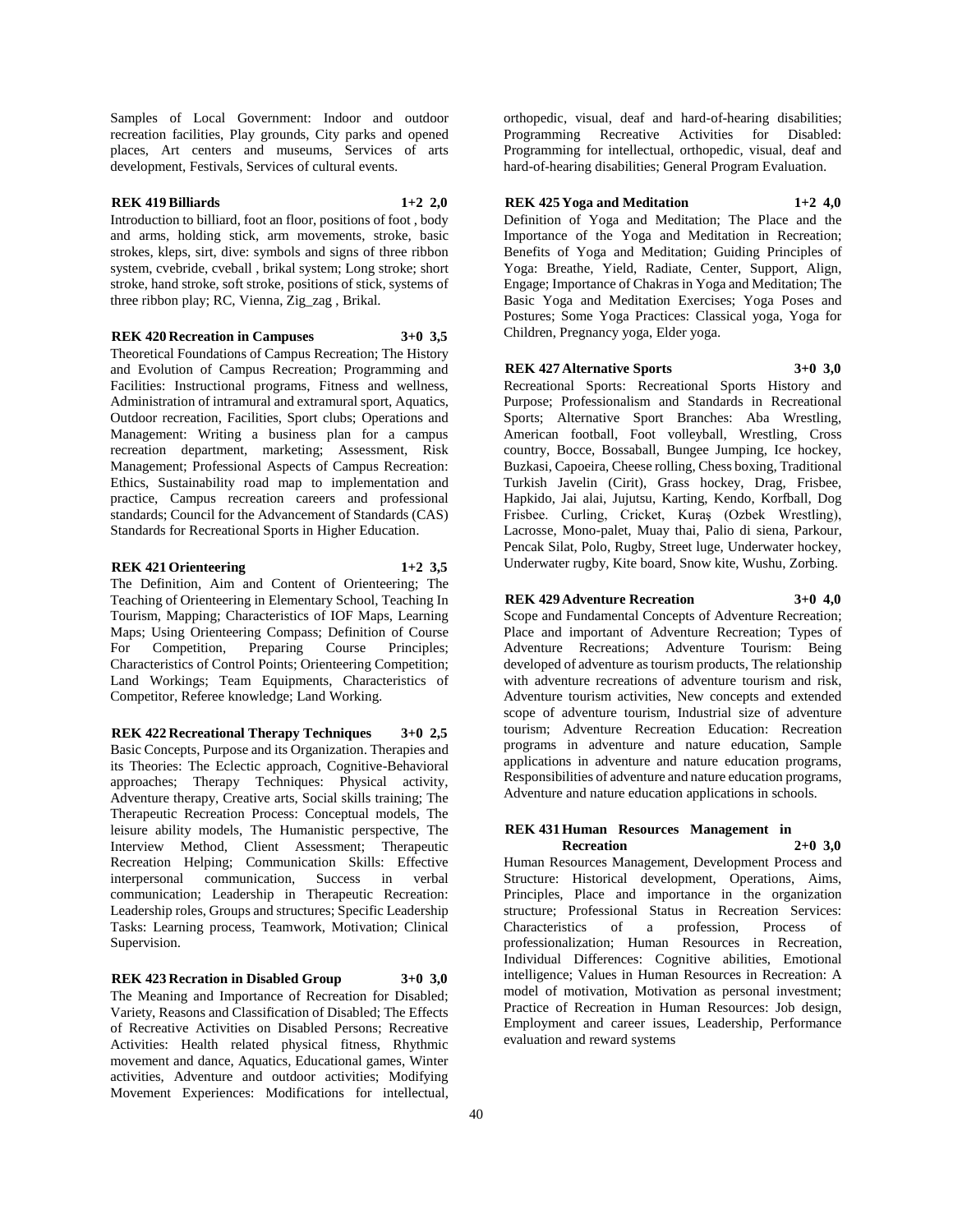**RHİ 452 Sport Marketing Communication 3+0 4,5** Sports Marketing and Marketing Communication: Concept and context of sports marketing, Communication dimensions of marketing, Communication mix in sports, Process of IMC in sports; Applications of Marketing Communication Components in Sports: Sports public relations and management, Advertising activities in sports and management, Personal marketing in sports, Sales promotion mix in sports and management, Direct marketing in sports, Sports sponsorship, Event management in sports; Sports Brand Communication: Case studies, Brand placement in sports; Marketing Communication Planning Process in Sports.

## **RPD 353 Play Therapy 3+0 4,0**

Description of Play Therapy; Basic Concepts and Principles of Play Therapy; Goals of Play Therapy; Characteristics and Advantages of Play Therapy; Types of Play Therapy: Restrictive play therapy, Behavioral play therapy, Group play therapy; Play Therapy Techniques, Materials and Methods of Play Therapy; Effective Uses of Play Therapy, Play Therapy at School Settings.

## **RSM 152 Painting 2+0 4,0**

Painting Techniques: Pastel, Watercolor, Collage, Wash and brush, Mixed media, Oil, Acrylic; Basics of painting; Materials: Paper, Brush, Paint, Usage; Elements of Design: Composition, Rhythm, Color, Form, Movement, Line, Perspective; Color Theory: Balance, Unity, Studies; Study of Classic and Contemporary Works of Art; Contemporary and Original Work by Individuals and Groups.

## **SAĞ 103 Knowledge About Health 3+0 4,5**

Definition of Health and Disease; Health in Society; Health Services; Protective and Curing Health Services; Personal Hygiene in Sport; Cleaning; Nutrition; Dressing; Mouth and Teeth Health; Health of Environment; Water Hygiene; Effect of Polluted Air, Contagious Diseases: Protection, Serious Diseases; Expansion Ways: Health in Sport: Obesity, Weakness, Sexual Life, Cigarette, Alcohol and Bad Habits; Health Problems in Cold and Hot Weather, Health Problems in Water.

## **SAĞ 104 Knowledge About Health and First Aid 1+2 5,0**

The Definition of Health; General Elements which Threats Health; Human Metabolism, Organ Operation Forms and Getting Sick of Organs; Protecting Methods from Illnesses; General Knowledge of General Treatment and Rehabilitation for Some Kinds of Illnesses; Protecting Methods for Deadly and Infectious Illnesses; Harmful Habits and Their Effects to Health; First Aid for Accidents and Illnesses; Definition, Aim and Practicing of First Aid; The Basics of First Aid?s Missions and Approaches; First Aid Practicings for Bleeding, Breakage, Burn, Boiled, Freezing, Sunstroke Situations, Strangulation and when The Respiration and Heart Stopped.

#### **SAĞ 202 Life-saving, First Aid and Rehabilitation 2+2 5,0**

First Aid in Sport; Injury, Freezing, Burn, Poisoning, Drown, First Aid in Heart Stroke and Respiration: Shock, Congestion, Respiratory System, Heart Stroke, Bleedings, Fractures and Projections, Effects of Hot Weather and Cold Weather; Injuries of Movement System and First Aid: Bleeding Control, Compression.

#### **SAĞ 204 Avoiding Sports Injuries and Rehabilitation 3+0 4,0**

Concepts in Sport Injuries; Trauma, Physical Connivance, Environmental Conditions; Personal Factors; Injuries Etymology; Attendance Periods in Training; Muscular Injuries; Tendon Injuries; Joint Injuries; Knee Injuries; Ankle Injuries; Shoulder Injuries; Wrist Injuries; Rehabilitation in Sport Injuries; Message; Cold Treatment; Superficial Heat Treatment; Deep Heat Treatment; Bandage; Statistics of Sport Injuries.

**SAĞ 208 Physical Activity and Nutrition 2+0 3,0** Definition of Nutrition; Diet; Nutriment Components and Food Groups; Benefits of Physical Activities; Energy and metabolism on Exercising; Exercising and Nourishment; Nutrition Problems; Individual Specific Nutrition; Exercising programs; Obesity and Exercising.

**SAĞ 211 Movement-Motor Progress 2+0 2,5** Basic Concepts Related to Development: Principles of development, Factors affecting development; Stages of Developmental: Physical development, Psychomotor development and phases of psychomotor development, Lefthandedness and right-handedness management, The relationship between physical, Psychomotor development and other development areas; Physical and Psychomotor Development Environment for the Preparation of Training; Mental development: The definition of mental development, The characteristics of mental development, Concepts related to mental development, Mental development according to Piaget, Cognitive development principles according to Piaget, Piaget's cognitive development stages, Criticism against Piaget's theory and the new arrangements; Multiple Intelligences Theory.

# **SAĞ 212 Athlete Health 2+0 4,0**

Evaluation of athletes: Evaluation of physical structure, evaluation of performance, preventing the sport injuries, general health control, warm-up and cool-down exercises, stretching exercises, game rules, sport fields, sport equipments and assistant equipments, health education and knowledge of athletes and trainers, sport injuries according to sport branches, sport classification according to sport injuries, sport classification according to reasons, classification of tissue injuries, recovering of tissue injuries.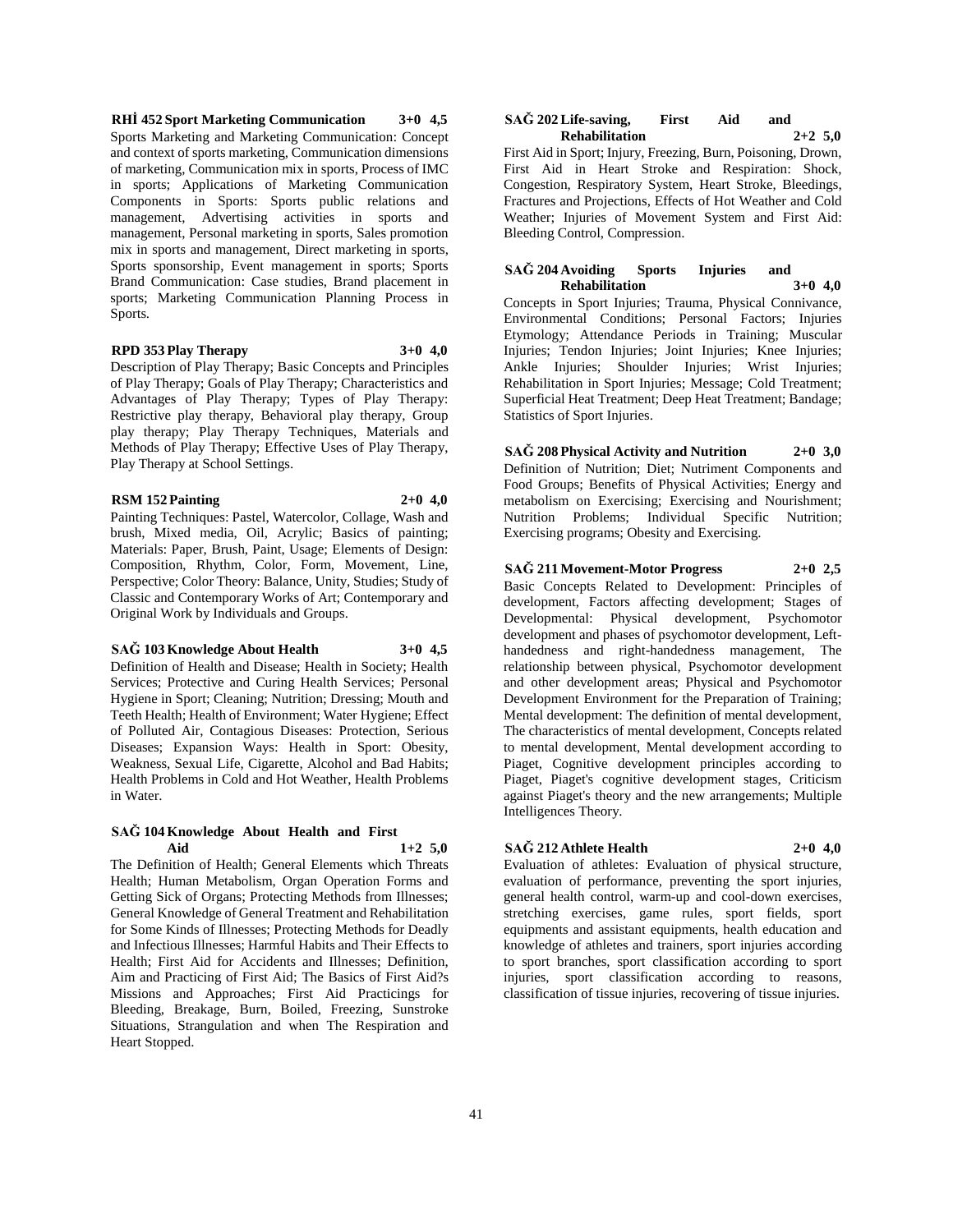**SAĞ 301 Psycho-Motor Development 3+0 4,0** Concepts for Development: Concepts of Motor Development; Motor Development Areas; Child Development; Factors Effecting Motor Development: Prenatal Factors; Birth Factors, Infancy and Child Phases; Growing; Psychomotor Development Phase: Reflex Movement Phase, Primitive Movement Phase, Basic Movement Phase, Peculiarities of Psychomotor, Perceptual Motor Skills, Concept of self-respect.

## **SAN 155 Hall Dances 0+2 2,0**

Basic concepts. The ethics of dance, Dance Nights, Dance Costumes, National International Competitions and rules/grading, Basic Definitions, Classifications of Dances: Social Dances; Salsa, Cha Cha, Samba, Mambo, Jive, Rock'n Roll, Jazz, Merenge; Flamenko, Rumba, Passa -Doble, Argentina tango, Vals, Disco, Quickstep, Foxtrot, Bolero, European Tango: Ballroom Dances; Sportive Dances; Latin American Dances; Samba, Rumba, Jive, Passa-Doble, Cha Cha, Standart Dances; European Tango, Slow vals (English), Viyana vals, Slow foxtrot, Quickstep.

#### **SAN 325 Zumba 1+2 3,5**

Emergence and Development of Zumba: Zumba's links with other dance genres; Zumba Teaching Method: Music selection, Core steps, Choreography; Basic Steps for Level 1: Basic steps for Merenge, Basic steps for Salsa, Basic steps for Cumbia, Basic steps for Reggaeton; Basic Steps For Level 2: Basic steps for Flamenco, Basic steps for Samba, Combinations for Tango, Basic steps for Belly-dance; Zumbagram Music Map: The use of Zumbagram music map, The use of Zumba basic steps witha song.; Teaching Effective Zumba Class: Cueing in Zumba, Music selection, Choreography techniques, Zumba equipment.

## **SAT 101 Chess 1+2 3,5**

History of Chess; Introduction to Chess: Movements of rook, pawn, knight, bishop, king and queen, Capturing men, Types of movements, Meaning of notation, Value of pieces, Movements of king, General chess rules; Basic Movements to Win the Game: Examining opening and closing directions, Castling, Taking en passant, Single and double step of the rook, Final of pawn, Getting advantages in the game; Understanding Checkmate Problems: Examining problems of double attack and their solutions.

## **SAT 201 Chess 2+0 2,0**

Description of King; Description of Rook; Checkmating King by Rook and King; Checkmating King by King and Queen; Checkmating King by Two Bishops and King; Checkmating King by Knight, Bishop and King; Checkmating by Two Knights; King against King, Pawn; King, Bishop Against King, Queen; Knight, King against King, Queen; Rook, King against King Queen; King Queen against King Queen; Bishop, King against Rock, King; Knight, King against Rock, King; Pawn, King against King Queen; Pawn, King against Bishop, King; Pawn, King against Knight, King; Pawn, King against Rook, King; King and a Piece against Knight, Pawn, King; King and a Piece against Bishop, Pawn, King.

## **SNT 155 History of Art 2+0 2,0**

History of Civilization and Evolution of Art: Prehistory to Present; Concepts and Terminology in Art with Samples; Interrelation among Art-Religion and Society; Effects of Religion on Artistic Development; Reflections and Interpretations of Judaism, Christianity and Islam on Art; Renaissance: Emergence, Effects, Artists, Works of Art; Architecture and Plastic Arts; Art in the 19th and 20th Centuries: Relevanceof the main historical events of the period.

**SOS 107 Behavioral Sciences 2+0 3,0**

Introduction to Sociology and the Sociological Method; The Emergence of Science of Sociology and Sociological Theories; Society and Social Structure; Culture; Socialization; Social Groups; The Family; Social Stratification and Social Change; Introduction to Psychology; Psychology of Lifelong Development; Motives and Emotions; Sensation and Perception; Learning; Psychology of Personality and Personality Theories; Social Effects on Behavior; Attitudes.

#### **SOS 135 Sociology of Leisure 3+0 4,0**

Definition of Leisure and Sociology; Definition of Sociology of Leisure; Relationship between Leisure and Sociology; Contemporary Trends in Sociology of Leisure; Leisure and Social Relations: Societal class and leisure, Gender and leisure, Ethnicity and leisure; Woman and Leisure, Children and Leisure; Leisure Theories: Alienated leisure, Deviant leisure, Leisure and inequality, Feminism and leisure studies, Leisure and the future.

### **SOS 139 Social Dances 0+2 2,0**

The Foundations and Historical Development of Social Dances; The Basic Movements of Social Dances; The Basic Positions of Social Dances; Movements with the Partner in Social Dances; Social Dances: Salsa, Merengue, Bachata, Cha Cha; Basic Steps; Right Turn Steps; Left Turn Steps; Steps in Changing Directions; Combinations Particular to Social Dances.

## **SOS 155 Folkdance 2+0 2,0**

Dance in Primitive Cultures; Dance in Earlier Civilizations; Dance in the Middle Age and Renaissance; Dance in the 18th and 19th Centuries; Dances of the 20th Century; Ballet; Turkish Dances; Emergence of Folkdance; Anatolian Folkdance: Classification, Accompanying instruments; Methods and Techniques of Collecting Folkdance; Problems in Collecting Folkdance; Teaching of Folkdance; Adapting Folkdance for Stage: Stage, Stage aesthetics and Choreography, Orientation and choreography.

#### **SOS 218 Folk Dancing 2+2 4,0**

Folklore; Turkish Folk Dances and General Structure of the Dance; Dances Regarding Human Relations: Dances about fighting or quarreling, Dances related to women-men relations, Dances including relationships, Dances concerning human names, Dances of ceremony; Dances about Human and Nature Relationships: Dances related to nature, Dances consisting the daily life and production relationships, Dances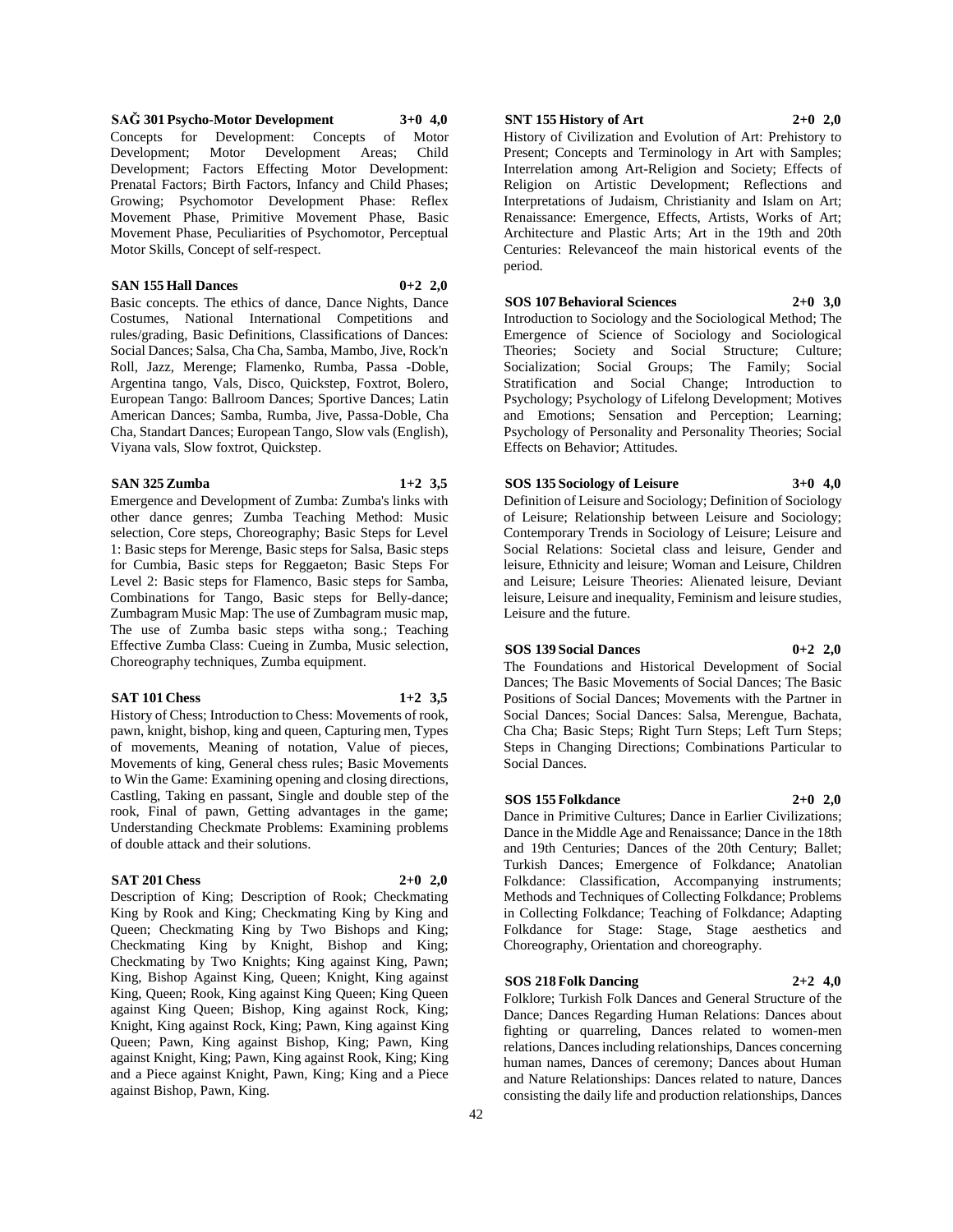reflecting animals; Musical Instruments in Turkish Folk Dances: Wind, String, Percussion instruments; Apparels and Accessories in Turkish Folk Dances; Types of Turkish Folk Dances.

## **SOS 227 Folk Dancing 1+2 2,0**

Folklore; Turkish Folk Dances and General Structure of the Dance; Dances Regarding Human Relations; Dances about Human and Nature Relationships; Methods of Compiling Folk Dances; Techniques of Compiling Folk Dances; Methods of Folk Dance: Anatolian folkdance and methods, Education and teaching of folk dance; Musical Instruments in Turkish Folk Dances: Wind, Percussion, Wired, String; Apparels and Accessories in Turkish Folk Dances Types of Turkish Folk Dances; Types in Anatolian folk dance.

**SOS 404 Social Structure of Turkey 3+0 4,5** Definition of the concept of social structure; Different perspectives on Ottoman social structure; Different conceptualizations of Ottoman Social Structure: Asiatic Mode of Production; Feudalism; 'Continuity and Break' discussions on social structure; Social Structure of Republican Turkey; The effects of political perspectives on the social structure of the period of Republic; Social structure of Turkey in cultural context; Family structure in Turkey; Urban and Population structure.

#### **SOS 415 Sport Sociology 2+0 4,0**

Sport Sociology; Concepts of Sociology, Communal Institutions; Social Status; Description of Sport Sociology; Sport Concept; Subject of Sport Sociology; Development of Sport Sociology; Sport and politics, Economy, Rationalism, Communal class and gender relations, Communication and sport, Sport and social values, Sports in Education; Sport sociology in sport.

## **SPY 158 Handball 1+2 2,0**

Contemporary Handball; Handball for education, Game Rules; Dimensions of Field and Equipment; Warm-up, onthe-ball skills; Off-the-ball Movements; Catching and Throwing; Dribbling; Pass and Pass Types; Scoring; Individual and Team Defense and Counterattack.

## **SPY 162 Football 1+2 2,0**

Football Today: Football for educational purposes, Game Rules; Warm-up; Stretching Playing with Ball; Inside, Outside, and Outstep Kicking; Controlling the Ball: On foot, Head and chest; Dribbling; Simple Shots; Crossing; Mathews; Beckenbauer: Direct and indirect free kicks, Penalty kicks, Corner, Throw-in, Goal kick; Goalkeeper.

#### **SPY 164 Basketball 1+2 2,0**

Contemporary Basketball: Basketball for educational purposes, Game Rules, Dimensions of Field; Equipment; Warm-up and Stretching in Basketball; Playing with Ball, On-the-ball Skills in Basketball; dribbling; Pass and pass types; Stops, Rebound Off-the-ball Movements; Individual and Team Offense and Defense.

## **SPY 166 Volleyball 1+2 2,0**

Definition of Volleyball; Historical Development; Characteristic of Volleyball; Dimensions of Field; Game Systems: 3:3 Game System; 4:2 Game System; 5:1 Game System; 6:0 Game System; Basic Technical Training in Volleyball: Service Types, Receiving serve, Passes, Hitting, Block, Digging.

**SPY 201 Basic Principles of Sport Management 3+0 4,5** Introduction to Sport Management; Professional Groups in Sport Management; Examining Four different relations of Sport Management; Professional preparation; The importance of well-qualified Sport Managers in Sports Organizations; Development of Sport Industry; Sport Culture, Definition of Some Concepts; Athletes, Coaches, Spectators, Teachers.

#### **SPY 202 Administrative Organization of Turkish Sports 3+0 6,0**

Sport Management: International Law and Sport Regulations; Sport Organizations; 'Objective?, 'Voluntary Federation? and 'Stale Management?, Models 'Voluntary Federation? and State Management?, Formation of Sports Management Elements and Material-technique basis, History: Istanbul Football Confederation, Voluntary Sport Organizations; Turkish Training Community Alliance, Period of Public Management in Turkish Sport: Ministry of Youth and Sport.

## **SPY 251 Badminton 1+2 3,0**

History of Badminton; Equipment of Badminton: Net and Field, Badminton Poles, Racquet, Ball, Clothes, Shoes and Supporting Equipment; Techniques of Throws and Runs in Badminton: Holding Racquet, Basic Standing Position; Types of Throws; Throw Zones: Overhead service, Shortdistance service, Swip service, Overbox hitting, Forehand Overhand throw, Forehand Underhand Throw, Backhand Underhand Throw, Drive, Running Techniques; Throwing Methods.

#### **SPY 253 Tennis 1+2 3,0**

Tennis; History; Rules: Single and Double Competitions; Equipment: Racquet, Ball, Net, Clothes, Length of the Field: Technical Terms: Forehand, Backhand Vole, Hitting and serve; Tournaments: 1st Degree Tournaments, 2nd Degree Tournaments, Classification Tournaments; Officials.

## **SPY 255 Table Tennis 1+2 3,0**

Table-Tennis; History; Rules: Single and Double Competition; Equipment: Racquet, Ball, Net, Clothes, Length of the Field; Technical Terms: Forehand, Backhand, Forehand Cut, Backhand Cut, Shoot, Spins; Tournament Types; Turkey Championships, World Championships, Teams European Championships, Balkan Competition, Officials.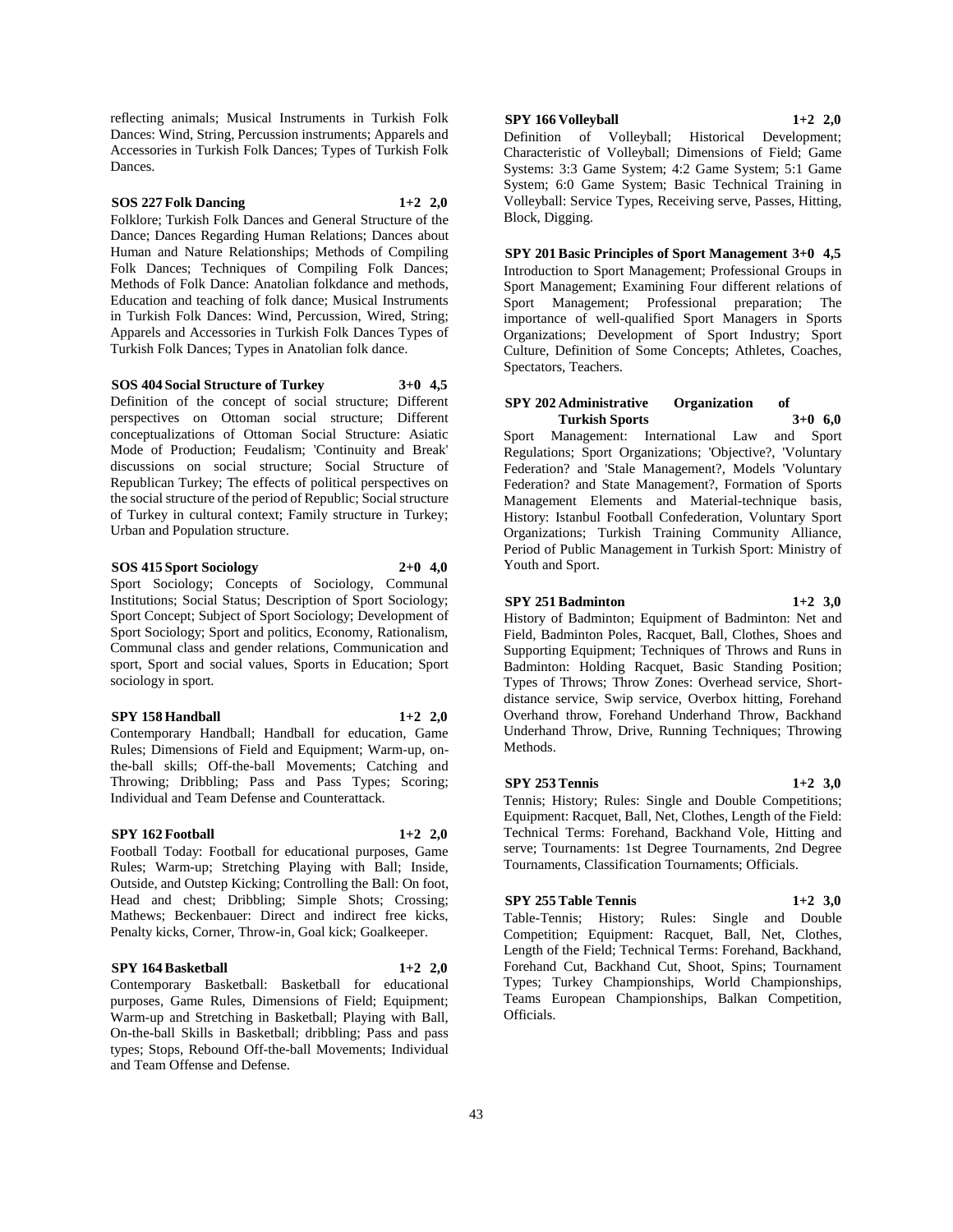**SPY 257 Squash 1+2 3,0**

Historical Development of Squash: Squash Hall: Hall, Walls, Building of Parquet, Dimensions, Characteristics; Warming, Lighting and Warming; Service Types; Body Position, Kinds of hitting, Game Area and Equipment; Rules; American Rules.

## **SPY 261 Massage 3+0 4,0**

Definition of Massage; History of Massage; Goals of Massage; General Principles; Oiling Materials; Massage Positions; Levels of Massage, Frequency of Massage, Kinds of Movements, Indications and Contra Indications of Massage; Lower Back Massage; Upper Back Massage; Neck Massage, Femaur Massage, Leg Massage, Foot Massage, Arm Massage, Front Arm Massage, Hand Massage, Face Massage, Massage in Sport (Before Competition, During Competition and After Competition); Mechanic Massage Methods.

**SPY 301 Planning Organization in Sport 3+0 5,0** Concepts of Management: Definitions, Goals, Characteristics and Historical Development; Methods of Management; Functions of Management: Planning, Organization, Co-ordination, Directing, Controlling; Sport and management; Sport Organizations; Profit and Non-profit Sport Organizations, Case Studies and sport Organizations; Management Content; National and International Sport Organizations; Local, Regional and National Sport Organizations.

#### **SPY 305 Sport Economy 3+0 5,0**

Sport Clubs; Incomes, Money Politics, Federation Incomes, GSMH and Public Expenditure Relations of Sport Financial Resources; Balance in Sport, Club Models in Sport Economy, Pricing Sport Products and Sport Services.

**SPY 307 Corporate Behavior in Sport 3+0 5,0** Organizational Behavior; History of Organizational Behavior; Approaches, Theories and researches, Individual and the Community, Individual and environment relationship; Formal and informal groups, Organizational Structure; Foundations; Group Sport Organizations; Group Dynamics; Environmental Conditions; Definitions of Organizational Development; Approaches and Evaluations.

**SPY 309 Sport Event Management 3+0 4,0**

The Concept of Event Concept and Its Characteristics; The Concept of Event Management, Developing and Implementing Event Plans; Management of Human Resources and Time; Financial Administration of Events; Event Leadership; Event Coordination; Event Risk Management and Ethics; The Scope of Sports Events; The Benefits of Sports Event Management; Designing, Planning and Controlling Sports Event Logistics; Hospitality and Protocol in Sports; Negotiation and Contract in Sports Events; Characteristics of Event Marketing; Event Promotion Methods; Marketing of Festivals, Fairs and Other Special Events; Marketing of Sports Events.

**SPY 352 Local Administrations and Sports 3+0 3,0** Sport Concept and Local Administrations; Duties of Local Administrations; Foundations of the Facilities and Fields, Outdoor Sport Facilities and the Fields Games.

**SPY 353 Performance Evaluation 2+2 5,0** Work Evaluation; Definition of Worker; Performance; Definition of Performance Evaluation; Techniques of Performance Evaluation; Planning the Performance Evaluation Period; Choosing and Preparing the Materials of Performance Evaluation, Analyzing Performance Results.

**SPY 356 Social Security in Sports 3+0 4,0** History of Social Security; National and International Dimensions of Social Security; Social Security Systems; Finance; Social Security in Sport; Social Security Rights of Amateur and Professional Athletes, Insurance for Athletes, Contemporary Developments in Sports Social Security Systems.

**SPY 401 Sponsorship in Sports Administration 3+0 4,0** Basic Concepts about Sponsorship: Public Releations, Sponsorships and advertisement, Product publicity and the sponsorhip, History of Sponsorship; Types of Sponsorships, Sponsorship categories, Determining, Implementing and the evaluation of sponsorship strategies.

**SPY 403 Sport and the Media 2+0 2,5** Sport and Media; Group Communication Materials; Sport News; Interpretation in Group Communication Materials; General Structure of Sport News and Sport Journalism; Television and Media without Sport; Sport Photographs; and Sport Photography; Sport Documentary.

**SPY 404 Sport Politics in Turkey 3+0 3,0** Sport as a Politic Power; Aims; Evaluations; Sport Politics; Sport Politics in Turkey; Before the Republic; After the Republic, Laws on Sport, Legal Decisions, 1986 Turgut Özal Period, Confronting Politics, Budget, Aims, Limits, Results, Sport in Political Party Programmes.

#### **SPY 406 Research Project in Sport Management 0+4 3,5**

Social Science Concept; Historiy of Social Science; Characteristics of Social Facts; Professional Sport Sciences, Global Social Sciences; Planning: File Categories, Written Files, Statistics, Methods in Analysing File; Framework of Research; Levels of Scientifical Research, Tipoloyes and classification, Theories and hypothesis; Rules for Writing Research Report, General Writing Rules.

**SPY 410 Management in Sports Administration 3+0 4,0** Management in Sport Facility; Activities for Different Age Groups; Employement; Safety Precautions in Sports Facilities, Swimming pool Water; Outdoor Sport Facilities; Management of Gymnastic Saloons and Fitness Centers; Staff Selection for Soccer Fields.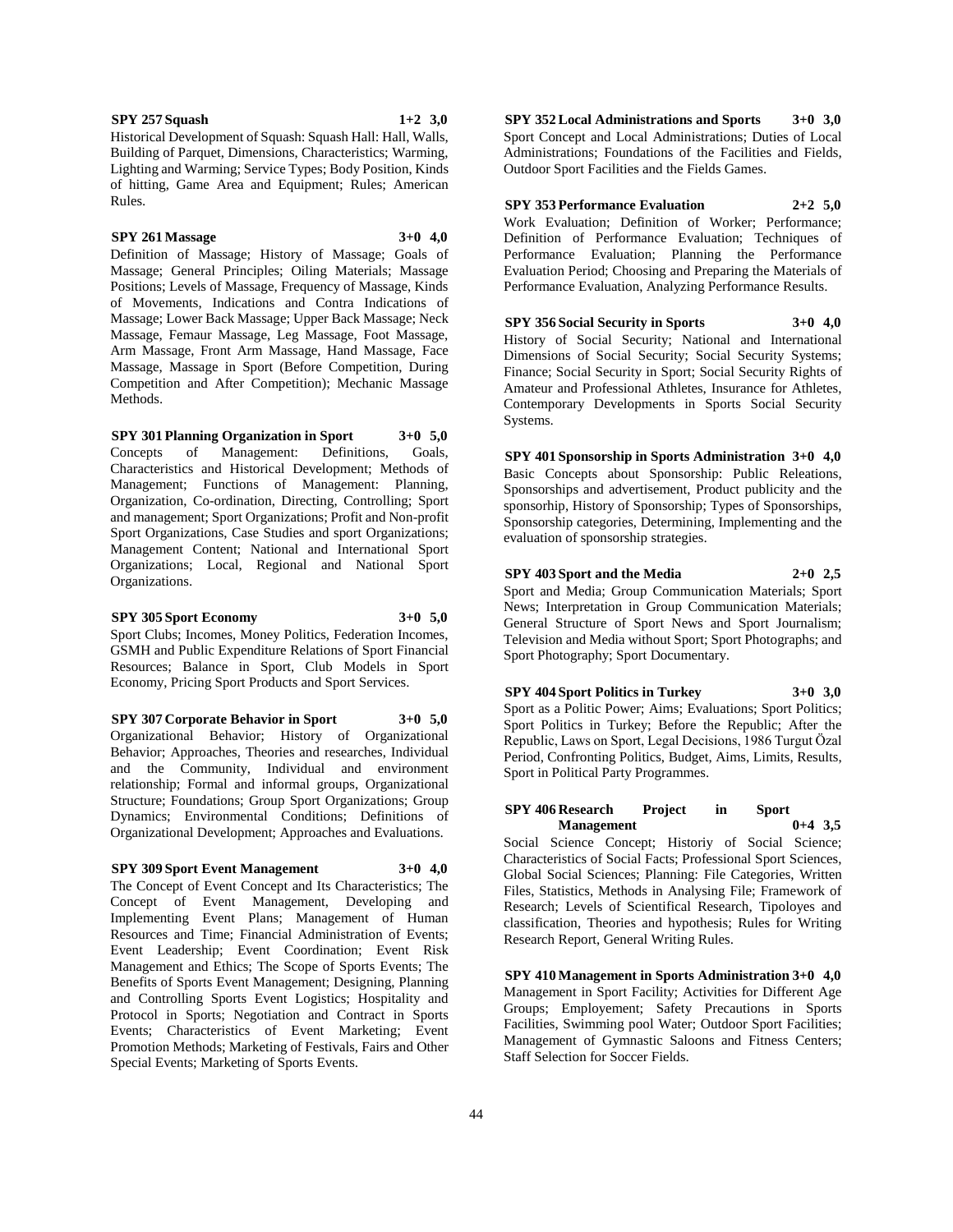**SPY 413 English for Specific Purposes I 2+0 2,5** The definition of sport and sport management, Theories of leadership, The X and Y theories of Mc Gregor: What is the most important leadership theory which the sport administrators must consider it?, Management theories, Management functions: Planning, be organized, Supplying Member Leadership, Control and Deciding, Employer-Employee relation in human resource management: Motivation of employee, Importance of good communication and listening ability, definition of internal and external connections, Description of aims, Development of activity areas, Deciding, Evoluation of plans; Sport marketing and its importance, Reading articles which are related with subjects.

## **SPY 414 English for Specific Purposes II 2+0 3,0**

Development of individual philosophy as a administrator, Definition of other members which are except sport managers, Activity controller, Recreaction leaders, Teachers, Trainers, Equipment officers, Participants and customers, Examination of case studies, Patterns which are practise in market research projects, Definition of problems, situation analyze, Informal Measurement, Planning and Formal Measurement, Information analyze, Devoloping informations and preparing suggestions, Preparing Report and completing applications, Investigation of publishments which are related with subjects.

### **TAR 165 Atatürk's Principles and History of Turkish Revolution I 2+0 2,0**

Reform efforts of Ottoman State, General glance to the stagnation period, Reform searching in Turkey, Tanzimat Ferman and its bringing, The Era of Constitutional Monarchy in Turkey, Policy making during the era of first Constitutional Monarchy, Europe and Turkey, 1838-1914, Europe from imperialism to World War I, Turkey from Mudros to Lausanne, Carrying out of Eastern Question, Turkish Grand National Assembly and Political construction 1920-1923, Economic developments from Ottomans to Republic, The Proclamation of New Turkish State, from Lausanne to Republic.

#### **TAR 166 Atatürk's Principles and History of Turkish Revolution II 2+0 2,0**

The Restructuring Period; The Emergence of the fundamental policies in the Republic of Turkey (1923-1938 Period); Atatürk's Principles, and Studies on Language, History and Culture in the period of Atatürk; Turkish Foreign Policy and Application Principles in the period of Atatürk; Economic Developments from 1938 to 2002; 1938-2002 Period in Turkish Foreign Policy; Turkey after Atatürk's period; Social, Cultural and Artistic Changes and Developments from 1938 to Present.

## **THU 203 Community Services 0+2 3,0**

Various Community Projects: Helping young students during their study periods or after school study sessions, Aiding the elderly in nursing homes, helping disabled individuals with various tasks, helping social services and aiding children with their education etc., take part in the projects which raise environmental awareness, Integrating

with the community and enabling use of knowledge accumulated in the courses.

#### **THU 205 Community Services 0+2 4,0**

The course aims to integrate the students with the community and enable them to utilize the knowledge they have accumulated in their courses. The students participate in different community projects such as helping young students at their study periods or after school study sessions, aiding the elderly in nursing homes, helping disabled individuals with various tasks, helping Social Services and aiding children with their education etc. The students also try to work in projects which raise environmental awareness.

#### **TİY 152 Theatre 2+0 2,5**

Theatre as a Cultural Institution: Relation of culture and theatre; The Place and Importance of Theatre in Culture; Theatre as a Communication Art: Definition of theatre, Origin and evolution of theatre, Aesthetic communication; Elements of Communication in Theatre: Decor, Costume, Stage, Actor, Director; Theatre Management: Historical development, Administration and Organization; Art Sociology: Theatre and society; Reflections of Cultural Issues in Turkish Plays.Reflections of Cultural Issues in Turkish Plays.

## **TÜR 101 Turkish I: Writing Skills 2+0 3,0**

The definiton and importance of language; The relationship between language and culture; Written language and its characteristics, surface structure and rules in written communication, rules of orthography and punctuation; Planning and outlining, topic and theme, point of view, supporting ideas, paragraph writing; The concept of composition, rules and plans for writing compositions; Outlining for selected topics, paragraph analysis, editing compositions, problems in wording; Creating and expressing new ideas, different text types (short story, criticism, novel, etc.) and formal texts (autobiography, petition, report, offical texts, academic texts, article, etc.); Practice in writing the introduction, development and conclusion paragraphs of articles; Note-taking and summarizing techniques.

## **TÜR 102 Turkish II: Speaking Skills 2+0 3,0**

Developing Speaking Skills; Correct Spelling and Pronunciation; Pronunciation and Textual Variation; Speech Problems and Solving Them; Interpersonal Communication; Effective Speaking Techniques: Preparing speeches for special days, Preparing a speech content; Body Language; Factors Affecting Speech; Poetry Reading Techniques; Working on Formal Debates, Panels, Forums, Symposiums, Conferences.

#### **TÜR 120 Turkish Sign Language 3+0 3,0**

Overview of Sign Language: Characteristics of sign language; History of Sign Language in the World: Emergence of language and sign language, Verbal education and approaches to sign language; History of Turkish Sign Language: Early period, Ottoman period, Period of the Republic of Turkey; Introduction to Turkish Sign Language: Finger alphabet, Pronouns, Introducing oneself and family,